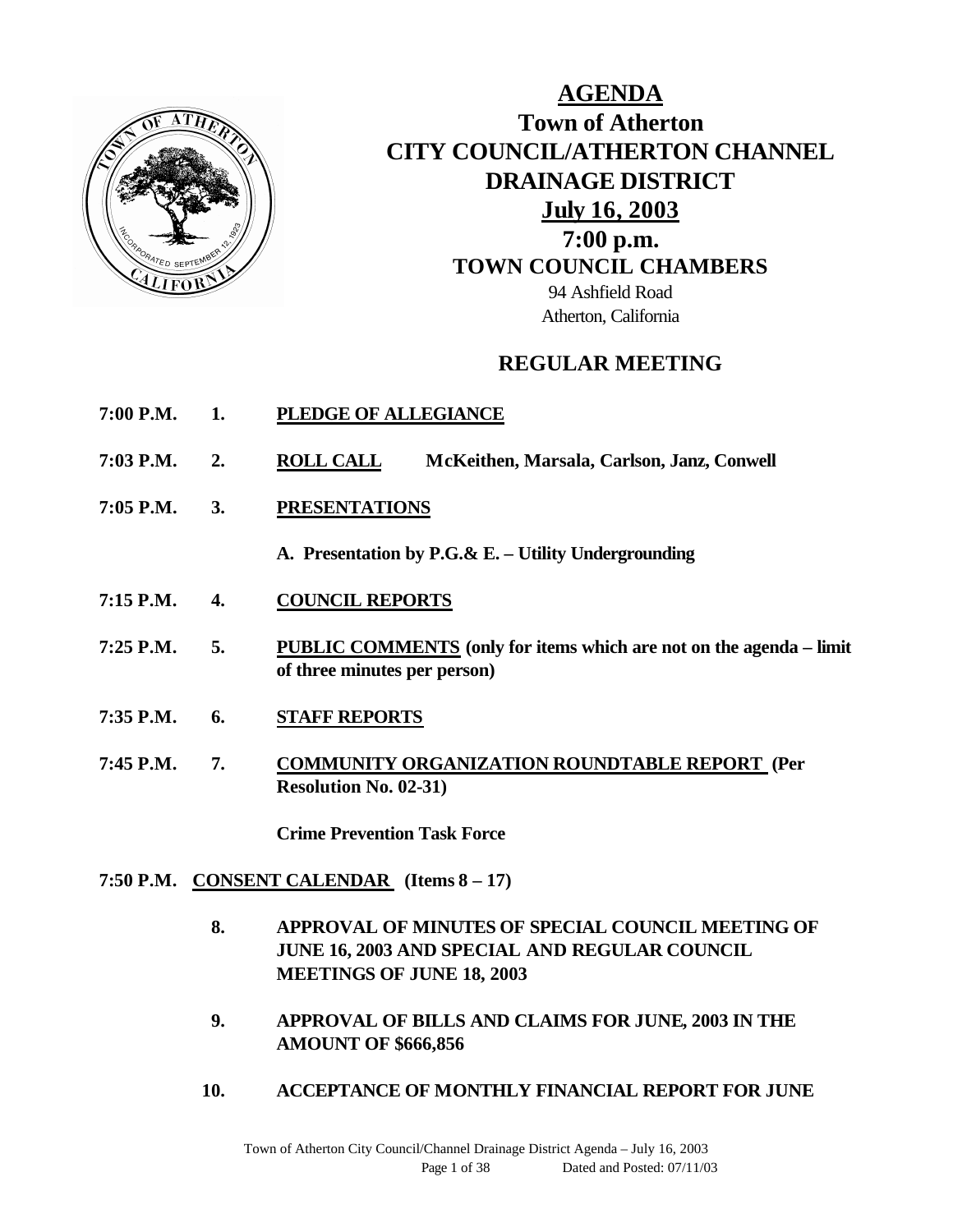**2003**

**11. APPROVAL OF AMENDMENT TO AGREEMENT FOR INFORMATION TECHNOLOGY SERVICES BETWEEN THE TOWN OF ATHERTON AND THE CITY OF PALO ALTO FOR FISCAL YEAR 2003-04**

> **Recommendation: Approve Amendment No. 1 to the agreement between the Town of Atherton and the City of Palo Alto for Information Technology Services for the period of July 1, 2003 through June 30, 2004.**

**12. APPROVAL OF PLANS AND SPECIFICATIONS FOR PUBLIC WORKS CORPORATION YARD REMODEL, AUTHORIZATION FOR STAFF TO ACCEPT THE LOWEST RESPONSIBLE BID WITHIN THE BUDGET ESTIMATE, AND AUTHORIZE MAYOR TO EXECUTE CONTRACT**

> **Recommendation: Approve the plans and specifications for the Public Works Street Corporation Yard Remodel Project, Project No. 03-007, and authorize staff to award the contract to the lowest responsible bidder if the bids received for the base project or the alternative are equal to or below the project budget, and authorize the Mayor to execute said contract.**

**13. ADOPTION OF AN ORDINANCE CONFORMING THE TOWN'S FEE SCHEDULE RELATED TO ANIMAL CONTROL TO THE COUNTY OF SAN MATEO'S RECOMMENDED FEE SCHEDULE**

> **Recommendation: Adopt Ordinance No. \_\_\_ amending Section 6.04.240A of the Atherton Municipal Code pertaining to animal control fees and charges.**

**14. APPROVAL OF APPOINTMENT OF DAMES REPRESENTATIVE TO PARK AND RECREATION COMMISSION AND APPOINTMENT OF MEMBER TO ARTS COMMITTEE**

> **Recommendation: Accept the recommendation of the City Council Screening Committee to appoint Etta Mae Bauer to the Park and Recreation Commission as the Dames representative for a two year term, and Marguerette Paponis to the Arts Committee for an indefinite term.**

**15. APPROVAL OF INDEPENDENT CONTRACTOR AGREEMENT BETWEEN THE TOWN OF ATHERTON AND KCL ASSOCIATES, INC. FOR BUILDING INSPECTION SERVICES FOR FISCAL YEAR**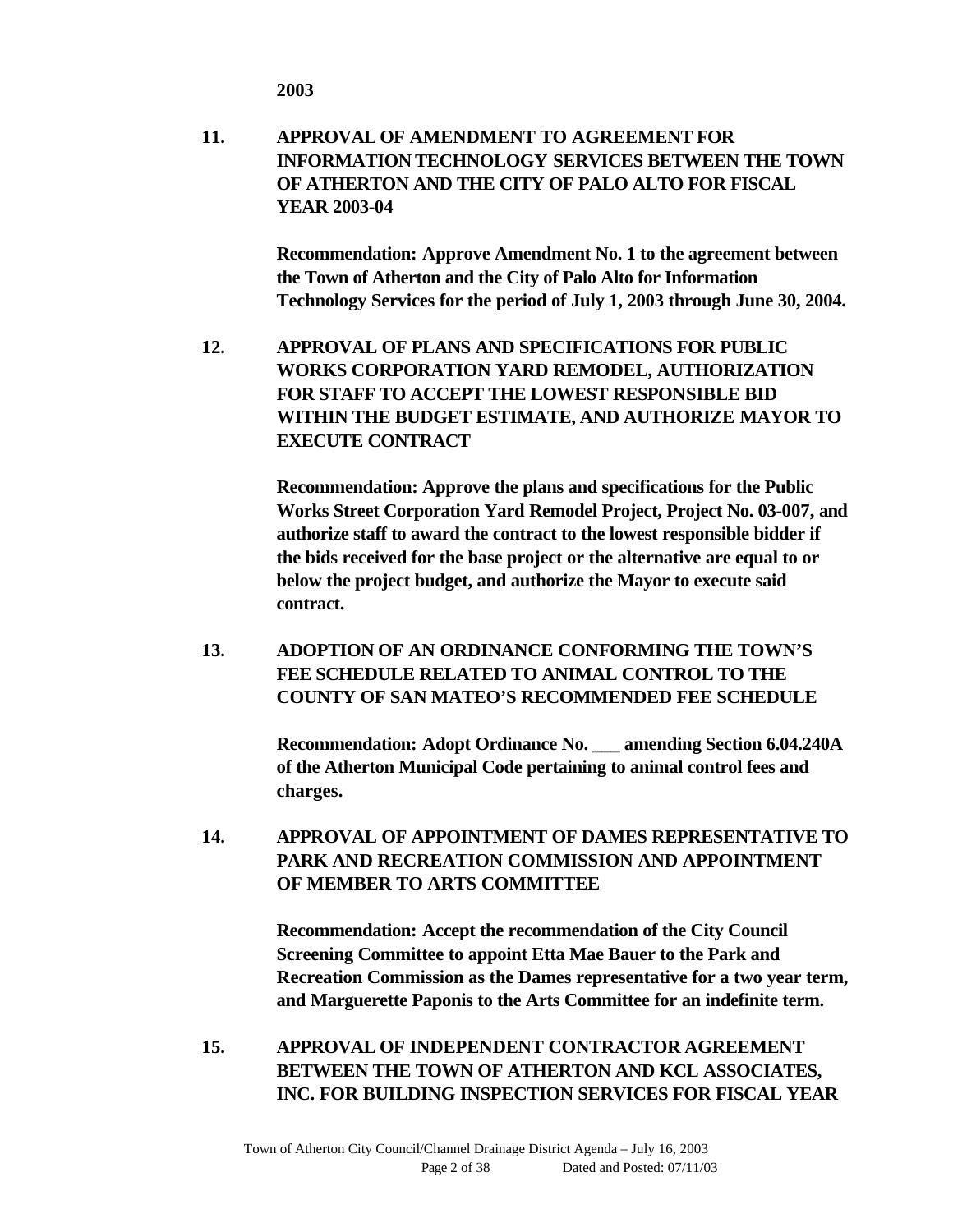**Recommendation: Approve the independent Contractor Agreement between the Town of Atherton and KCL Associates Inc. for Building Inspection Services for Fiscal Year 2003-04.**

#### **16. APPROVAL OF TOW COMPANY CONTRACT**

**Recommendation: Approve a contract with Ed's Tow & Cradle for addition to the Atherton Police Department Tow Rotation List**

### **17. APPROVAL OF LETTERS IN RESPONSE TO CIVIL GRAND JURY REQUESTS**

**Recommendation: Approve letters in response to San Mateo County 2002-03 Civil Grand Jury requests related to bicycle safety, handling of forensic evidence, and warrant enforcement.**

#### **PUBLIC HEARINGS (Items 18 – 19)**

### **7:55 P.M. 18. PUBLIC HEARING - ADOPTION OF A RESOLUTION ESTABLISHING A SPECIAL TAX FOR MUNICIPAL SERVICES FOR THE FISCAL YEAR 2003-2004**

**Recommendation: Open public hearing. Hear testimony. Close public hearing. After consideration, adopt Resolution No. 03-\_\_\_ establishing a Special Tax for Municipal Services for the Fiscal Year 2003-2004 as set forth in Ordinance No. 520.**

**NOTE: Ordinance No 520 approved by the voters on June 5, 2001 provided for the authorization to levy a Special Tax for Municipal Services and Capital Improvements and for the expenditure of the funds derived from the tax. The Special Tax was to commence in FY 2001-2002 and continue through June 30, 2005. Each year, following the adoption of the Budget, it is necessary to hold a Public Hearing and adopt a Resolution levying a Special Tax for Municipal Services and instructing the Tax Collector of the County of San Mateo to collect the tax rates as identified within the Adopted Resolution.**

### **8:35 P.M. 19. PUBLIC HEARING - INTRODUCTION OF AN ORDINANCE AMENDING ATHERTON MUNICIPAL CODE SECTION 17 REGULATING ACCESSORY STRUCTURES - SECOND DWELLING UNITS**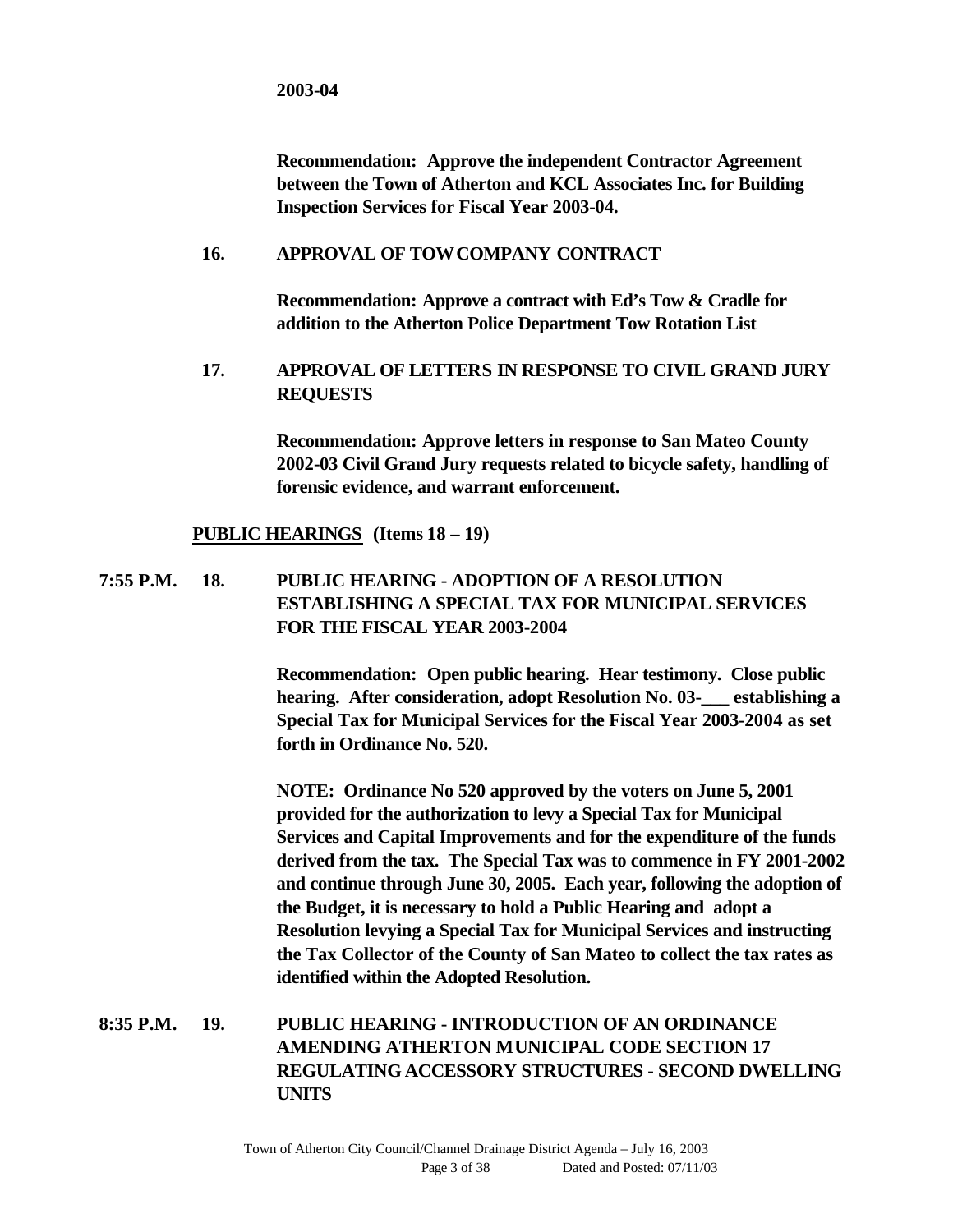**Recommendation: Open public hearing. Hear testimony. Close public hearing. After consideration, approve introduction of an ordinance regulating second dwelling units, and waive further reading.**

#### **REGULAR AGENDA (Items 20– 25)**

### **9:00 P.M. 20. REPORT FROM BKF ENGINEERS, H.T. HARVEY & ASSOCIATES, AND TOWN ARBORIST ON UPPER ATHERTON CHANNEL REPAIR PROJECT**

**Recommendation: Receive report from BKF Engineers, H.T. Harvey & Associates, and Town Arborist on the current status of the Atherton Channel Repair Project.**

**9:30 P.M. 21. DISCUSSION AND POSSIBLE ACTION – INTRODUCTION OF AN ORDINANCE AMENDING ATHERTON MUNICIPAL CODE SECTION 15.32 REGARDING ENVIRONMENTAL REVIEW**

> **Recommendation: After consideration, introduce an ordinance for adoption amending Atherton Code Section 15.32 regarding the environmental review process for removal of heritage trees.**

#### **9:45 P.M. 22. CONSIDERATION OF APPROVAL OF AWARD OF CONTRACT FOR TENNIS COURTS RESTORATION PROJECT**

**Recommendation: After consideration, award the contract for the Holbrook-Palmer Park Tennis Court Restoration Project, Project No. 03- 005, to the low bidder to be determined by the July 14, 2003 bids, for an amount to be determined by Council based on bid results.**

**10:00 P.M. 23. CONSIDERATION OF AWARD OF CONTRACT FOR ELENA AVENUE – ATHERTON CHANNEL BOX CULVERT REPLACEMENT, PROJECT NO. 03-006**

> **Recommendation: 1) Award the contract for the Elena Avenue – Atherton Channel Box Culvert Replacement Project, Project No. 03-006, to the low bidder to be determined by the July 15 bids, for an amount to be determined based on the bid results, 2) authorize the Mayor to execute the contract, and 3) reject all bids received on June 28, 2003.**

**10:15 P.M. 24. ADOPTION OF AN URGENCY ORDINANCE AMENDING**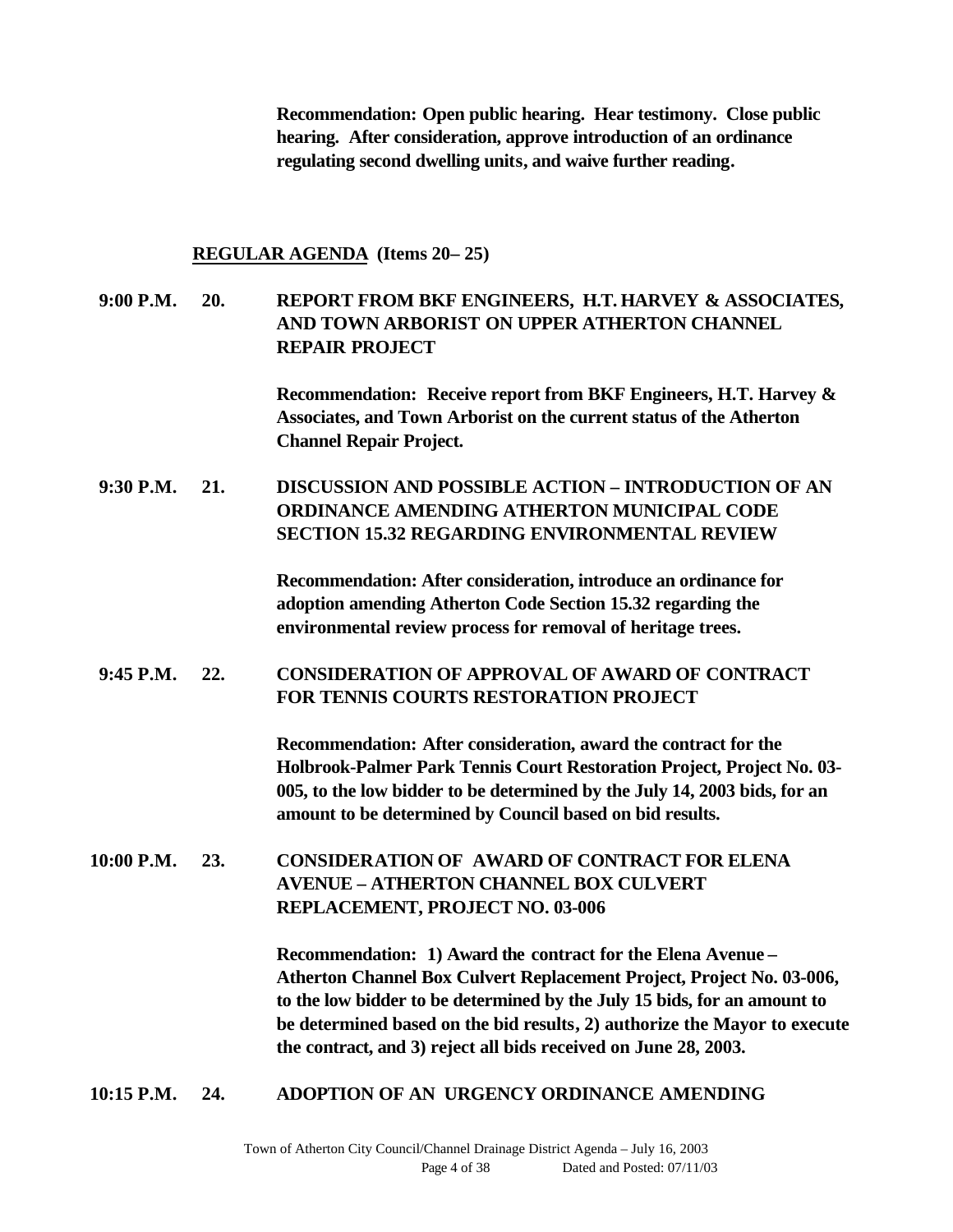#### **ORDINANCE NO. 538 - PURCHASING PROCEDURES**

**Recommendation: Adopt Urgency Ordinance No. \_\_\_ amending Ordinance No. 538 to continue in effect existing procedures for informal competitive bid and small purchases under Chapter 3.16 of the Atherton Municipal Code, and waive further reading.**

### **10:45 P.M. 25. DISCUSSION AND POSSIBLE ACTION – CANCELLATION OF REGULAR AUGUST CITY COUNCIL MEETING**

**Recommendation: Consider cancellation of the August 20, 2003 Regular City Council Meeting.**

- **10:50 P.M. 26. PUBLIC COMMENTS**
- **11:00 P.M. 27. ADJOURNMENT**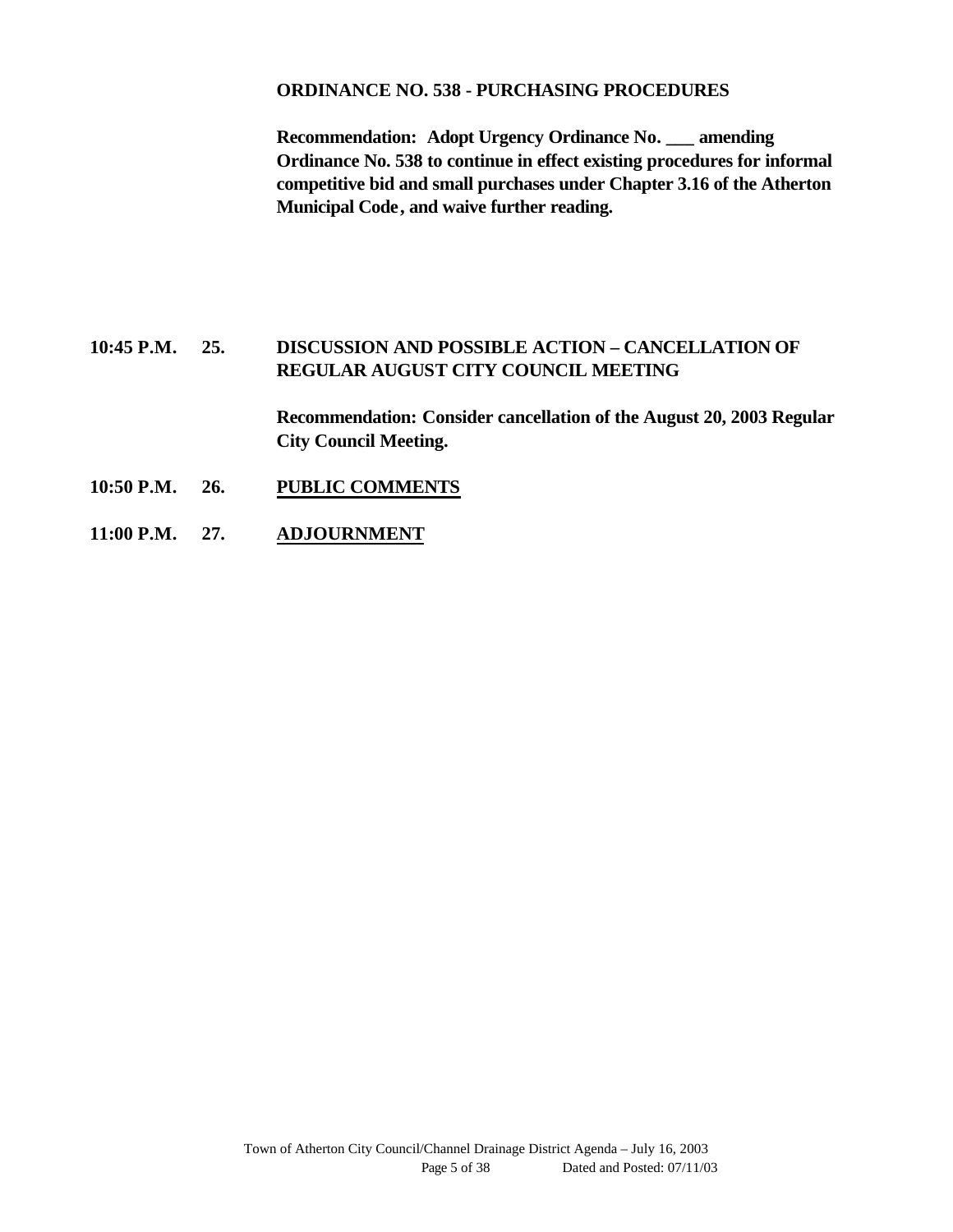#### *Agendas and staff reports may be accessed on the Town website at: www.ci.atherton.ca.us* F *Please contact the City Clerk's Office at 650.752.0529 with any questions*

Pursuant to the Americans with Disabilities Act, if you need special assistance in this meeting, please contact the City Clerk's Office at (650) 752-0529. Notification of 48 hours prior to the meeting will enable the City to make reasonable arrangements to ensure accessibility to this meeting. (29 CRF 35.104 ADA Title II)



**Draft Minutes Town of Atherton CITY COUNCIL/ATHERTON CHANNEL DRAINAGE DISTRICT June 16, 2003 6:00 P.M. Town Council Chambers 94 Ashfield Road, Atherton**

# **Special Meeting**

**Mayor Janz called the meeting to order at 6:10 p.m.**

- **1. PLEDGE OF ALLEGIANCE**
- **2. ROLL CALL**

**PRESENT: Kathy McKeithen**

**Charles E. Marsala Alan B. Carlson William R. Conwell James R. Janz**

**City Manager Jim Robinson and City Attorney Marc Hynes were present.**

**3. PUBLIC COMMENTS**

**No public comments.**

### **4. PUBLIC HEARING - PROPOSED FISCAL YEAR 2003-04 INTEGRATED OPERATING/CAPITAL BUDGET**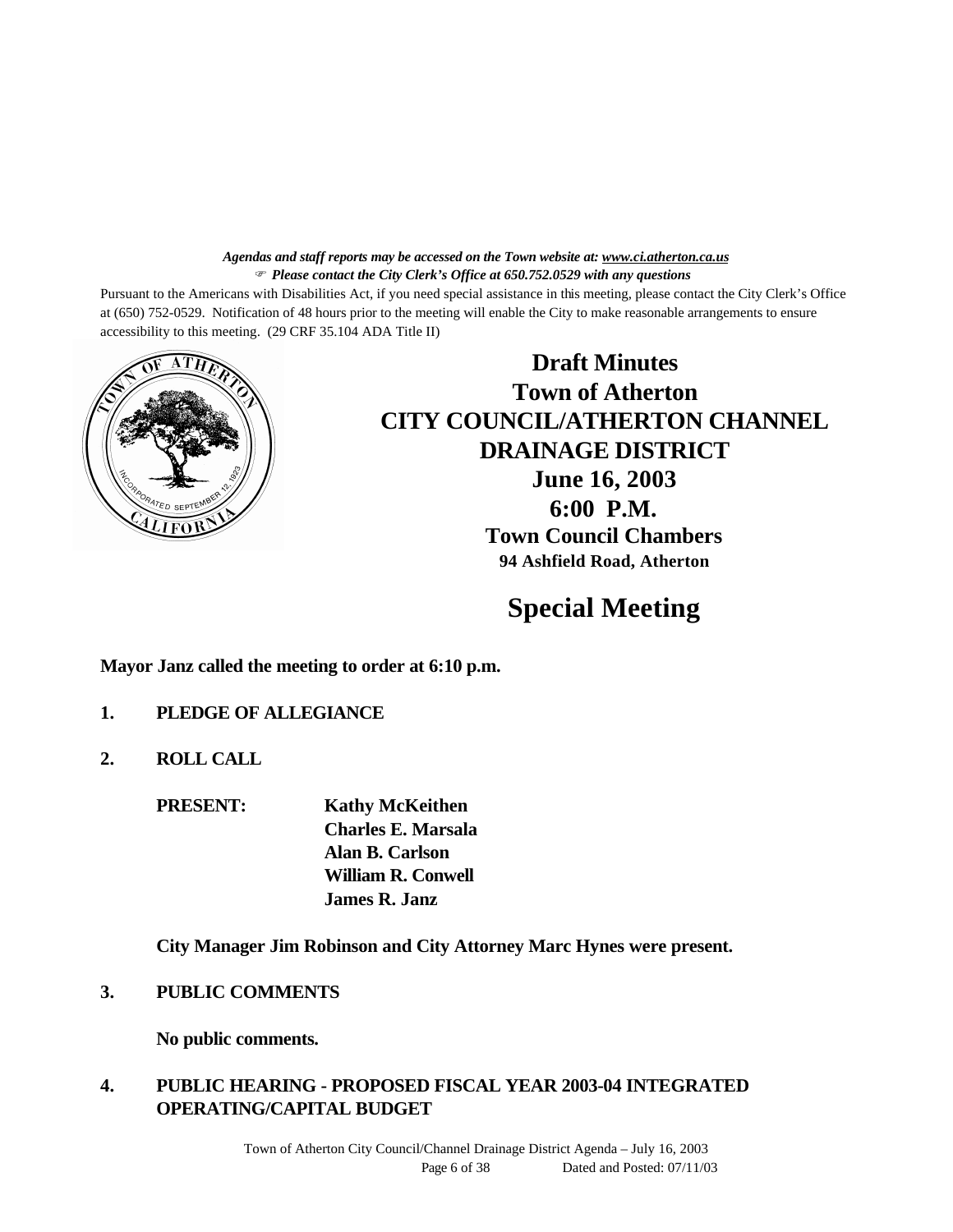### **ADOPTION OF A RESOLUTION ADOPTING THE FY 2003-04 BUDGET**

**City Manager Jim Robinson gave a brief introduction of the proposed Fiscal Year 2003- 04 Integrated Operating and Capital Budget, noting that amendments may be required in the future as a result of possible funding changes arising from the State budget shortfall. The General Fund Operating Budget expenditures total \$7,832,490, which represents an increase of approximately 4.3% over last year. The City Manager stated that staff had reviewed and made as many reductions as possible to individual departmental operating expenditures.** 

**Finance Director John Johns presented the proposed Fiscal Year 2003-04 Operating and Capital Budget totaling \$12,396,981. Revenues and other financing sources are balanced with expenditures and other financing uses for Fiscal Year 2003-04. The budget document also contains an intermediate range financial plan and capital improvement plan for Fiscal Years 2002 through 2005. Several pages of corrections to the recommended budget were provided at the meeting. According to the Finance Director, the corrections did not represent any substantive changes.** 

**Council Member Carlson stated that on recommendation of the Finance Committee, the proposed budget assumes the maximum parcel tax amount for this third year of the voter approved four-year tax. A resolution to set the parcel tax for Fiscal Year 2003-04 will be before the Council, and a public hearing will be held on the matter, at the July 16th regular meeting.** 

**Discussion centered on ways to reduce the budget including eliminating monies budgeted for contract building inspection/plan checking, traffic studies, and equipment and vehicle purchases. The Finance Director stated that a 15% increase in building permit fees is built into the budget. After the budget is adopted, this item will come back to the Council for approval of the increase. Methods of generating additional revenue, including the licensing of cats and possible increases to the real property transfer tax, were discussed and referred to the City Attorney.** 

**Various alternatives to the proposed tennis court improvements were discussed, as well as other options for replacing police and public works vehicles. Other areas of concern included increased costs for retirement and health insurance premiums, and budgeted amounts for step increases and cost of living adjustments.**

**Staff was asked to review any public works expenditures that may be related to the Building Permit process, particularly those associated with the Town Arborist. Council Member Marsala noted the need for income and expenditure information associated with Holbrook-Palmer Park. The Town currently recovers approximately two-thirds of the Park's operating expenses through facilities and use fees.**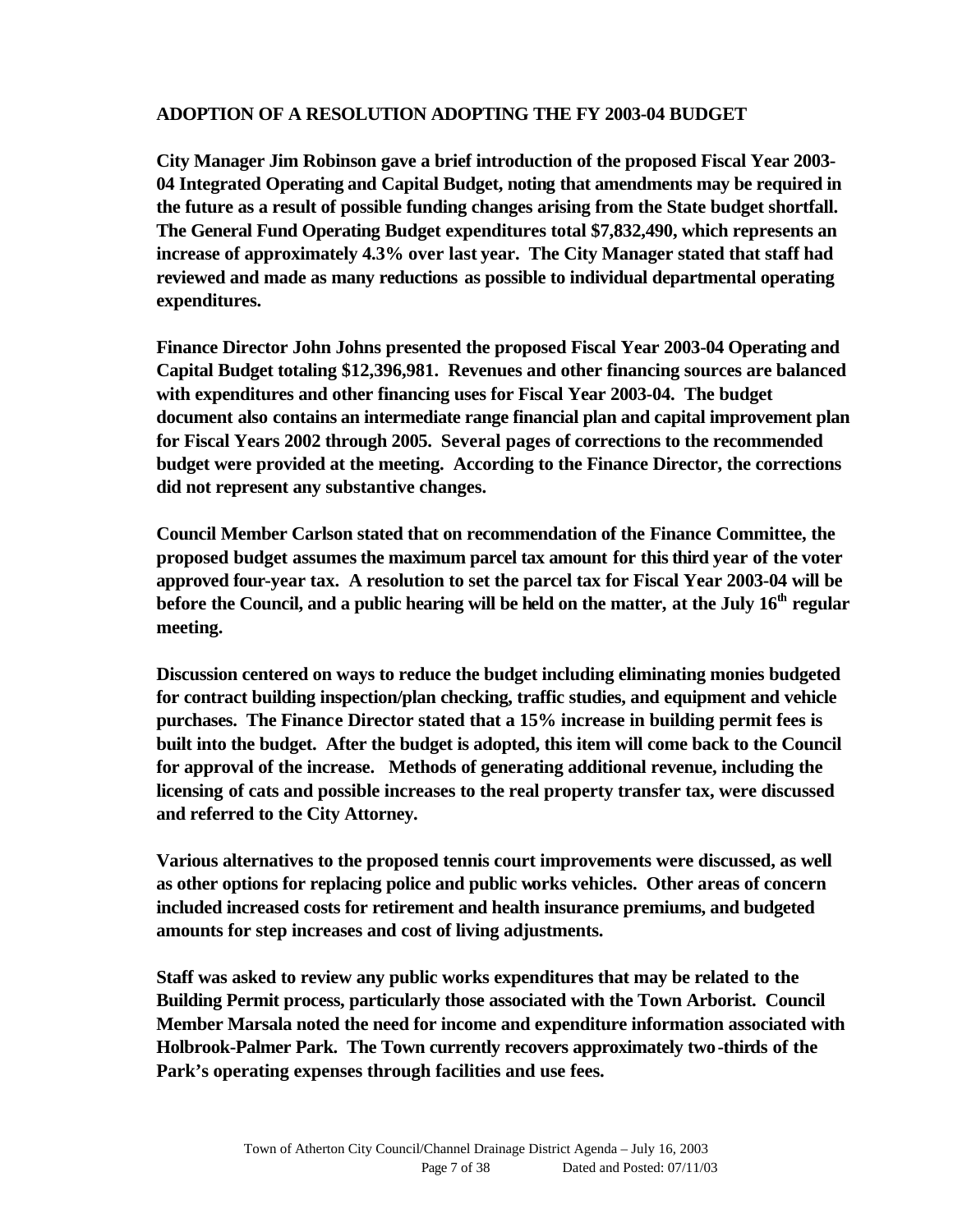**Mayor Janz called a short break in the meeting at 9:04 p.m. The Council reconvened at 9:12 p.m. Further discussion was held.**

**Mayor Janz opened the public hearing at 10:00 p.m. Jerry Carlson spoke from the audience. Mayor Janz closed the public hearing at 10:10 p.m.**

**MOTION – approve adoption of the recommended Fiscal Year 2003-04 Integrated Operating and Capital Budget with the following modifications:** 

- **Reduce the line item for contract employees in the Building Department by \$50,000**
- **Reduce Public Works Contract Engineering by \$37,000**
- **Eliminate \$26,000 for the purchase of one Police vehicle**
- **Eliminate \$55,000 for the purchase of a Public Works dump truck**
- **Eliminate \$10,000 for Police Department replacement photocopier**
- **Eliminate \$290,000 for tennis courts improvements pending Council discussion at the regular meeting on June 18, 2003, with the opportunity to restore funds on that line item if the Council deems appropriate**
- **Adjust Parcel Tax and Measure A amounts on Page 59 (Schedule of Operating Transfers)**

**Staff to return to Council at the June 18, 2003 regular meeting with a budget resolution reflecting said changes.**

**M/S Carlson/McKeithen Ayes: 5 Noes: 0 Absent: 0 Abstain: 0**

**The Council asked that an item be placed on the July agenda for consideration of an increase to building permit fees.** 

# **5. ADOPTION OF A RESOLUTION APPROVING THE FISCAL YEAR 2003-04 APPROPRIATIONS LIMIT AND CALCULATIONS**

**The Council deferred this item to the June 18, 2003 regular City Council meeting.**

# **6. SET DATE AND TIME FOR A PUBLIC HEARING FOR ADOPTION OF A RESOLUTION ESTABLISHING A SPECIAL TAX FOR MUNICIPAL SERVICES FOR FISCAL YEAR 2003-04.**

**MOTION – to set the regular City Council meeting date of July 16, 2003 for a public hearing for consideration of adoption of a resolution establishing a special tax for municipal services for Fiscal year 2003-04, as required by Ordinance No. 520.**

**M/S Janz/McKeithen Ayes: 5 Noes: 0 Absent: 0 Abstain: 0**

### **7. CONSIDERATION OF REQUEST OF CITY/COUNTY ASSOCIATION OF GOVERNMENTS FOR A LISTING OF POSSIBLE PROJECTS FOR PROPOSED**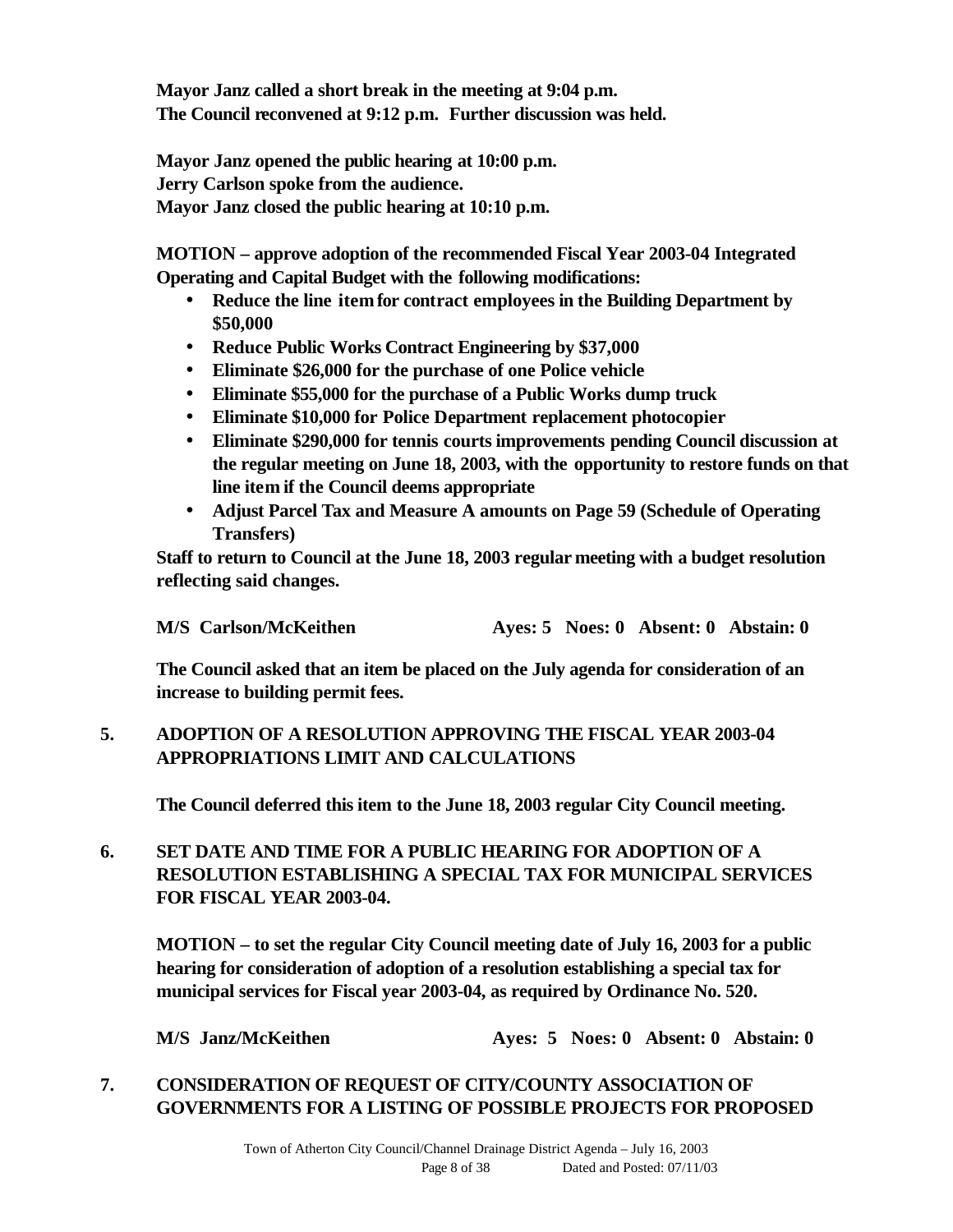# **CONTINUATION OF THE MEASURE "A" ONE-HALF CENT SALES TAX FOR TRANSPORTATION**

**The Council deferred this item to the June 18, 2003 regular City Council meeting.**

### **8. ADJOURNMENT**

**The meeting adjourned at 10:44 p.m.**

**Respectfully submitted,**

**Sharon Barker, City Clerk**

**\_\_\_\_\_\_\_\_\_\_\_\_\_\_\_\_\_\_\_\_\_\_\_\_\_\_\_**



**Draft Minutes Town of Atherton CITY COUNCIL/ATHERTON CHANNEL DRAINAGE DISTRICT June 18, 2003 6:00 P.M. Meeting Room Town Administrative Offices 91 Ashfield Road, Atherton Special Meeting**

**Mayor Janz called the meeting to order at 6:00 p.m.**

**1. ROLL CALL**

**PRESENT: Kathy McKeithen Charles E. Marsala Alan B. Carlson William R. Conwell James R. Janz**

**City Manager Jim Robinson and City Attorney Marc Hynes were present.**

### **2. PUBLIC COMMENTS**

**There were no public comments.**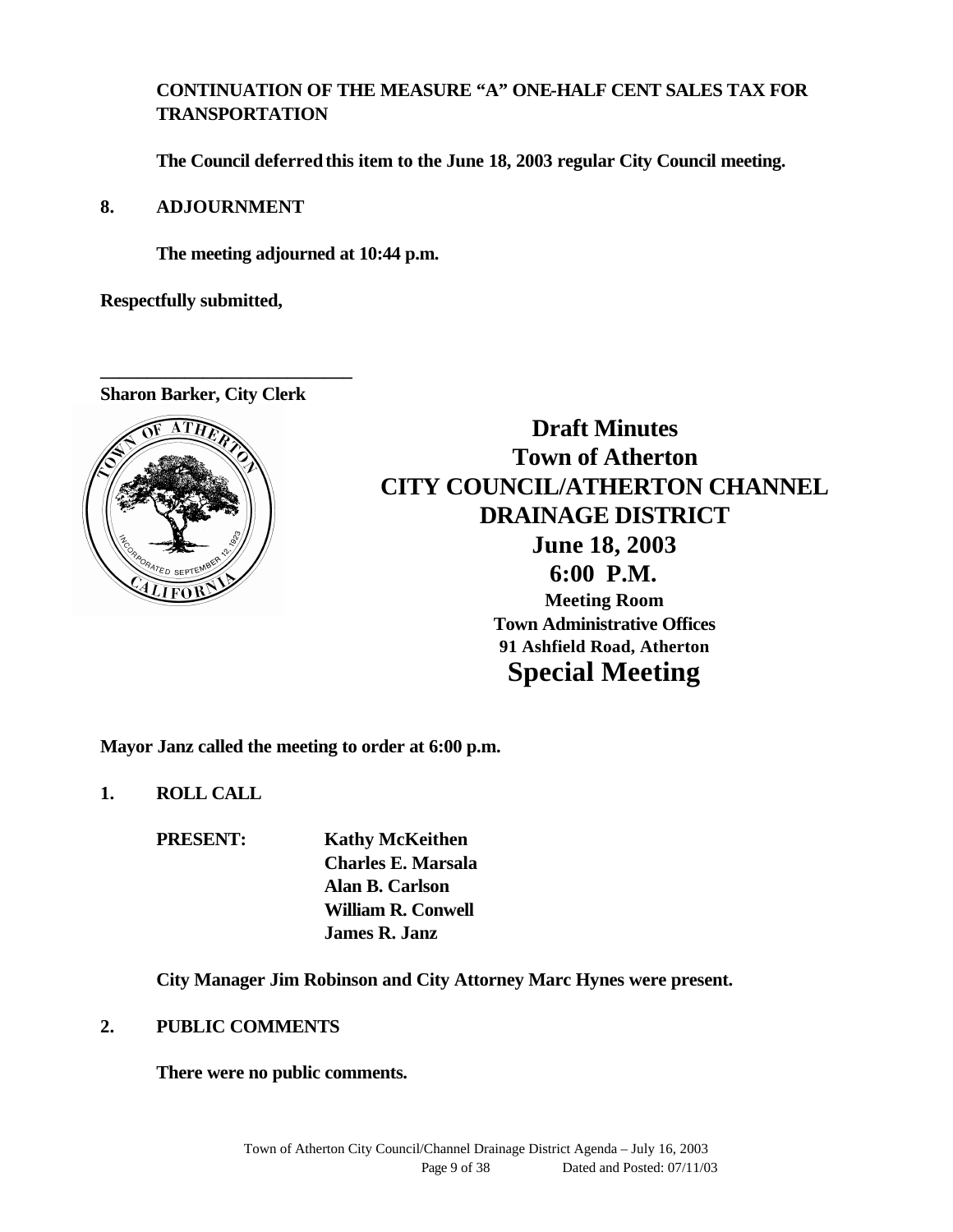### **3. CLOSED SESSION**

**The Council adjourned to Closed Session at 6:05 p.m.**

### **4. RECONVENE TO OPEN SESSION**

**The Council reconvened to Open Session at 6:55 p.m. The following action was taken:**

**A. CONFERENCE WITH LEGAL COUNSEL – ANTICIPATED LITIGATION – significant exposure to litigation pursuant to Government Code Section 54956.9 (b)(1)(3)(A). One potential case.**

**Direction was given to the City Attorney.**

**B. CONFERENCE WITH LEGAL COUNSEL – EXISTING LITIGATION pursuant to Government Code Section 54956.9(a):**

**Teamster Union v. Atherton, et al Chaput/McTaggart v. Town of Atherton People v. Avila People v. Reynolds**

**Direction was given to the City Attorney.**

**C. LIABILITY CLAIM pursuant to Government Code Section 54956.95**

**Claimant: Barbara Burnett, Executor for estate of Fred Kamphoefner Agency claimed against: Town of Atherton**

**Direction was given to the City Attorney.**

 **D. CONFERENCE WITH LABOR NEGOTIATOR – Labor negotiations pursuant to Government Code Section 54957.6**

**Agency Negotiator: James H. Robinson, City Manager Employee Organization: Teamsters Local Union 856 Non-management Miscellaneous Employees**

**This item was continued to Closed Session at the end of the Regular Meeting.**

#### **5. ADJOURN**

**The meeting adjourned and was continued to the end of the Regular 7:00 p.m. City Council Meeting.**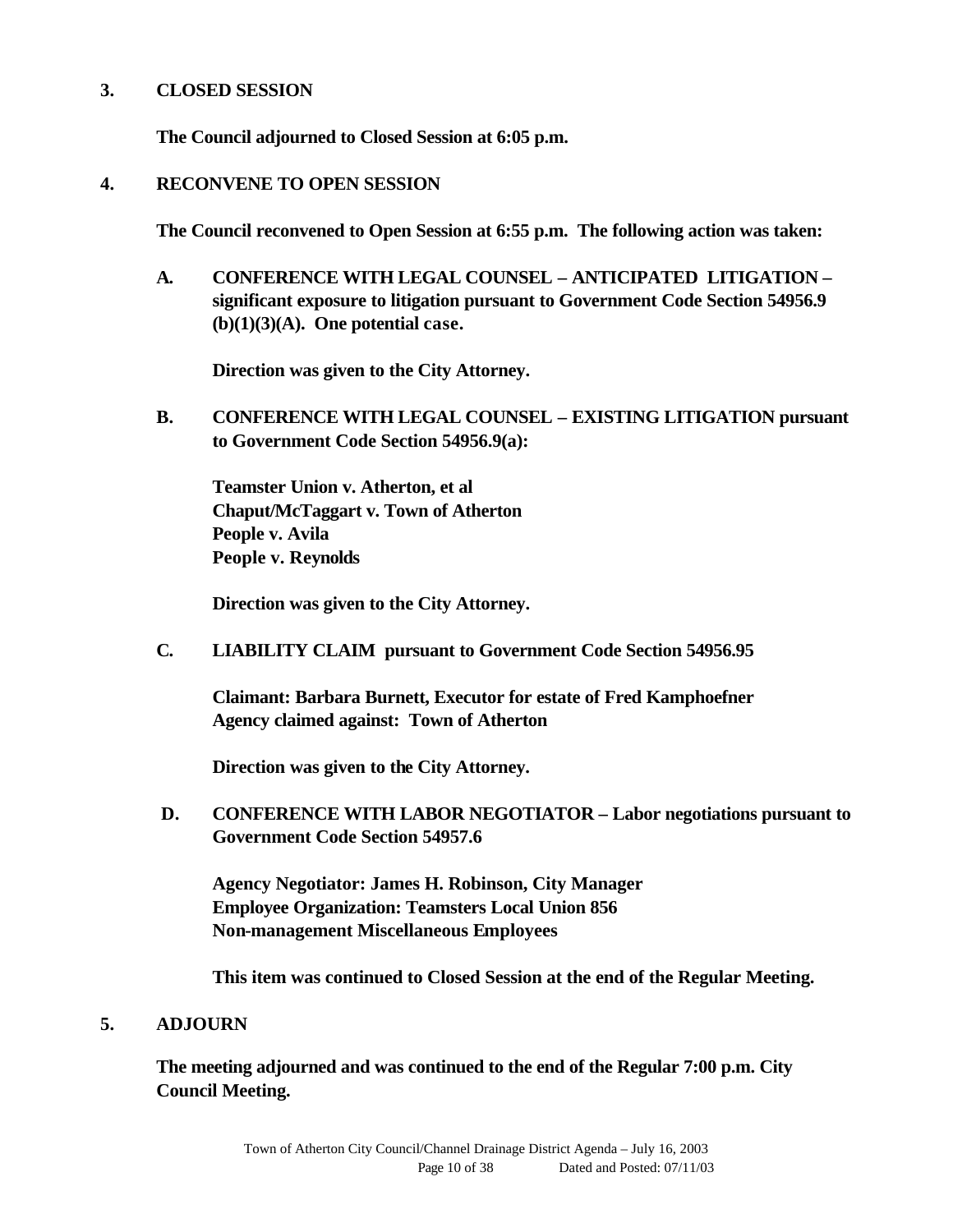**Respectfully submitted,**

**James R. Janz, Mayor**

**\_\_\_\_\_\_\_\_\_\_\_\_\_\_\_\_\_\_\_\_\_\_\_\_\_**



**Draft Minutes Town of Atherton CITY COUNCIL/ATHERTON CHANNEL DRAINAGE DISTRICT June 18, 2003 7:00 p.m. TOWN COUNCIL CHAMBERS** 94 Ashfield Road Atherton, California

# **REGULAR MEETING**

**Mayor Janz called the meeting to order at 7:12 p.m.**

- **1. PLEDGE OF ALLEGIANCE**
- **2. ROLL CALL** 
	- **PRESENT: Kathy McKeithen Charles E. Marsala Alan B. Carlson William R. Conwell James R. Janz**

**City Manager Jim Robinson and City Attorney Marc Hynes were also present.**

- **3. PRESENTATIONS**
	- **A. Proclamation in Recognition of Menlo Masters Swim Club Mayor Janz presented a proclamation to Tim Sheeper, Head Coach of the Menlo Masters Swim Club, in recognition of the club's canned food donation to the Second Harvest Food Bank.**
- **4. COUNCIL REPORTS**
	- **Council Member Conwell reported on the San Francisco Airport Roundtable**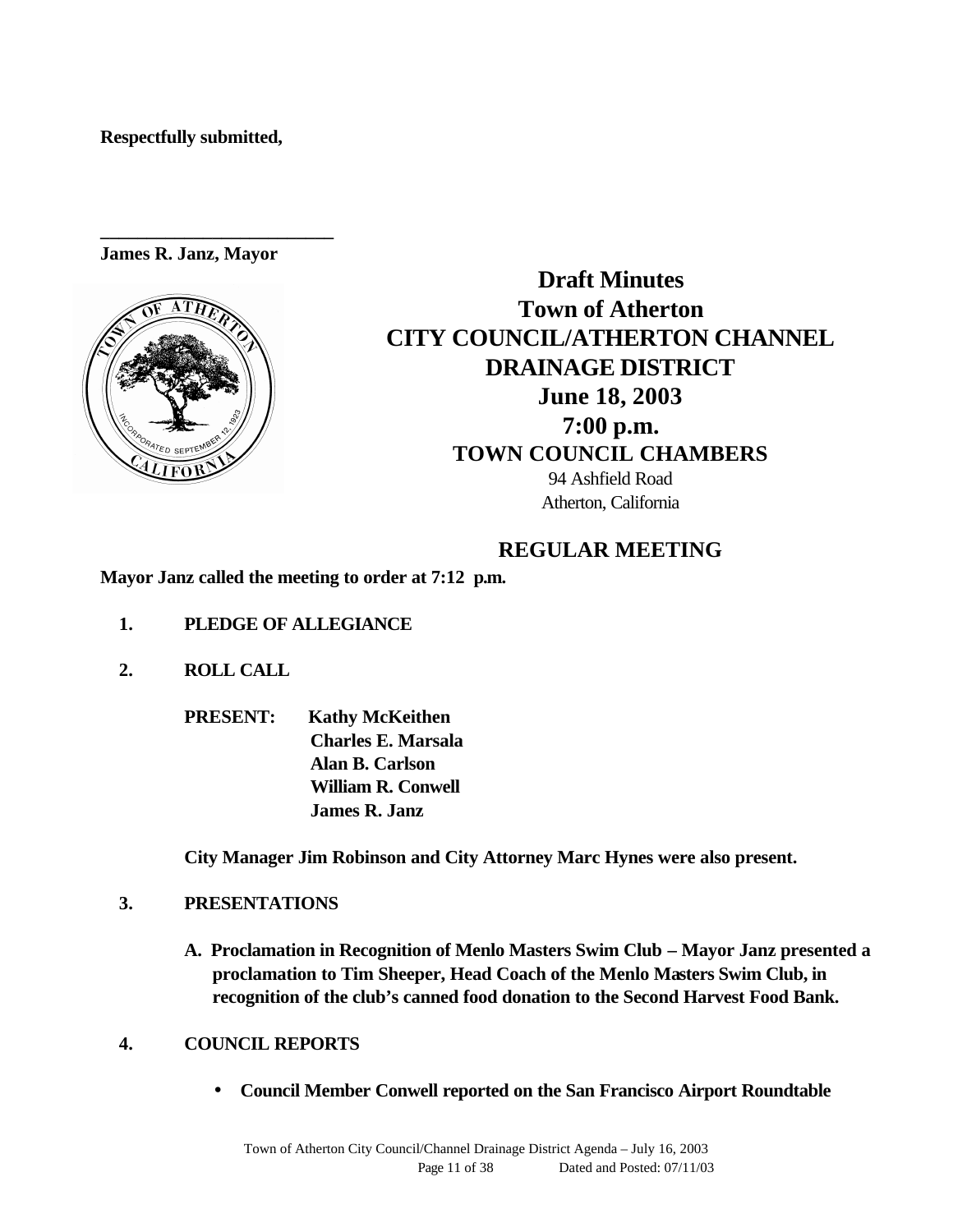**meeting. The Roundtable has been successful in its efforts to reduce aircraft noise and will be cutting back on future meetings. He attended the City/County Association of Governments meeting where current legislation was addressed. Council Member Conwell also attended the Criminal Justice Commission meeting and was appointed chair of the budget committee.**

- **Mayor Janz attended a program sponsored by SAMCEDA on May 22. The meeting was attended by representatives of cities, the county, and other agencies and businesses working on garnering support for Measure A. He also attended the D.A.R.E. graduation on May 28, the Waste Reduction Committee meeting on June 4, a League of Cities meeting on June 5, the Arbor Day event on June 7, and the Finance Committee meeting on June 9. He reported on the Highway 101 corridor study meeting he attended on June 11.**
- **Council Member Carlson attended the Atherton Channel Drainage District Subcommittee meeting. He reported that the Finance Committee met June 9th to review the proposed budget.**
- **Council Member Marsala reported that the Library JPA met and considered the countywide library budget. The Arts Committee's Big Daddy Jazz event was attended by approximately 250 people.**
- **Vice Mayor McKeithen reported that the Atherton Channel Drainage Subcommittee met June 2. A study has been completed on the upper channel. The Subcommittee is proposing work on the channel but a follow-up study on the redlegged frog will be required first. The next meeting will be held July 7. The County Office of Emergency Services Council meets Thursday, June 19 at 5:00 p.m. in the County Center, Redwood City.**
- **5. PUBLIC COMMENTS The following members of the audience spoke:**
	- **Marion Oster, Atherton Heritage Association, is doing research on the lineage of early Atherton resident Thomas H. Selby.**
	- **Jerry Carlson, on the need for minutes of Town committees to be posted on the website. He also commented on the budget process.**
	- **Gilbert Cain**

# **6. STAFF REPORTS**

- **City Manager Jim Robinson reported that the Menlo Park Fire Protection District Board of Directors introduced an ordinance adopting fire sprinkler standards, and will return to the City Council for action in July. He noted that Item 14 on the consent calendar dealing with a second deferred compensation plan has corrections that the Council should look at prior to adopting the consent agenda. He also announced that the deadline for submitting articles for the summer issue of the Athertonian is Monday, June 23.**
- **City Attorney Marc Hynes reported out of closed session as follows:**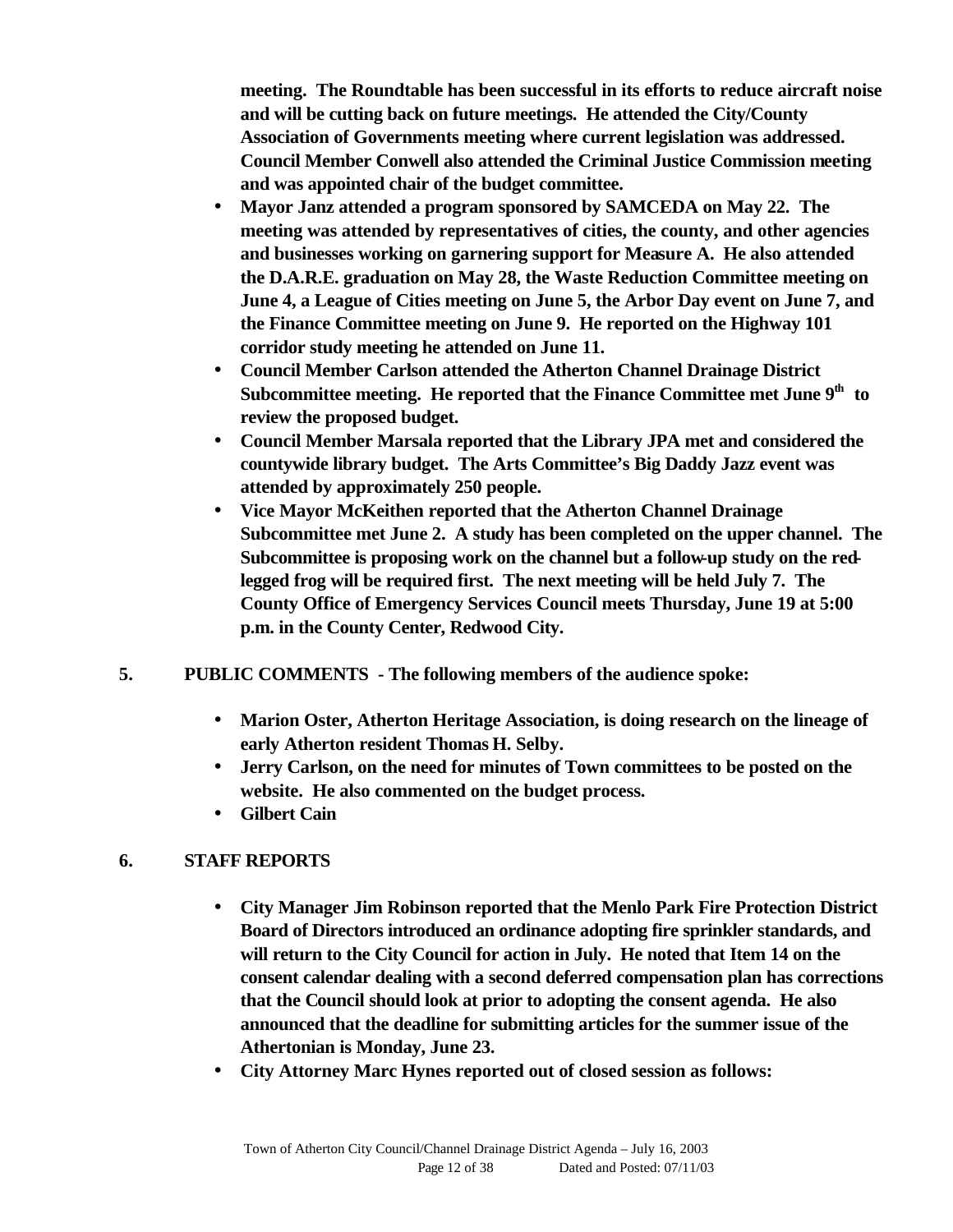**B. CONFERENCE WITH LEGAL COUNSEL – ANTICIPATED LITIGATION – significant exposure to litigation pursuant to Government Code Section 54956.9 (b)(1)(3)(A). One potential case.**

**Direction was given to the City Attorney.**

**B. CONFERENCE WITH LEGAL COUNSEL – EXISTING LITIGATION pursuant to Government Code Section 54956.9(a): Teamster Union v. Atherton, et al Chaput/McTaggart v. Town of Atherton People v. Avila People v. Reynolds**

**Direction was given to the City Attorney.**

**D. LIABILITY CLAIM pursuant to Government Code Section 54956.95: Claimant: Barbara Burnett, Executor for estate of Fred Kamphoefner Agency claimed against: Town of Atherton**

**Direction was given to the City Attorney.**

 **Item D on the Closed Session Agenda was continued to the end of the regular meeting.**

### **7. COMMUNITY ORGANIZATION ROUNDTABLE REPORT**

**Vit Eckersdorf and Nancy Greenbach reported on recent activities of the Atherton Dames/Holbrook-Palmer Recreation Park Foundation.**

### **CONSENT CALENDAR**

 **Mayor Janz requested that Item 16 be removed from the Consent Agenda and combined with Items 24 and 25. Vice Mayor McKeithen asked that Item 14 be removed from the Consent Agenda. Council Member Carlson asked that Item 8, approval of minutes, be removed and voted on separately since he was not in attendance at the May 21 meetings.**

 **MOTION – to approve the Consent Agenda with the exception of Items 8, 14, and 16 which were placed on the Regular Agenda.**

**M/S McKeithen/Carlson Ayes: 5 Noes: 0 Absent: 0 Abstain: 0**

### **9. APPROVED BILLS AND CLAIMS FOR MAY, 2003 IN THE AMOUNT OF \$970,506**

**10. ACCEPTED MONTHLY FINANCIAL REPORT FOR MAY 2003**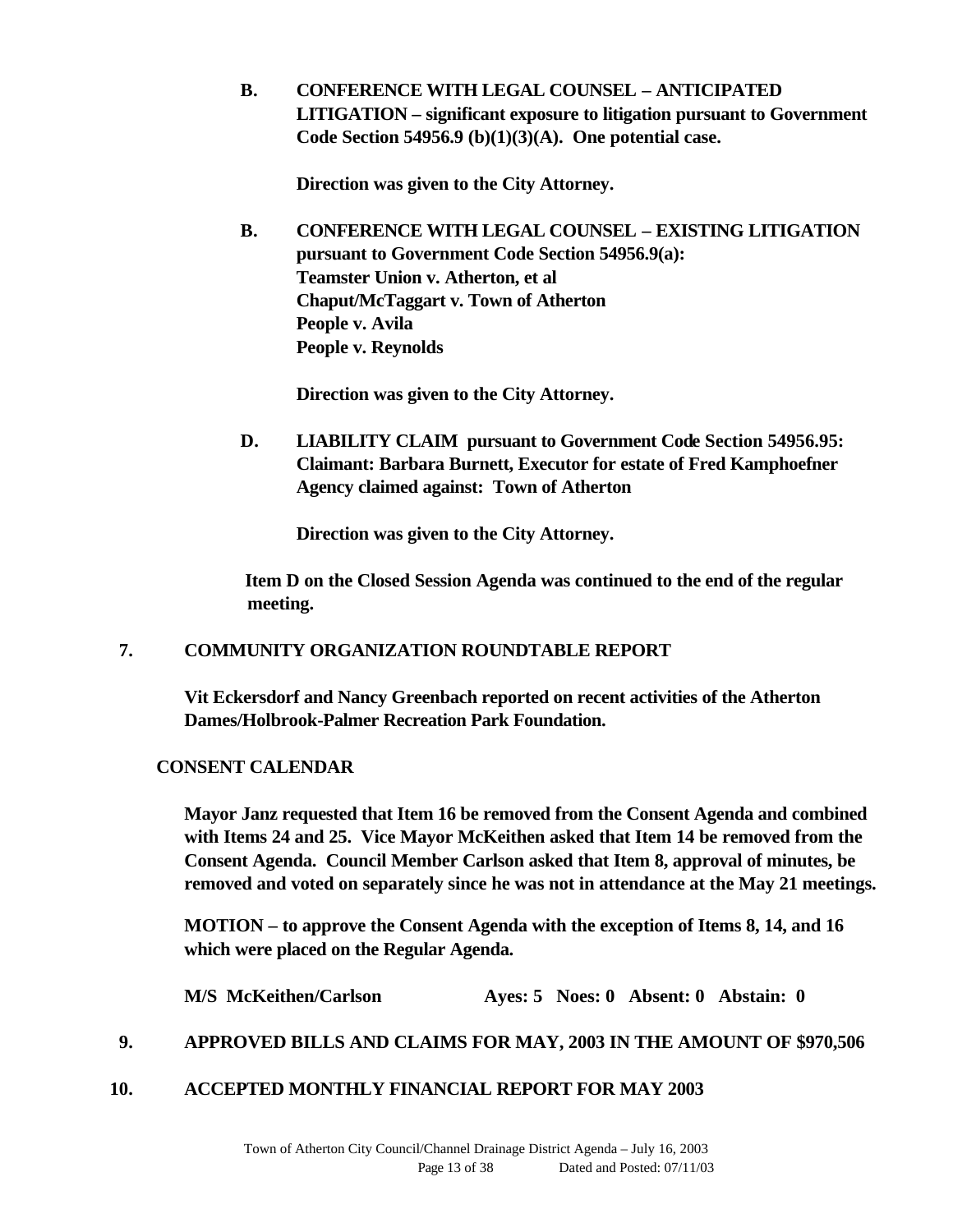### **11. APPROVED AGREEMENT WITH LIEBERT CASSIDY WHITMORE TO PROVIDE LEGAL SERVICES**

**Authorized the Mayor to execute an agreement with Liebert Cassidy Whitmore for legal services relating to labor relations.**

### **12. APPROVED REQUEST FOR REFERRAL TO THE GENERAL PLAN COMMITTEE THE ISSUE OF CONSTRUCTION SITE PARKING**

**Approved the request of Planning Commission Chair Phil Lively to refer the issue of construction vehicle parking to the General Plan Committee.**

### **13. APPROVED CONTRACT CHANGE ORDER NUMBER TWO TO THE ATHERTON AVENUE RECONSTRUCTION PROJECT**

**Approved Contract Change Order Number Two to the Atherton Avenue Reconstruction Project to include the Atherton Avenue cul-de-sac, in the amount of \$38,658.20.**

### **15. ACCEPTED FINAL MAP FOR 223 CAMINO AL LAGO**

**Accepted and approved the final parcel map for 223 Camino al Lago.**

#### **REGULAR AGENDA**

**Items 8, 14 and 16 were removed from the Consent Agenda and placed on the Regular Agenda.** 

#### **8. MINUTES OF SPECIAL AND REGULAR COUNCIL MEETINGS OF MAY 21, 2003**

**MOTION – to approve the minutes of the Special and Regular City Council meetings of May 21, 2003.**

**M/S McKeithen/Marsala Ayes: 4 Noes: 0 Absent: 0 Abstain: 1 (Carlson)**

### **14. AUTHORIZATION TO ADD SECOND DEFERRED COMPENSATION PLAN FOR TOWN EMPLOYEES**

**Vice Mayor McKeithen asked that this item be removed from the Consent Agenda. She had questions with the language in the Self-Directed Tax Advantaged Retirement System (STARS) plan agreement regarding withdrawal from the plan, and asked for clarification on costs associated with the plan. City Manager Jim Robinson stated there is no cost to the Town and that contributions consist of employee payroll withholding.**

**MOTION – to adopt Resolution No. 03-12 authorizing the adoption of the retirement plan,**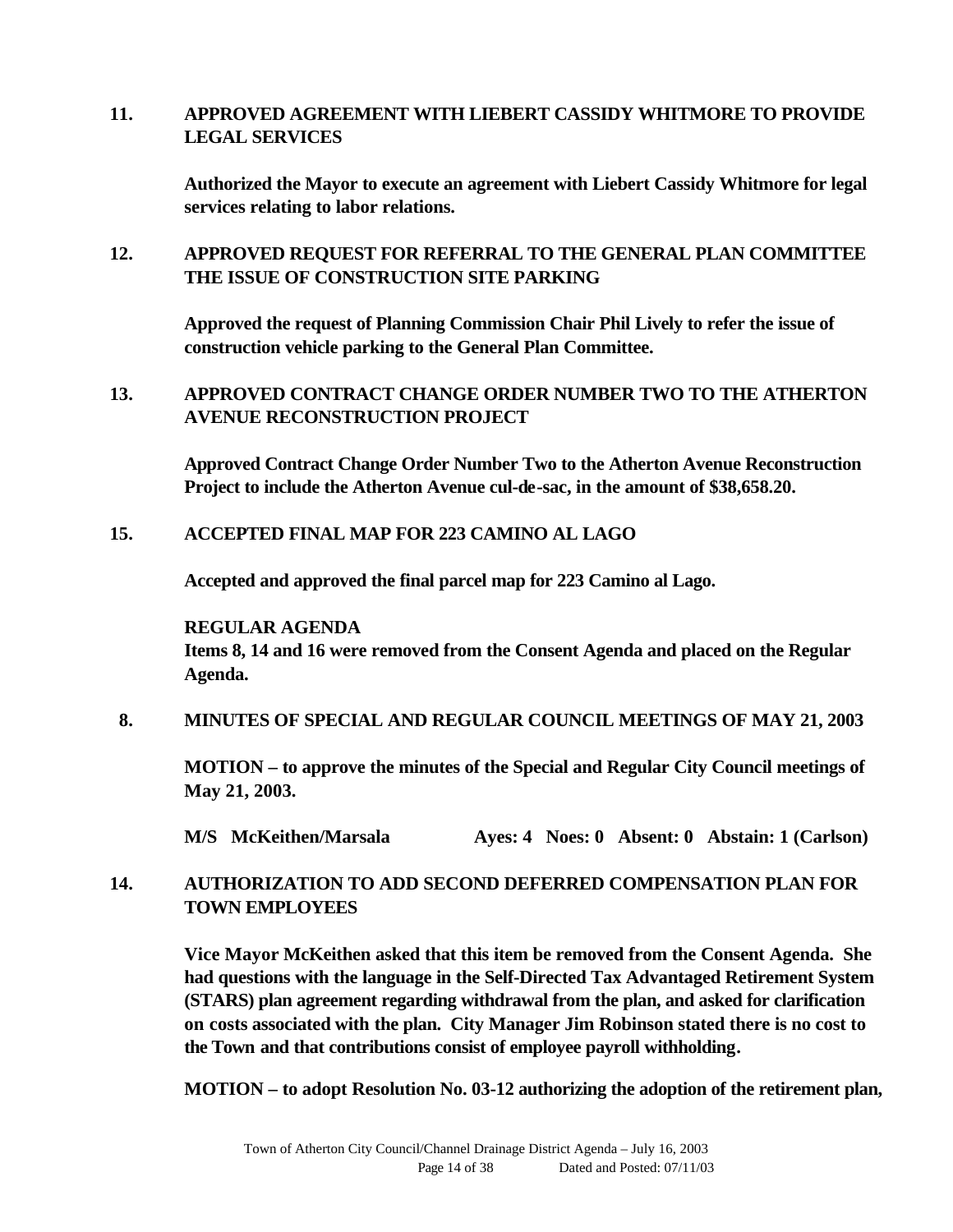**and to adopt Resolution No. 03-13 authorizing the City Manager and the Finance Director to act on behalf of the plan.** 

### **M/S McKeithen/Conwell Ayes: 5 Noes: 0 Absent: 0 Abstain: 0**

### **16. APPROVAL OF PLANS AND SPECIFICATIONS - TENNIS COURT RESTORATION PROJECT**

**City Manager Jim Robinson gave a brief introduction of this item. Each year, as part of the budgetary process, a review of the Capital Improvement Program is conducted by staff, the Planning Commission, and the Park and Recreation Commission. The Park and Recreation Commission has approved the Tennis Court Restoration Project. The adopted Capital Improvement Program includes funds for designing and constructing new tennis court surfacing and fencing. During the design process, it was determined that the cost would exceed the original estimate of \$180,000.** 

**Public Works Director Duncan Jones presented the staff report and informed the Council that staff's recommendation would be to provide various bid alternates for the plans in order to allow for construction of the courts within the budgeted amount. Devin Conway, Project Manager of Beals Sport, who did the design work, presented proposed plans for the project and identified items that are increasing the cost estimate of the project to \$290,000.**

**Discussion was held regarding the age and condition of the courts and how money collected from tennis keys has been accounted for. Finance Director Johns stated that currently there is approximately \$24,000 in the Tennis Fund. The separate fund was established several years ago. Prior to that, tennis key funds were put in the General Fund and maintenance of the courts was expended from the General Fund.** 

**Mr. Conway explained the proposed methods of installing the asphalt overlay. He responded to questions on overlay versus reconstruction on clay soil.**

**Mayor Janz asked for comments from the public. The following members of the audience spoke: Bob Huber, Ray Vella.**

**The Mayor called a short break at 8:40 p.m. The Council reconvened at 8:45 p.m.**

**The following members of the audience also spoke: Rod Boghosian Alan Margot, Tennis Director Bill Awbrey Dave Fowler Rita Wachhorst Bob Callaghan**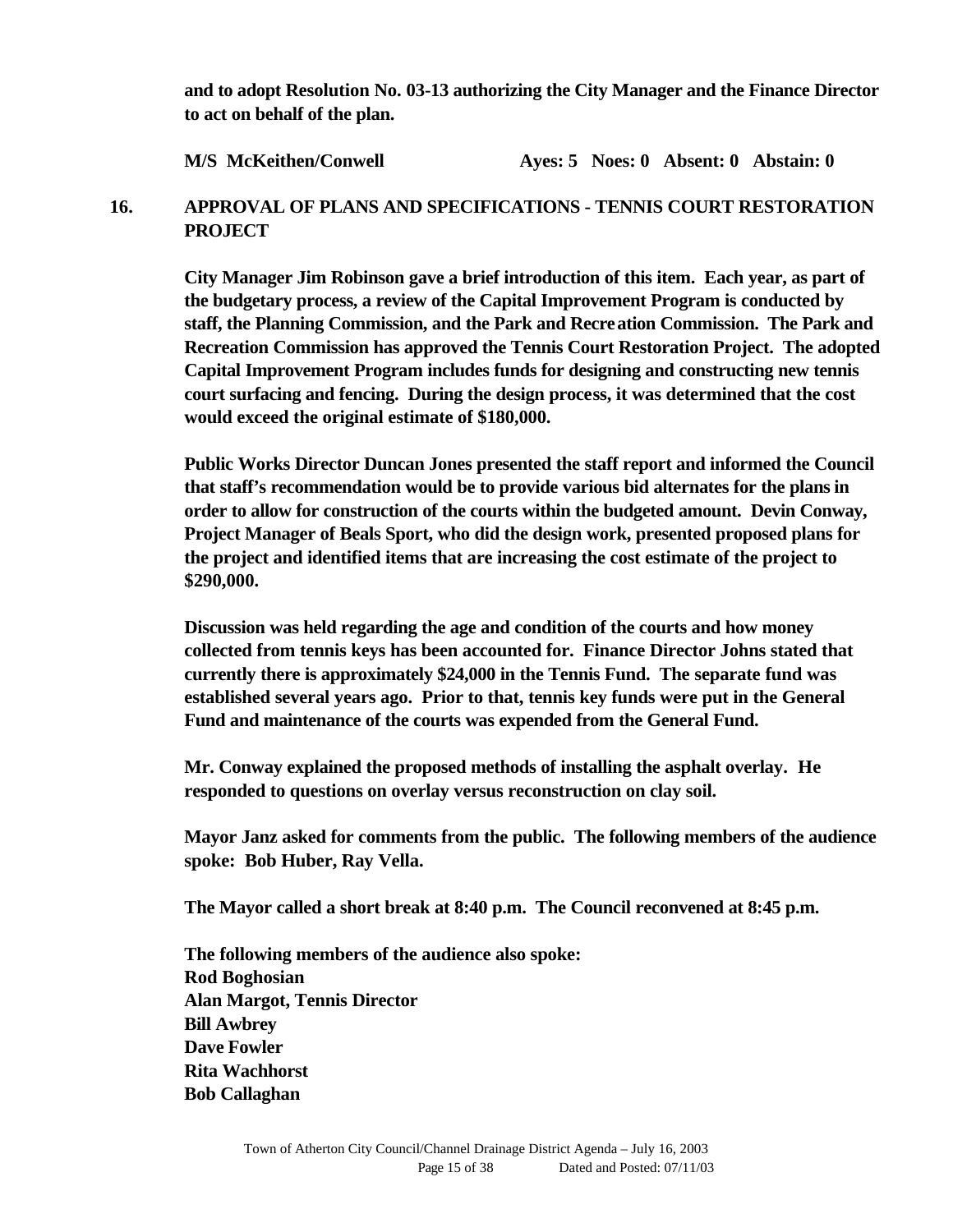**Discussion ensued regarding the amount to be budgeted for the project and what specifications will be approved for the project to go to bid. The City Manager stated that the bids are scheduled to be opened July 9 and the bid award would come back to the Council at the July 16 Council meeting for approval. Public Works Director Jones explained that the bid specifications can be designed so the Council would have some flexibility in deciding what components of the project will be possible within the budgeted amount.**

**Motion – to appropriate an amount of \$290,000 in the Capital Improvement Program Budget for the Tennis Court Restoration Project with the understanding that the final decision on the specific improvements will be made by the Council when the bids are received and presented to the Council.**

**M/S Conwell/Marsala Ayes: 4 Noes: 1(Carlson) Absent: 0 Abstain: 0**

**Motion – that Staff be instructed to obtain bids for the Tennis Courts Restoration Project, and that the bidders be required to submit a bid and bid alternates as follows: 1) encompassing the entire proposed project, 2) an amount for just resurfacing the courts, and 3) one for resurfacing the courts including replacement of the fence.**

| <b>M/S Carlson/McKeithen</b><br>Aves: 5 Noes: 0 Absent: 0 Abstain: 0 |
|----------------------------------------------------------------------|
|----------------------------------------------------------------------|

**Motion – to approve the plans and specifications for the Holbrook-Palmer Park Tennis Courts Restoration Project as presented.**

**M/S Janz/McKeithen Ayes: 5 Noes: 0 Absent: 0 Abstain: 0**

**Mayor Janz called for a short break at 9:37 p.m. The Council reconvened at 9:47 a.m.**

**Items 24 and 25 were taken out of order.**

#### **24. ADOPTION OF A RESOLUTION ADOPTING THE FISCAL YEAR 2003-04 BUDGET**

**The City Council, at the June 16 budget hearing, adopted the Fiscal Year 2003-04 Integrated Operating/Capital Budget with modifications. Staff was instructed to return to the June 18 regular meeting with the modified budget resolution. Finance Director John Johns presented the revised resolution, which included \$113,000 total appropriation reductions to the General Fund. In total, a reduction of \$208,000 was made from the General Fund and Internal Services Fund. The \$290,000 for the Tennis Court Restoration project will be restored. In addition, 50% of the salaries and benefits of the Town Arborist has been allocated to the Building Department.**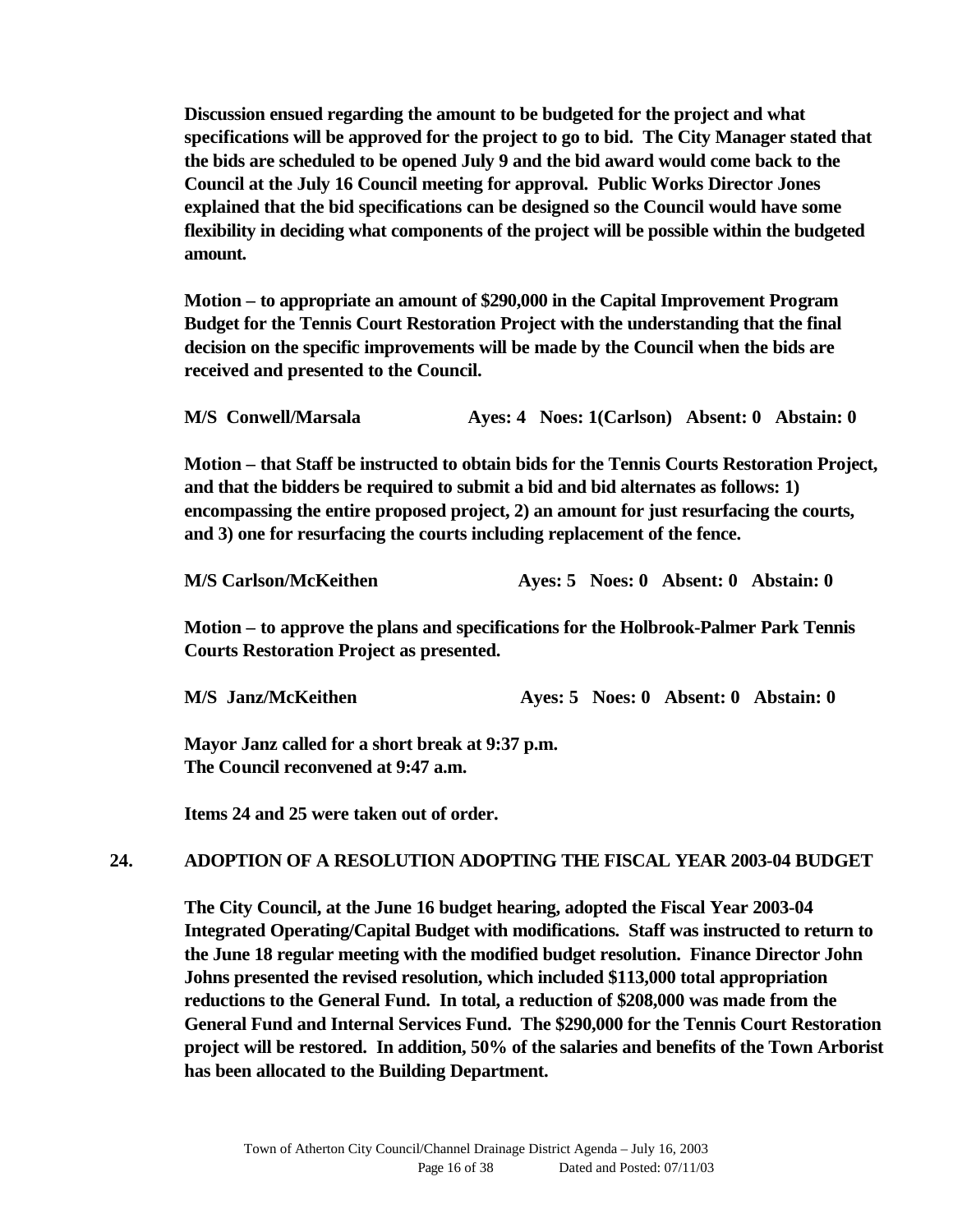**Discussion ensued regarding funding of employee adjustments and merit increases. The City Manager advised that although the budget includes funding for adjustments, discussion of budgeted funds for employee adjustments are subject to the labor negotiation process.**

**Discussion was held on funding of the Tennis Courts improvements. It was agreed that the funding can be determined at the time the bids are received. Staff was asked to review Public Works' Staff involvement in building permit issues.** 

**Council Member Carlson asked the Finance Director for a separate presentation reflecting a three-year revenue forecast at the next meeting.** 

**MOTION – to adopt Resolution No. 03-10 adopting the Fiscal Year 2003-2004 Integrated Operating/Capital Budget with modifications as approved at the budget hearing on June 16, and as further modified tonight – restore \$290,000 appropriation for the Tennis Court Restoration Project to the Tennis Fund, Parcel Tax Fund, and the Capital Improvement Fund, and restore the \$50,000 revenue estimate for the Building Department to place in the reserve for future building inspection.**

**M/S Conwell/Carlson Ayes: 5 Noes: 0 Absent: 0 Abstain: 0**

# **25. ADOPTION OF A RESOLUTION APPROVING THE FISCAL YEAR 2003-04 APPROPRIATIONS LIMIT AND CALCULATIONS**

**Finance Director Johns presented this item, stating that the changes in the resolution result from the shift of 50% of the Town Arborist salary and benefits to the Building Department and the reduction of a Building Department contract planner. The changes that are made to the Gann limit are consistent with those made to the budget.** 

**The Finance Director stated that the only change necessary to the appropriations resolution would be to the supporting documentation and would not affect the amount subject to the Gann limit.** 

**MOTION – to adopt Resolution No. 03-11 approving the Fiscal Year 2003-2004 Appropriations Limit of \$7,992,725 and calculations with the resolution attachments reflecting amendments made to the budget tonight.**

**M/S** Janz/McKeithen **Ayes: 5 Noes: 0 Absent: 0 Abstain: 0** 

**17. UPDATE FROM BKF ENGINEERS AND H.T. HARVEY ON UPPER ATHERTON CHANNEL STABILITY IMPROVEMENTS PROJECT (THIS ITEM WILL BE CONTINUED TO THE JULY 16, 2003 REGULAR COUNCIL MEETING)**

**This item has been continued to the July 16, 2003 Regular City Council meeting to allow**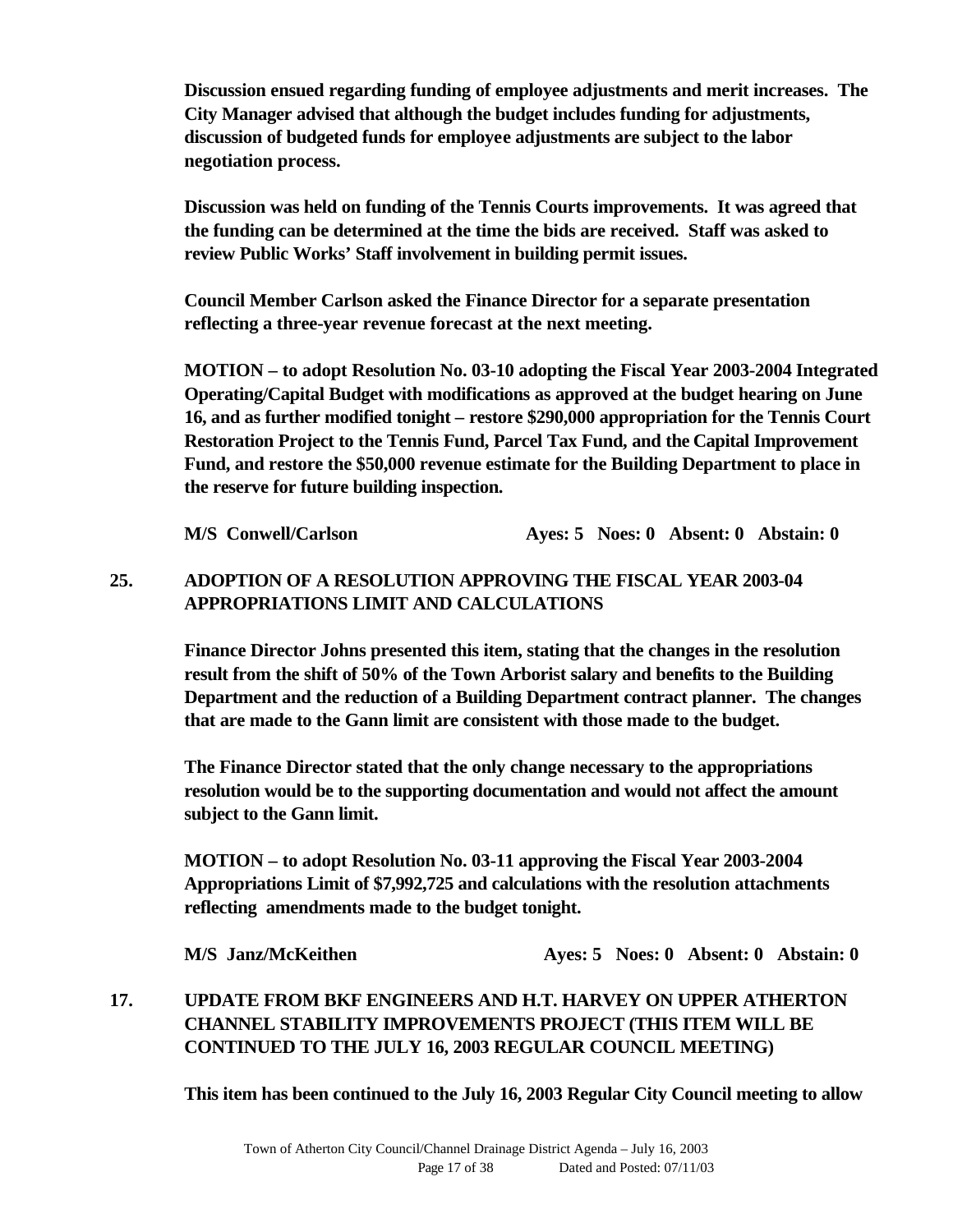**for incorporating the results of the biotic study (red-legged frog) into the reports.**

### **18. PROGRESS REPORT ON TEMPORARY NO PARKING ZONE ON OAK GROVE AVENUE**

**Chief Brennan gave an update on the temporary no parking zone on Oak Grove Avenue. He stated that the Menlo - Atherton High School staff has made arrangements for construction parking on site when construction is taking place on campus. He recommended putting the temporary no parking signs back out in September when school starts. A report will be made to the Council in October.**

**Bob Huber spoke on this item.**

# **19. CONSIDER APPROVAL OF ANIMAL CONTROL SERVICES AGREEMENT WITH THE COUNTY OF SAN MATEO AND INTRODUCE AN ORDINANCE REVISING ANIMAL CONTROL FEES**

**Assistant to the City Manager Linda Kelly presented the staff report for this item. She noted that there is a slight increase in the animal control fees over last year. The proposed ordinance would continue the current animal control services program for three years. The Town receives no direct benefit for the increased fees; the additional revenues go into the county pool.** 

**MOTION – to approve a new contract with the County of San Mateo for animal control services and introduce an ordinance conforming the Town's fee schedule related to animal control to the County's recommended fee schedule.**

**M/S McKeithen/Conwell Ayes: 5 Noes: 0 Absent: 0 Abstain: 0**

### **20. CONSIDERATION OF AGREEMENT WITH PENINSULA CONFLICT RESOLUTION CENTER**

**The City Manager presented the staff report for this item. At the May 21, 2003 regular Council meeting, the Council heard a presentation by Patricia Brown, Executive Director of the Peninsula Conflict Resolution Center (PCRC). Staff was directed to place an item on this agenda for consideration of membership in the PCRC. The PCRC is a private, non-profit organization and develops conflict resolution programs in San Mateo County. Fees are based on the number of residents. Patricia Brown was present to answer questions. She stated that the town currently has access to the services provided on a case by case basis. The City Manager stated that the Peninsula Builders' Exchange also offers dispute resolution services at no cost for construction related issues only.**

**The Council agreed to try this service on a case by case basis if needed.**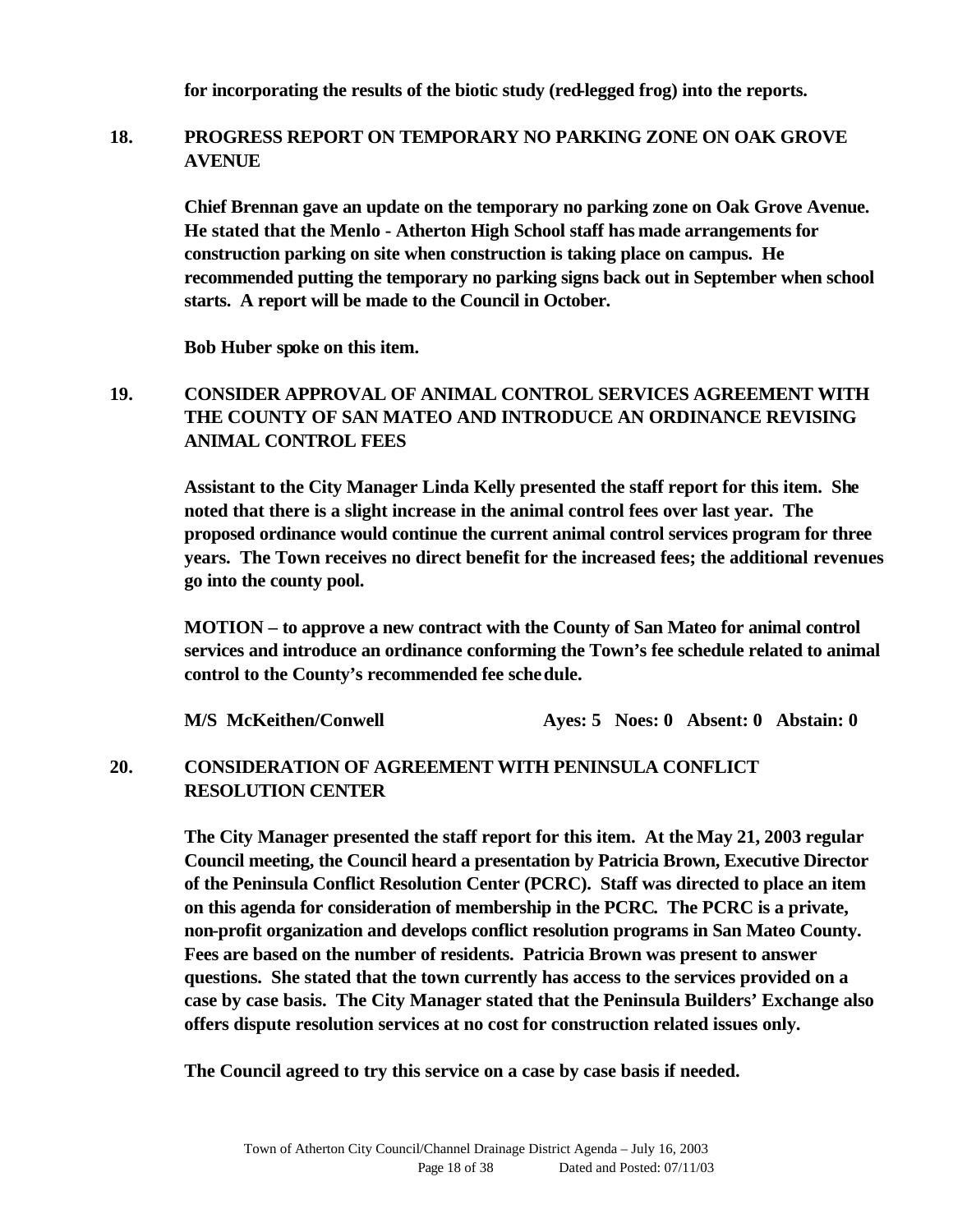### **21. CONSIDERATION OF A REQUEST FOR MEMBERSHIP IN PENINSULA POLICY PARTNERSHIP**

**City Manager Jim Robinson presented the staff report for this item. The Peninsula Policy Partnership has submitted a request for membership to the Town at an annual cost of \$2,000. Discussion centered on projects the organization is working on and what benefit the Town would incur from the membership. No action was taken.** 

 **22. CONSIDERATION OF REQUEST OF CITY/COUNTY ASSOCIATION OF GOVERNMENTS (C/CAG) FOR A LISTING OF POSSIBLE PROJECTS FOR PROPOSED CONTINUATION OF THE MEASURE "A" ONE-HALF (1/2) CENT SALES TAX FOR TRANSPORTATION**

> **Council Member Conwell explained that C/CAG, along with other local organizations, is working to initiate a ballot measure for the continuation of Measure "A". C/CAG has requested that cities submit a list identifing projects that would meet specific criteria for a future ballot measure. City Manager Jim Robinson suggested in the staff report that the only Atherton project that might qualify would be transit related (Caltrain/Samtrans Rail Corridor grade separations). The Council directed the City Manager to submit a list of projects as requested by C/CAG. In addition to the grade separations project, the Council requested that other possible projects be put on the list including drainage problems on El Camino, and Middlefield and Ravenswood. Sound walls along the Caltrain tracks were also suggested. The City Manager stated that this list is preliminary and will likely be changed.**

### **23. DISCUSSION AND CONSIDERATION OF OPTIONS FOR REDUCING LENGTH OF CITY COUNCIL MEETINGS**

**Discussion was held with suggestions for reducing the length of City Council meetings. Enforcement of the three minute rule for public speakers was discussed, along with limiting public speakers to two minutes. It was also suggested that council members be limited to addressing the audience through the mayor. The mayor should call on council members on a rotation basis. Having staff develop a written order of business was suggested.**

**The Council concurred that public speakers should be allowed to speak three minutes but should be encouraged to not be repetitive on an issue. It was agreed that the Council should try disciplining itself first in order to keep the meetings going in a timely manner.** 

#### **26. PUBLIC COMMENTS**

**Vice Mayor McKeithen brought up the Town's 80th anniversary. She stated that Betty Ogawa, Dames President, had contacted her regarding any plans the Town may have for the 80th anniversary. The City Manager will contact the Dames.**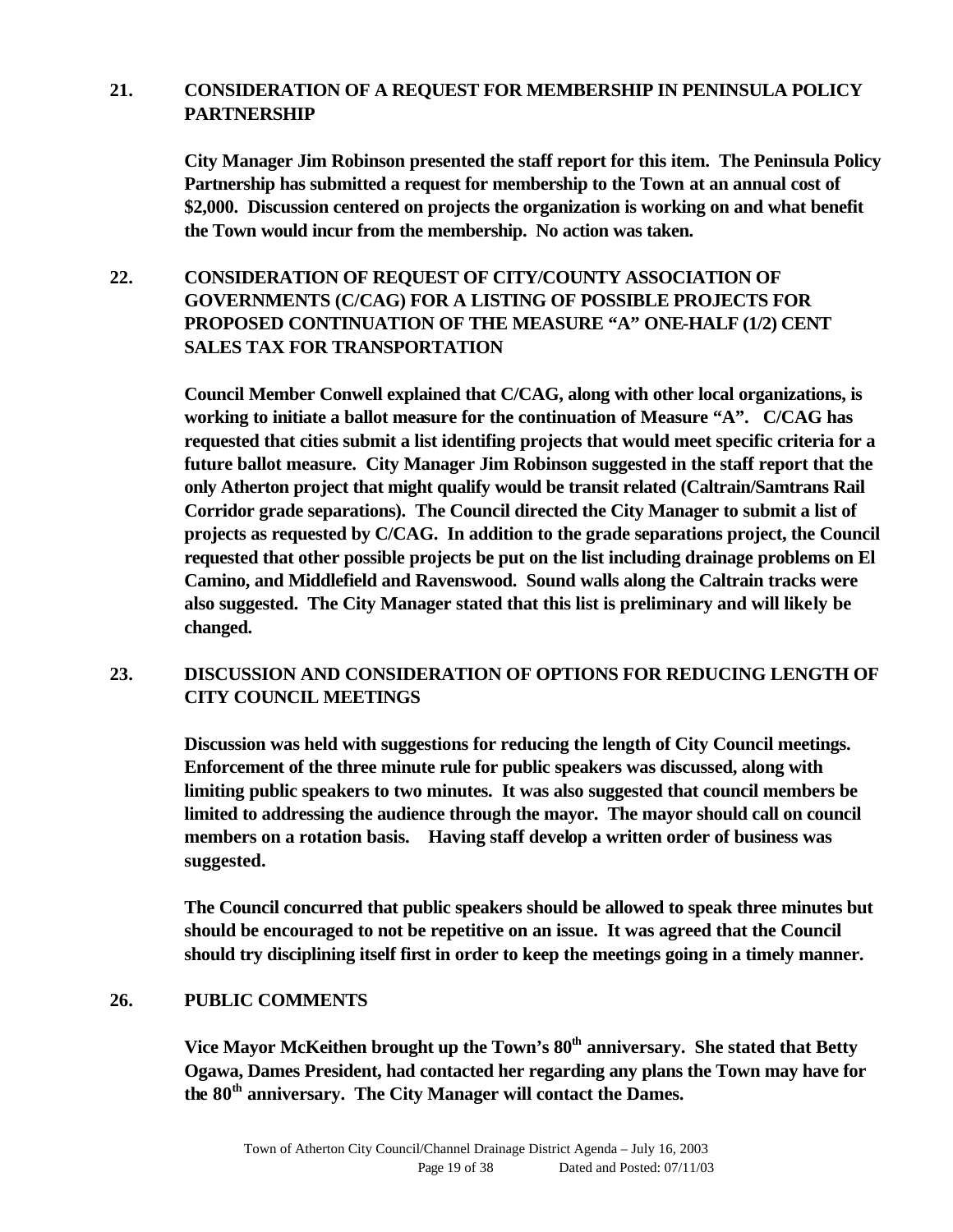#### **27. ADJOURNMENT**

**The meeting adjourned at 11:50 p.m. to continue the Closed Session to consider the following:**

**D. CONFERENCE WITH LABOR NEGOTIATOR – Labor negotiations pursuant to Government Code Section 54957.6**

**Agency Negotiator: James H. Robinson, City Manager Employee Organization: Teamsters Local Union 856 Non-management Miscellaneous Employees**

**The Council reconvened to Open Session at 12:40 a.m. The following action was taken: Direction was given to the City Manager. The meeting adjourned at 12:45 a.m.**

**Respectfully submitted,**

**Sharon Barker, City Clerk**

**\_\_\_\_\_\_\_\_\_\_\_\_\_\_\_\_\_\_\_\_\_\_\_\_\_\_\_\_\_\_\_\_\_\_**

# **TOWN OF ATHERTON Item No. 9** CLAIMS LIST

March, 2003

| Payroll Checks              | 2102 - 2165   | \$ 43.180 |  |
|-----------------------------|---------------|-----------|--|
| <b>Electronic Transfers</b> |               | 275.438   |  |
| $A/P$ Checks                | 14958 - 15142 | 348,238   |  |
|                             |               |           |  |

TOTAL \$ 666,856

I, James H. Robinson, City Manager of the Town of Atherton, do hereby certify under penalty of perjury that the demands listed above, check numbers 2102 through 2165 (Payroll) and 14958 through 15142 (Accounts Payable), and Electronic Transfers for Employees Federal Payroll Taxes and fees, inclusive, amount to \$666,857 are true and correct, and that there are funds for payment.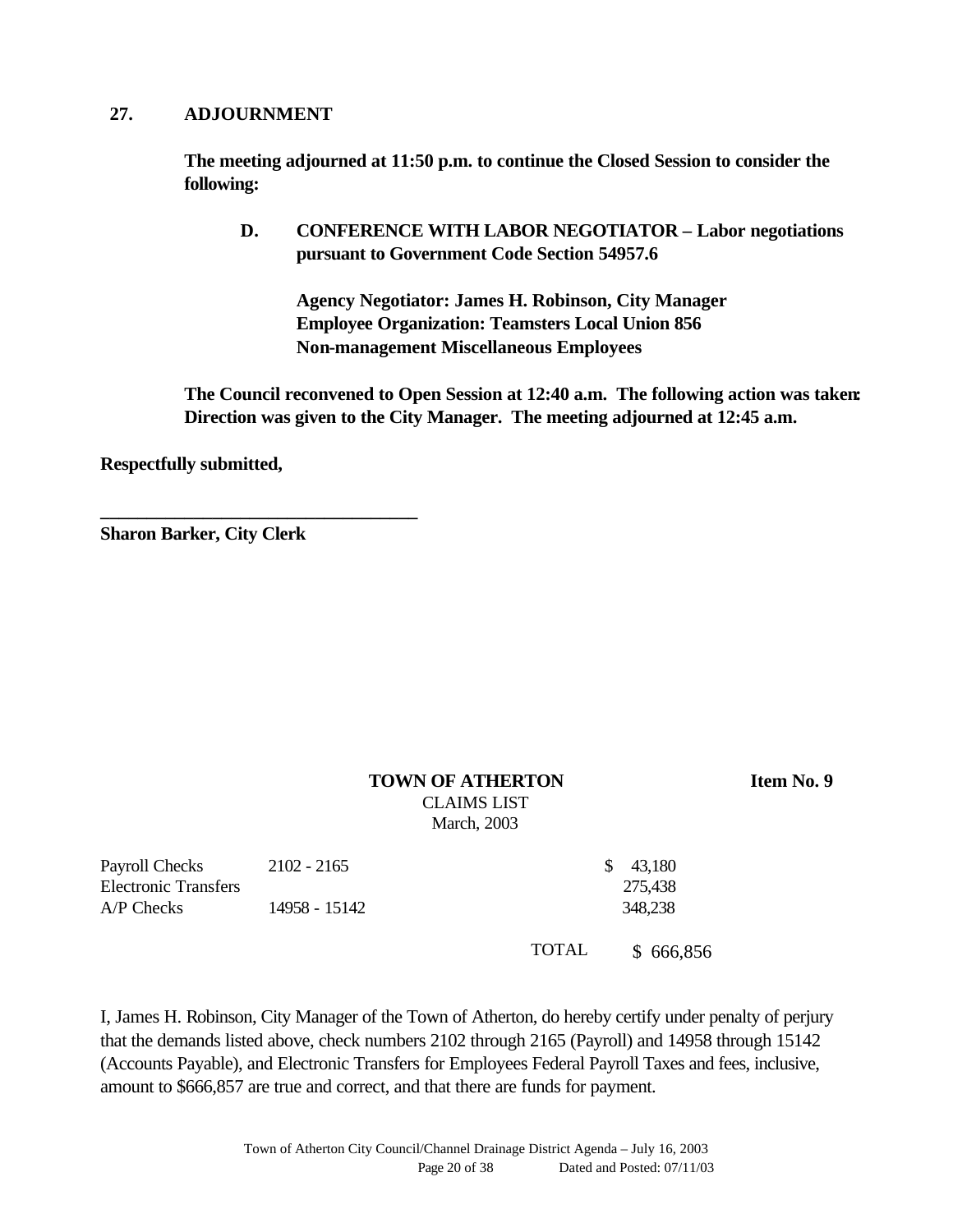James H. Robinson City Manager

\_\_\_\_\_\_\_\_\_\_\_\_\_\_\_\_\_\_\_\_\_\_\_\_\_\_\_\_\_\_\_

\_\_\_\_\_\_\_\_\_\_\_\_\_\_\_\_\_\_\_\_\_\_\_\_\_\_\_\_\_\_\_

The above claims, Payroll check numbers 2102 through 2165, Accounts Payable check numbers 14958 through 15142 and Electronic Transfers for employees federal payroll taxes and fees, amount to \$666,857; and are hereby approved for payment.

> James R. Janz Mayor, Town of Atherton

|            | <b>SOURCE OF FUNDS</b>                |           |  |  |  |
|------------|---------------------------------------|-----------|--|--|--|
| <b>101</b> | General Fund                          | \$549,495 |  |  |  |
| 105        | Tennis Fund                           | 651       |  |  |  |
| 201        | Special Parcel Tax                    | 41,978    |  |  |  |
| 202        | Transportation                        | 74        |  |  |  |
| 203        | Gas Tax Fund                          |           |  |  |  |
| 210        | Road Construction Impact Fees         | 9,373     |  |  |  |
| 213        | Library Special Revenue Fund          |           |  |  |  |
| 401        | <b>General Capital Projects</b>       | 380       |  |  |  |
| 402        | <b>Storm Drainage</b>                 |           |  |  |  |
| 403        | <b>Atherton Channel District</b>      | 9,495     |  |  |  |
| 404        | Park Playground Improvement           |           |  |  |  |
| 405        | Middlefield Road Rehab.               |           |  |  |  |
| 406        | <b>Facilities Construction</b>        | 20,679    |  |  |  |
| 610        | Vehicle Replacement                   |           |  |  |  |
| 611        | Computer Maint. & Replacement         | 4,443     |  |  |  |
| 612        | <b>Administrative Services</b>        | 3,061     |  |  |  |
| 614        | <b>Workers Compensation Insurance</b> | 20,391    |  |  |  |
| 715        | <b>Evans Estate</b>                   | 4,596     |  |  |  |
| 730        | H-P Park Improvement                  |           |  |  |  |
| 740        | <b>Tree Committee</b>                 | 2,240     |  |  |  |
|            | <b>TOTAL</b>                          | \$666,856 |  |  |  |

 **Item No. 10** 



**Town of Atherton**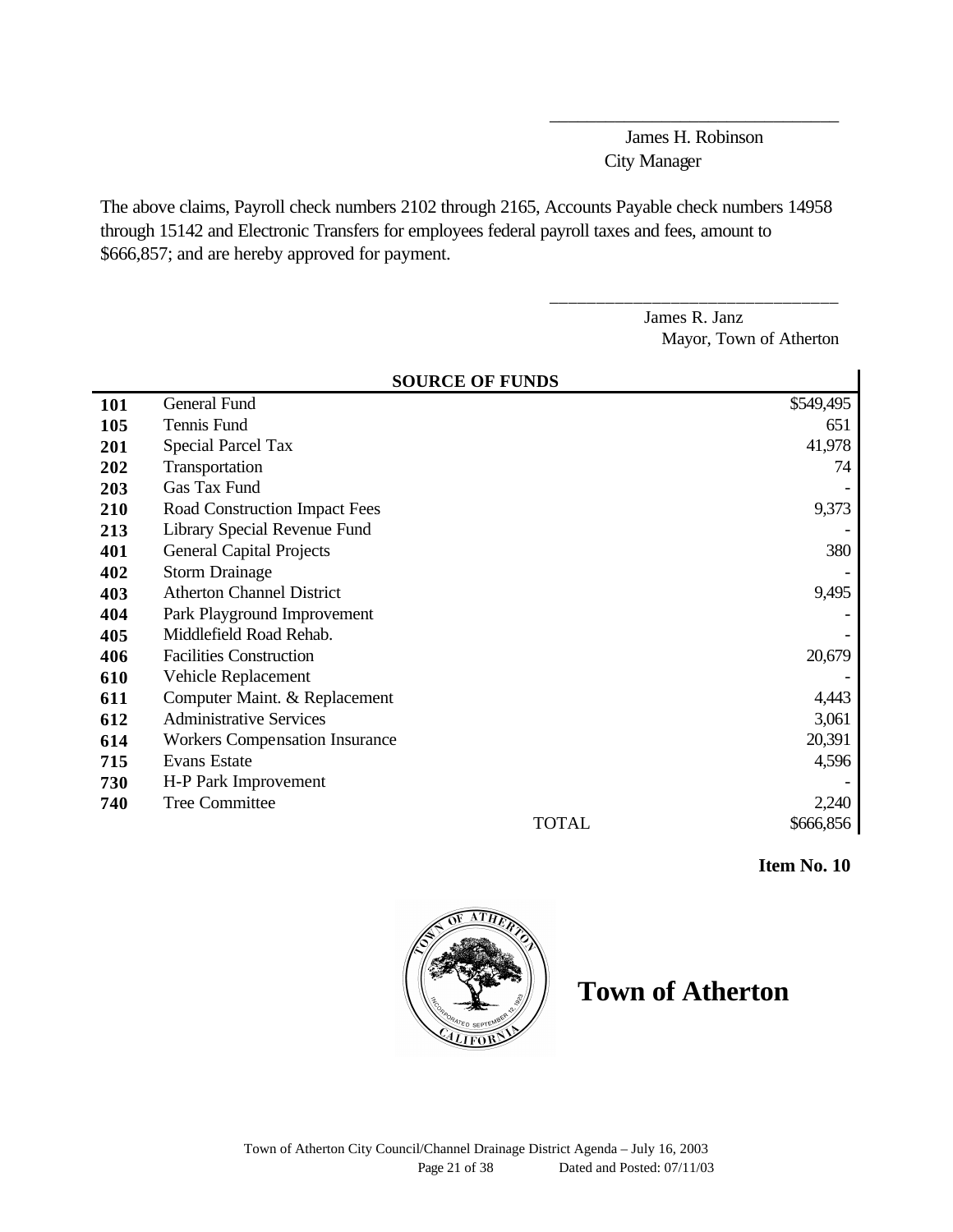### **CITY COUNCIL STAFF REPORT**

**TO: HONORABLE MAYOR AND CITY COUNCIL**

**FROM: JOHN P. JOHNS, FINANCE DIRECTOR**

**DATE: FOR THE MEETING OF WEDNESDAY JULY 16, 2003**

**SUBJECT: MONTHLY FINANCIAL REPORT, JUNE, 2003**

#### **RECOMMENDATION:**

Receive the Monthly Financial Report for June, 2003.

#### **INTRODUCTION:**

The attached schedules show revenues and expenditures and fund balance for all funds as of June 30, 2003.

### **HIGHLIGHTS**

In June 2003, the Town received \$252,000 in building permit fees and \$82,000 in road impact fees. The strong performance for these two revenue accounts was due to permit fees being paid for major projects at Sacred Heart Academy and Menlo School.

Year to date General Fund revenues and expenditures represent 98% and 99% of the FY 2002-03 Budget as revised at mid-year. As of June 30, 2003, the General Fund balance amounts to \$4,953,828, or \$5,000 less than the \$4,958,780 estimated for FY 2003-04 budgetary purposes. When taking into account year-end adjusting entries and accruals, we anticipate the year-end fund balance to increase slightly thereby resulting in a slightly more favorable year-end position than was projected as the FY 2003- 04 Budget was finalized.

Capital Projects Funds and Internal Services Fund expenditures totaled 64% and 70% of the amounts appropriated respectively. At present, the Public Works Director and the Finance Director are working to ensure that unexpended funds for projects currently in progress are encumbered as appropriate.

As of June 30<sup>th</sup>, four funds have a negative fund balance (the Gas Tax, Storm Drainage, Administrative Services and Workers Compensation Insurance Funds). However, when taking into account adjusting entries that will be accomplished as part of the year-end closing process each of these four funds is expected to have positive fund balances.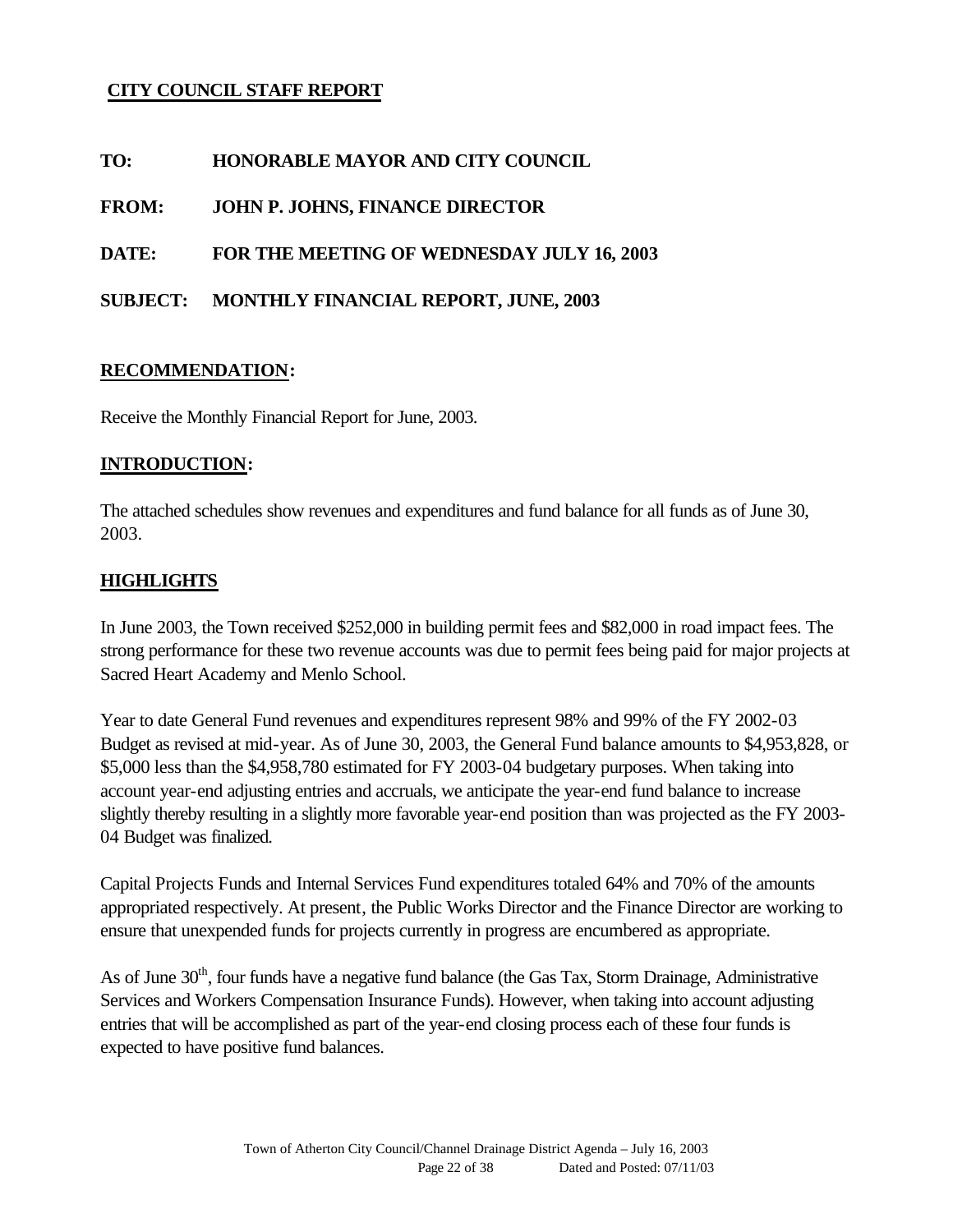# **FISCAL IMPACT:**

None

Prepared by: Approved by:

\_\_\_\_\_\_\_\_\_\_\_\_\_\_\_\_\_\_\_\_\_\_\_\_ \_\_\_\_\_\_\_\_\_\_\_\_\_\_\_\_\_\_\_\_\_\_\_\_\_

Finance Director City Manager

John P. Johns James H. Robinson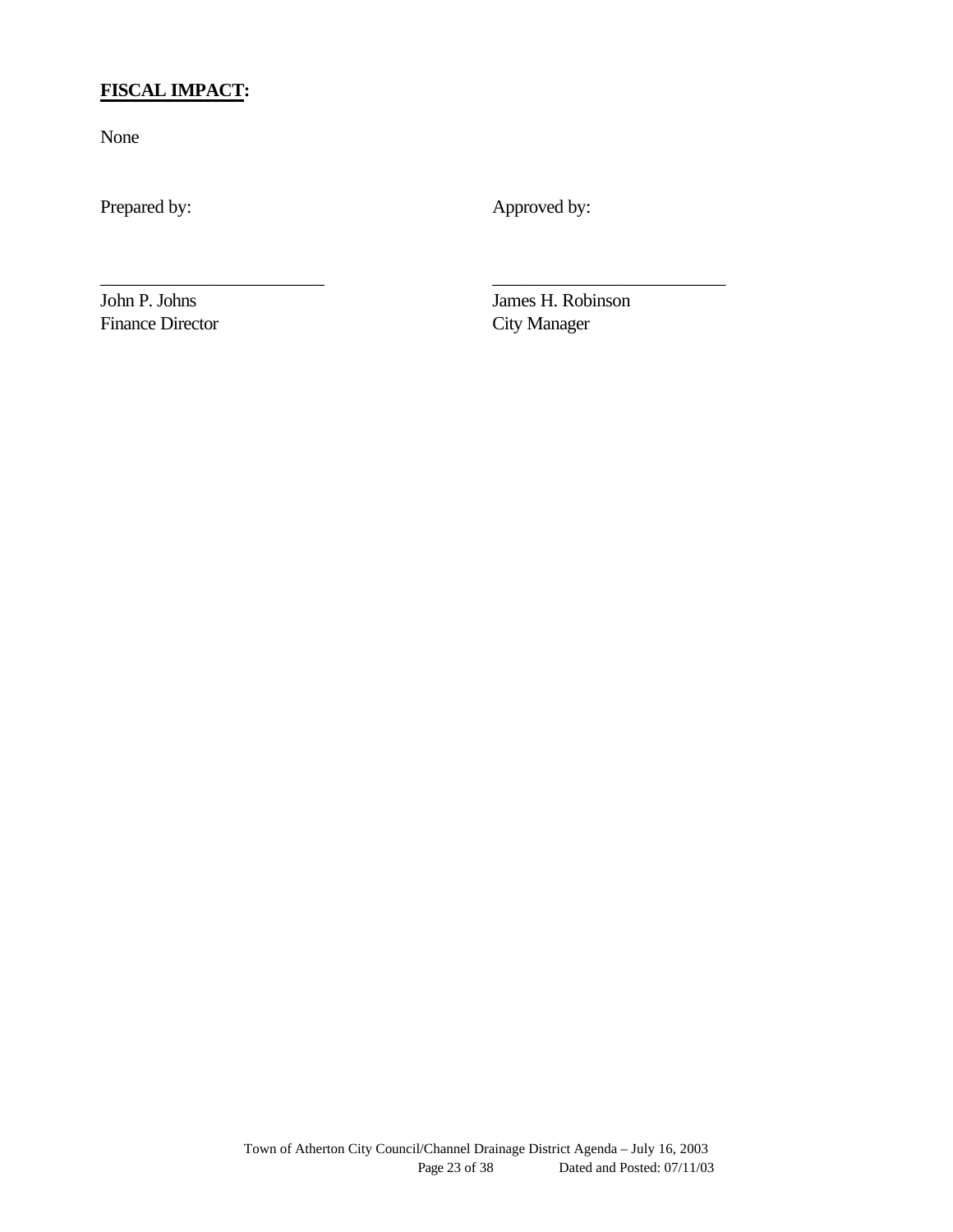# **TOWN OF ATHERTON Revenue Summary For the Month ended June 30th, 2003**

| Fund | <b>Revenue Source</b>              | 2002-03<br><b>Estimate</b> | <b>Current Period</b><br><b>Revenues</b> | <b>Year to Date</b><br><b>Revenues</b> | $\frac{0}{0}$<br><b>Received</b> |
|------|------------------------------------|----------------------------|------------------------------------------|----------------------------------------|----------------------------------|
|      | Property Tax                       | \$<br>2,854,574            | 8,296                                    | \$<br>2,785,222                        | 98%                              |
|      | Sales and Use Tax                  | 133,714                    | $\overline{\phantom{a}}$                 | 161,368                                | 121%                             |
|      | <b>Other Taxes</b>                 | 802,157                    | 59,233                                   | 798,121                                | 99%                              |
|      | Licenses & Permits                 | 1,357,400                  | 262,554                                  | 1,353,104                              | 100%                             |
|      | Fines & Forfeitures                | 70,286                     | 8,287                                    | 75,875                                 | 108%                             |
|      | Revenue from Other Agencies        | 202,000                    | 4,314                                    | 154,425                                | 76%                              |
|      | <b>Charges for Services</b>        | 451,349                    | 45,574                                   | 410,951                                | 91%                              |
|      | Investment & Rental Income         | 284,400                    | 19,510                                   | 285,838                                | 101%                             |
|      | <b>Other Revenues</b>              | 12,300                     | 912                                      | 32,047                                 | 261%                             |
|      | <b>Total General Fund Revenues</b> | 6,168,180                  | 408,680                                  | 6,056,951                              | 98%                              |
|      | Interfund (Operating) Transfers In | 844,000                    | 422,000                                  | 844,000                                | 100%                             |
|      | 101 General Fund Total             | 7,012,180                  | 830,680                                  | 6,900,951                              | 98%                              |
|      | <b>Special Revenue Funds:</b>      |                            |                                          |                                        |                                  |
| 105  | Tennis                             | 9,000                      | 905                                      | 9,165                                  | 102%                             |
| 201  | Special Parcel Tax                 | 1,570,000                  | $\frac{1}{2}$                            | 1,532,654                              | 98%                              |
| 202  | Transportation                     | 270,000                    | $\overline{\phantom{a}}$                 | 175,340                                | 65%                              |
| 203  | Street Improvement (Gas Tax)       | 200,000                    | 11,489                                   | 154,871                                | 77%                              |
| 208  | Police on the Street               |                            | $\sim$                                   |                                        |                                  |
| 209  | Law Enforcement                    | 100,000                    |                                          | 100,997                                | 101%                             |
| 210  | Road Construction Impact Fees      | 400,000                    | 83,639                                   | 395,234                                | 99%                              |
| 211  | <b>State Park Grants Fund</b>      | 89,259                     | $\bar{a}$                                |                                        | 0%                               |
| 213  | Library                            | 20,000                     | 100                                      | 362,323                                | 1812%                            |
|      | Total                              | 2.638.259                  | 96,133                                   | 2,730,584                              | 103%                             |
|      | <b>Capital Project Funds:</b>      |                            |                                          |                                        |                                  |
| 401  | Capital Improvement                | 10,000                     |                                          | 84,722                                 | 847%                             |
| 402  | <b>Storm Drainage</b>              | 10,000                     | 4,780                                    | 4,782                                  | 48%                              |
| 403  | Channel Drainage District          | 52,280                     | 119                                      | 39,687                                 | 76%                              |
| 404  | Park Playground Improvement        |                            |                                          | 2,205                                  | 0%                               |
| 405  | Middlefield Road Grants            | 1,200,000                  | $\overline{a}$                           | 1,246,936                              | 104%                             |
| 406  | <b>Facilities Construction</b>     | 22,000                     |                                          |                                        | 0%                               |
|      | Total                              | 1,294,280                  | 4,899                                    | 1,378,332                              | 106%                             |
|      | <b>Internal Service Funds:</b>     |                            |                                          |                                        |                                  |
| 610  | Vehicle Replacement                | 39,400                     |                                          | 39,403                                 | 100%                             |
| 611  | <b>Information Technology</b>      | 91,371                     |                                          | 91,373                                 | 100%                             |
| 612  | <b>Administrative Services</b>     | 406,256                    |                                          | 236,257                                | 58%                              |
| 614  | Workers Compensation Insurance     | 80,129                     |                                          | 40,782                                 | 51%                              |
|      | Total                              | 617,156                    |                                          | 407,815                                | 66%                              |
|      | <b>Trust and Agency Funds:</b>     |                            |                                          |                                        |                                  |
| 715  | Evans Creative Design              | 116,900                    | 20,593                                   | 85,707                                 | 73%                              |
| 730  | H-P Park Improvement               |                            |                                          |                                        | $0\%$                            |
| 731  | MA Little League                   |                            |                                          |                                        | 0%                               |
| 740  | <b>Tree Committee</b>              |                            | 28                                       | 5,475                                  |                                  |
|      |                                    |                            |                                          |                                        |                                  |
|      | Total                              | 116,900                    | 20,621                                   | 91,182                                 | 78%                              |
|      | <b>Total Revenues</b>              | 11,678,775                 | 952,333                                  | 11,508,864                             | 99%                              |
|      |                                    |                            |                                          |                                        |                                  |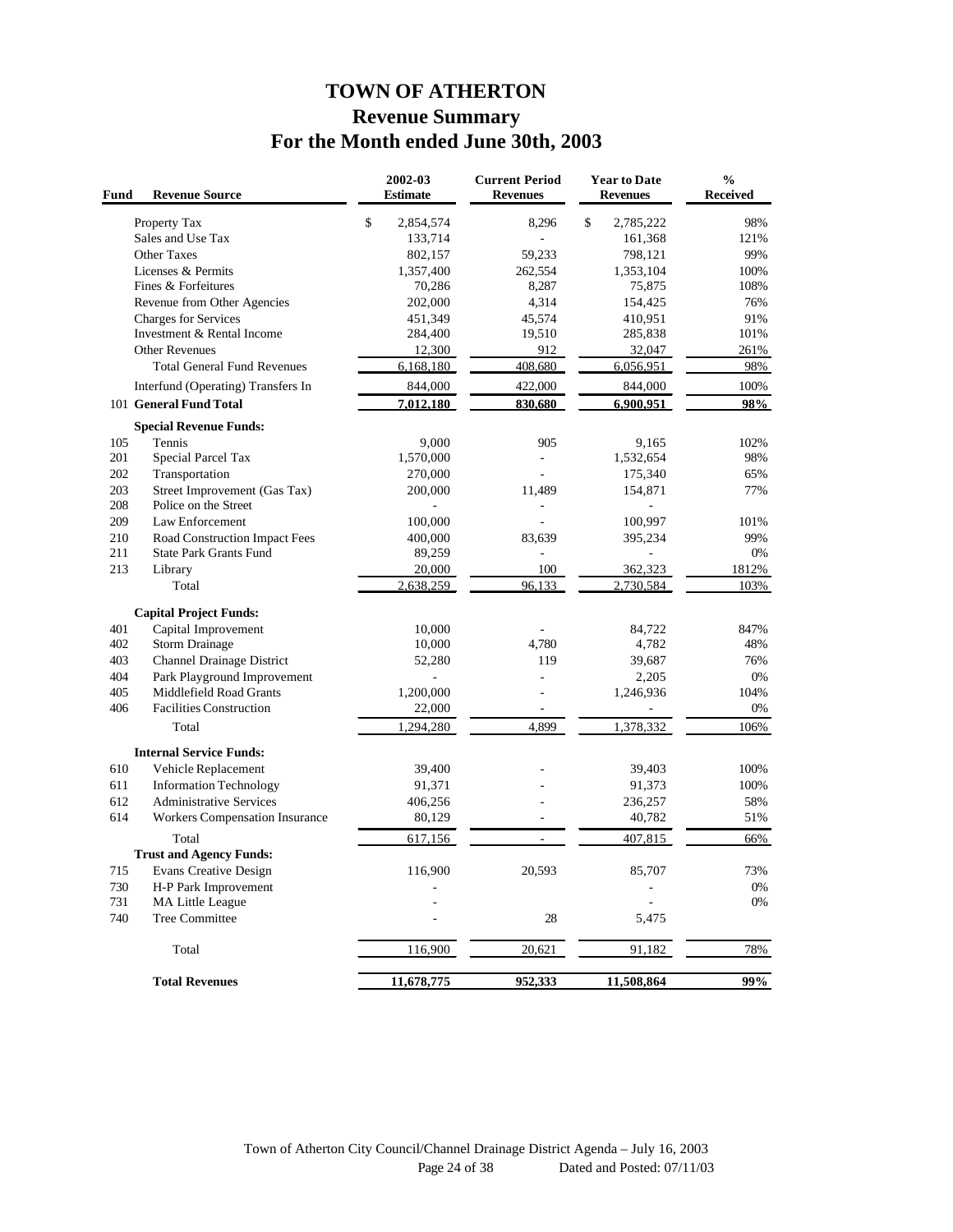# **TOWN OF ATHERTON Expenditure Summary For the Month Ended June 30th, 2003**

| Fund | <b>Description</b><br><b>Department</b> | 2002-03<br><b>Budget</b> | <b>Current Period</b><br><b>Expenditures</b> | <b>Year to Date</b><br><b>Expenditures</b> | $\frac{0}{0}$<br><b>Spent</b> |
|------|-----------------------------------------|--------------------------|----------------------------------------------|--------------------------------------------|-------------------------------|
| 101  | General Fund                            |                          |                                              |                                            |                               |
|      | 11 City Council                         | \$<br>21,623             | \$<br>118                                    | 18,244                                     | 84%                           |
|      | 12 City Manager                         | 472,961                  | 36,966                                       | 507,544                                    | 107%                          |
|      | 16 City Attorney                        | 185,734                  | 17,563                                       | 158,914                                    | 86%                           |
|      | 18 Finance                              | 381,727                  | 18,856                                       | 356,256                                    | 93%                           |
|      | 25 Building                             | 860,798                  | 46,657                                       | 861,911                                    | 100%                          |
|      | 40 Police                               | 3,569,831                | 234,189                                      | 3,463,375                                  | 97%                           |
|      | 50 Public Works                         | 1,588,713                | 137,235                                      | 1,656,931                                  | 104%                          |
|      | Contingency                             | 100,000                  | 119,863                                      | 118,135                                    | 118%                          |
|      | <b>Total General Fund Expenditures</b>  | 7,181,387                | 611,447                                      | 7,141,310                                  | 99%                           |
|      | Interfund (Operating) Transfers Out     |                          |                                              |                                            | 0%                            |
|      | 101 General Fund Total                  | 7,181,387                | \$<br>611,447                                | \$7,141,310                                | 99%                           |
|      | <b>Special Revenue Funds:</b>           |                          |                                              |                                            |                               |
| 105  | Tennis                                  | 29,946                   | 7,473                                        | 15,719                                     | 52%                           |
| 201  | Special Parcel Tax                      | 1,480,309                | 12,227                                       | 1,026,728                                  | 69%                           |
| 202  | Transportation                          | 273,992                  | 11,633                                       | 368,103                                    | 134%                          |
| 203  | Street Improvement (Gas Tax)            | 155,319                  |                                              | 54,308                                     | 35%                           |
| 208  | Police on the Street                    | 40,000                   |                                              | 20,000                                     | 50%                           |
| 209  | Law Enforcement                         | 100,000                  | 8,105                                        | 96,589                                     | 97%                           |
| 210  | Road Impact Fees                        | 684,294                  | 195,832                                      | 221,575                                    | 32%                           |
| 211  | <b>State Park Grants</b>                | 89,259                   |                                              |                                            | 0%                            |
| 213  | Library Fund                            | 25,384                   |                                              | 38,741                                     | 153%                          |
|      | Total                                   | 2,878,503                | 235,270                                      | 1,841,763                                  | 64%                           |
|      | <b>Capital Project Funds:</b>           |                          |                                              |                                            |                               |
| 401  | Capital Improvement                     | 396,861                  | 17,458                                       | 159,346                                    | 0%                            |
| 402  | <b>Storm Drainage</b>                   |                          |                                              | 64,767                                     |                               |
| 403  | Channel Drainage District               | 90,848                   | 30,282                                       | 78,762                                     | 0%                            |
| 404  | Park Playground Fund                    |                          | L,                                           | 31,664                                     |                               |
| 405  | Middlefield Road Grants                 | 1,299,000                |                                              | 933,265                                    | 72%                           |
| 406  | <b>Facilities Construction</b>          | 198,454                  | 19,410                                       | 151,245                                    | 0%                            |
|      | Total                                   | 1,985,163                | 67,150                                       | 1,419,049                                  | 71%                           |
|      | <b>Internal Service Funds:</b>          |                          |                                              |                                            |                               |
| 610  | Vehicle Replacement                     | 45,000                   | 25,832                                       | 25,832                                     | 57%                           |
| 611  | <b>Information Technology</b>           | 100,500                  | 1,794                                        | 64,889                                     | 65%                           |
| 612  | Administrative Services                 | 325,335                  | 13,211                                       | 252,622                                    | 78%                           |
| 614  | <b>Workers Compensation Insurance</b>   | 95,000                   |                                              | 106,659                                    | 112%                          |
|      | Total                                   | 565,835                  | 40,837                                       | 450,002                                    | 80%                           |
|      | <b>Trust and Agency Funds:</b>          |                          |                                              |                                            |                               |
| 715  | <b>Evans Creative Design</b>            | 84,750                   | 19,130                                       | 83,142                                     | 98%                           |
| 730  | H-P Park Improvement                    |                          |                                              |                                            | $0\%$                         |
| 731  | MA Little League                        |                          |                                              |                                            | $0\%$                         |
| 740  | <b>Tree Committee</b>                   | 730                      |                                              | 4,062                                      | 556%                          |
|      | Total                                   | 85,480                   | 19,130                                       | 87,204                                     | 102%                          |
|      | <b>Total Expenditures</b>               | 12,696,368               | 973,834                                      | 10,939,328                                 | 86%                           |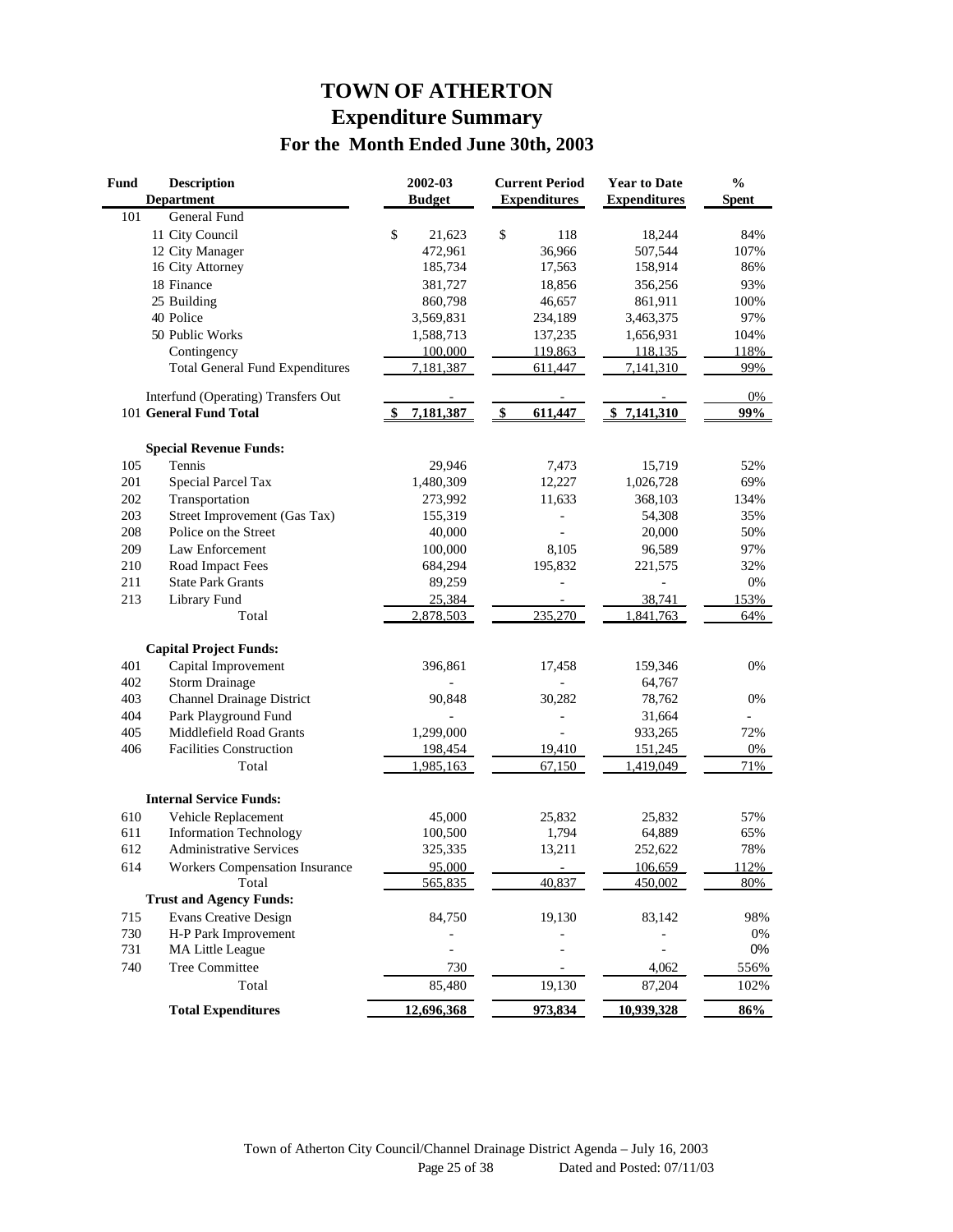# **June 30th, 2003 Fiscal Year 2002-03 Budget Summary TOWN OF ATHERTON**

| Fund | <b>Description</b>                    | <b>Beginning</b><br><b>Fund Balance</b><br><b>July 1, 2002</b> | <b>Revenues</b><br>to Date | <b>Transfers</b><br>to Date | <b>Expenditures</b><br>To Date | <b>Ending</b><br><b>Fund Balance</b><br>to Date |
|------|---------------------------------------|----------------------------------------------------------------|----------------------------|-----------------------------|--------------------------------|-------------------------------------------------|
|      | 101 General Fund                      | 5,194,187                                                      | 6,056,951                  | 844,000                     | 7,141,310                      | 4,953,828                                       |
|      | <b>Special Revenue Funds:</b>         |                                                                |                            |                             |                                |                                                 |
| 105  | Tennis                                | 21,926                                                         | 9,165                      |                             | 15,719                         | 15,372                                          |
| 201  | Special Municipal Tax                 | 847,820                                                        | 1,532,654                  |                             | 1,026,728                      | 1,353,746                                       |
| 202  | Transportation                        | 26,779                                                         | 175,340                    |                             | 368,103                        | (165,984)                                       |
| 203  | Street Improvement (Gas Tax)          | 85,697                                                         | 154,871                    |                             | 54,308                         | 186,260                                         |
| 208  | Police on the Street                  | 44,434                                                         |                            |                             | 20,000                         | 24,434                                          |
| 209  | Law Enforcement                       | 9,121                                                          | 100,997                    |                             | 96,589                         | 13,529                                          |
| 210  | Road Construction Impact Fees         | 646,417                                                        | 395,234                    |                             | 221,575                        | 820,076                                         |
| 213  | Library Special Revenue Fund          | 400,000                                                        |                            |                             | 38,741                         | 361,259                                         |
|      | Sub Total                             | 2,082,194                                                      | 2,368,261                  |                             | 1,841,763                      | 2,608,692                                       |
|      | <b>Capital Projects Funds:</b>        |                                                                |                            |                             |                                |                                                 |
| 401  | Capital Improvement                   | 446,802                                                        | 84,722                     |                             | 159,346                        | 372,178                                         |
| 402  | Storm Drainage                        | 56,786                                                         |                            |                             | 64,767                         | (7,981)                                         |
| 403  | <b>Channel Drainage District</b>      | 445,509                                                        | 39,687                     |                             | 78,762                         | 406,434                                         |
| 404  | Park Playground Improvement           | 58,417                                                         | 2,205                      |                             | 31,664                         | 28,958                                          |
| 405  | <b>Middlefield Road Grants</b>        | (173)                                                          | 1,246,936                  |                             | 933,265                        | 313,498                                         |
| 406  | <b>Facilities Construction</b>        | 447,477                                                        | $\overline{a}$             |                             | $\overline{a}$                 | 447,477                                         |
|      | Sub Total                             | 1,454,818                                                      | 1,373,550                  | $\overline{\phantom{a}}$    | 1,267,804                      | 1,560,564                                       |
|      | <b>Internal Service Fund</b>          |                                                                |                            |                             |                                |                                                 |
| 610  | Vehicle Replacement                   | 357,952                                                        | 39,403                     |                             | 25,832                         | 371,523                                         |
| 611  | <b>Information Technology</b>         | 54,979                                                         | 91,373                     |                             | 64,889                         | 81,463                                          |
| 612  | <b>Administrative Services</b>        | 6,143                                                          | 236,257                    |                             | 252,622                        | (10, 222)                                       |
| 614  | <b>Workers Compensation Insurance</b> | (51, 490)                                                      | 40,782                     |                             | 106,659                        | (117, 367)                                      |
|      | Sub Total                             | 367,584                                                        | 407,815                    |                             | 450,002                        | 325,397                                         |
|      | <b>Trust and Agency Funds</b>         |                                                                |                            |                             |                                |                                                 |
| 715  | <b>Evans Creative Design</b>          | 116,028                                                        | 85,707                     |                             | 83,142                         | 118,593                                         |
| 730  | H-P Park Improvement                  | 5,851                                                          |                            |                             |                                | 5,851                                           |
| 731  | MA Little League                      | 4,821                                                          | $\overline{a}$             |                             |                                | 4,821                                           |
| 740  | <b>Tree Committee</b>                 | 226                                                            | 28                         |                             |                                | 254                                             |
|      | Sub Total                             | 126,926                                                        | 85,735                     | $\overline{\phantom{a}}$    | 83,142                         | 129,519                                         |
|      | <b>Grand Total</b>                    | 9,225,709<br>\$                                                | \$10,292,312               | \$<br>844,000               | \$<br>10,784,021               | 9,578,000<br>\$                                 |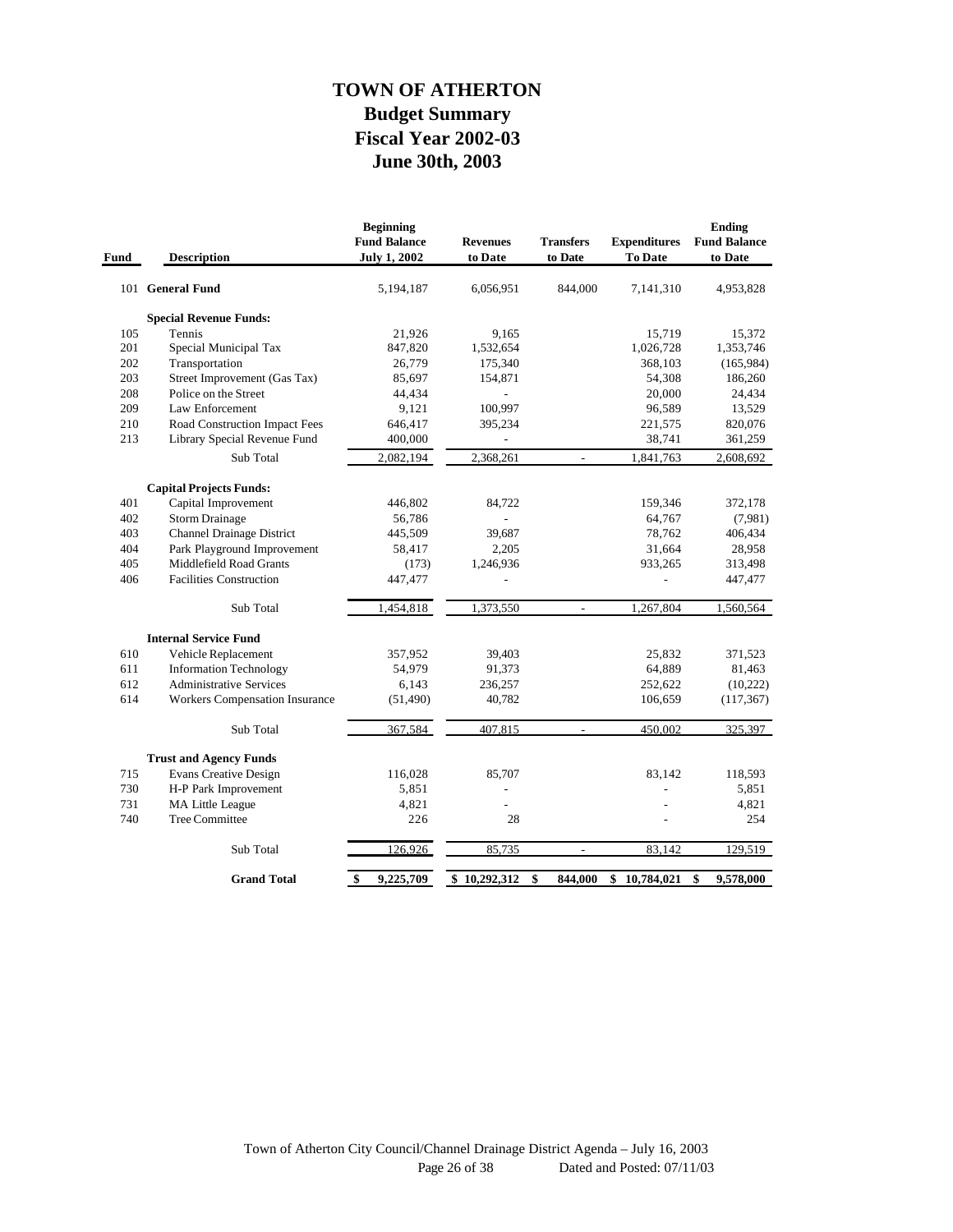

**Town of Atherton**

# **CITY COUNCIL STAFF REPORT**

# **TO: HONORABLE MAYOR AND CITY COUNCIL JAMES H. ROBINSON, CITY MANAGER**

# **FROM: LINDA KELLY, ASSISTANT TO THE CITY MANAGER**

**DATE: FOR THE MEETING OF JULY 16, 2003**

# **SUBJECT: AMENDMENT TO AGREEMENT FOR INFORMATION TECHNOLOGY SERVICES BETWEEN THE TOWN OF ATHERTON AND THE CITY OF PALO ALTO FOR FISCAL YEAR 2003-04**

# **RECOMMENDATION:**

Approve Amendment No. 1 to the Agreement between the Town of Atherton and the City of Palo Alto for Information Technology Services for the period of July 1, 2003 through June 30, 2004.

# **BACKGROUND:**

At its meeting of August 21, 2002, the City Council approved an Agreement with the City of Palo Alto for Information Technology Services for the period of September 16, 2002 through June 30, 2003. The purpose of the agreement was to obtain cost-effective, quality and reliable services by consolidating most of the Town's information technology contractual needs through a nearby agency that has the resources to provide for such needs and understands government technology environments.

The City Council requested and received a status report on the implementation of the contract at its November 20, 2002 meeting. In this report, staff noted that we were very pleased with the results of this new contractual relationship and that much progress had been made in improving the Town's computer network during this period of time.

Since the contractual relationship commenced in September, a number of improvements to the Town's computer systems have been implemented, including: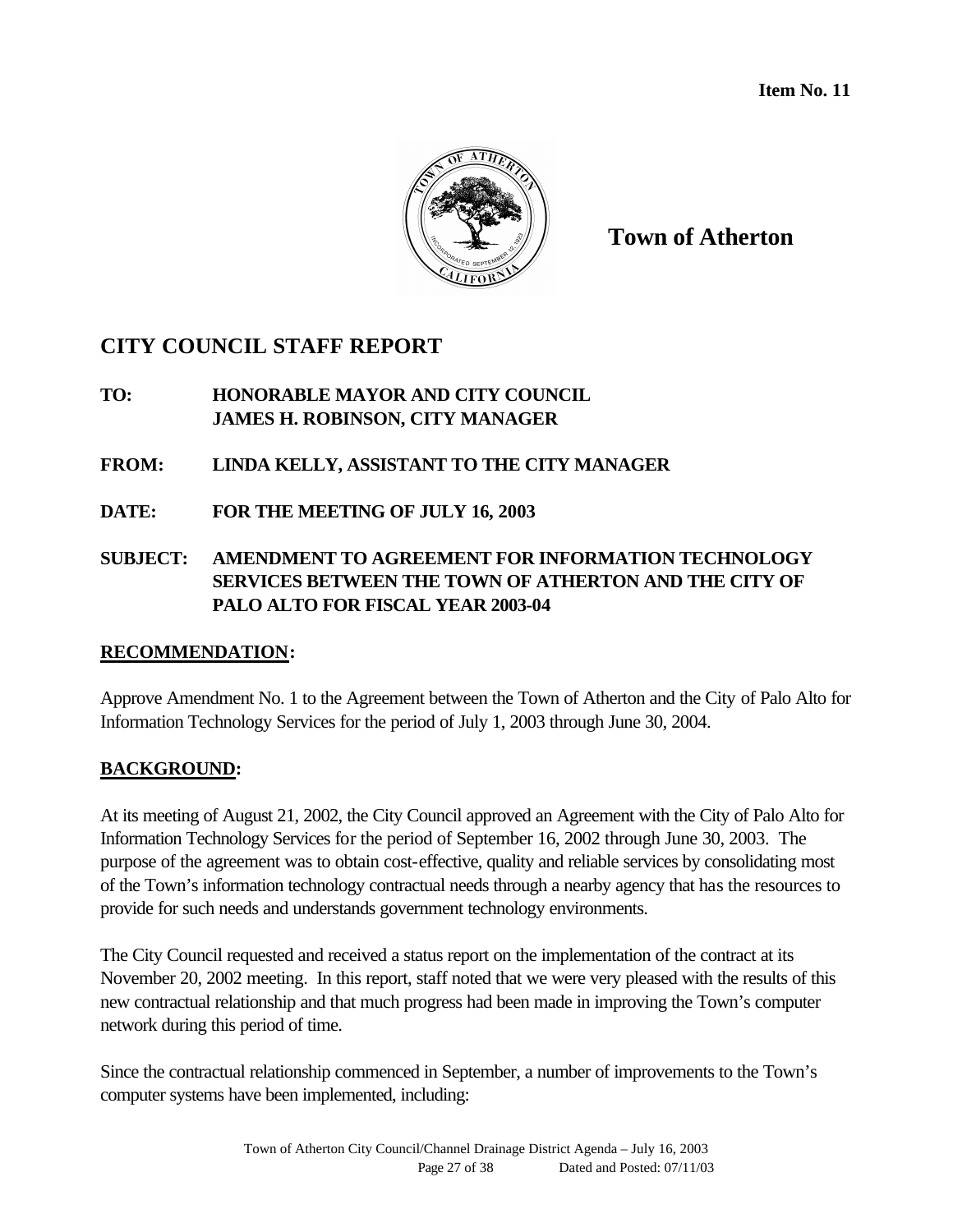- 1. Installation of back-up power on most desktop computers to protect the equipment against damaging power spikes caused by electrical outages.
- 2. Upgrading of all network equipment from 10Mbit hubs to 100Mbit Switches to improve speed and reliability of computer network.
- 3. Consolidation of computer network equipment to racks in Police Department to centralize equipment and improve security.
- 4. Setup/Deployment of new Microsoft Exchange Server (purchased through a Police Department Tech Grant), and subsequently migrated Police Department to the County Lawnet network, which allows all computers in the Police Department to access Lawnet for critical information. The new server also allows Atherton to host its own email with external email access from home, eliminating monthly e-mailbox charges from a third-party vendor.
- 5. Deployment of seven replacement desktop computers.
- 6. Increase of T1 speed (Internet access line) from 750Kbps to 1.5Mbps.
- 7. Installation of one refurbished and one new network printer for Administration Staff.
- 8. Addition of improved website software to allow staff posting of agendas and minutes for City Council and committees/commissions, and the new web-based community calendar, both accomplished within the contractual amount for website services.

In addition to the above, staff has utilized the helpdesk services through a dedicated phone number to the Palo Alto IT technical staff, and technical staff has provided on-site support in conformance with the contract. Website maintenance services have also been provided to the satisfaction of staff.

# **FISCAL IMPACT:**

Last fiscal year, the agreement was for nine months, for a total of \$30,400. With additional after-hours that were required due to system emergencies and the installation of the new Exchange Server (which needed to take place on a weekend in order to not interrupt service), the estimated cost of FY 2002-03 Palo Alto IT services was \$33,016.

The proposed FY 2003-04 amendment to the agreement reflects a CPI adjustment in the hourly rates of 2.2%. The total contractual amount proposed is \$35,000 for 12 months (July 12, 2003 through June 30, 2004). This is approximately \$2,916.66 per month, as opposed to last year's monthly average of \$3,475.36. This reduction is the result of the removal of the one month at 12 on-site hours per week (this was the first month of the contract which required more staffing hours to make the cut-over to Palo Alto). All other terms of the contract and scope of work remain the same. Staff does not anticipate requiring Palo Alto IT services for extra consulting services beyond the scope of the proposed agreement for this fiscal year. Also note that the on Page 2 of the amendment, the first payment is due July 1, 2003; however, Palo Alto has indicated that their billing system will invoice the Town in August for the first fiscal year quarterly payment.

Funds for this expense are budgeted in the adopted Fiscal Year 2003-04 Operating Budget, Information Technology Internal Services Fund.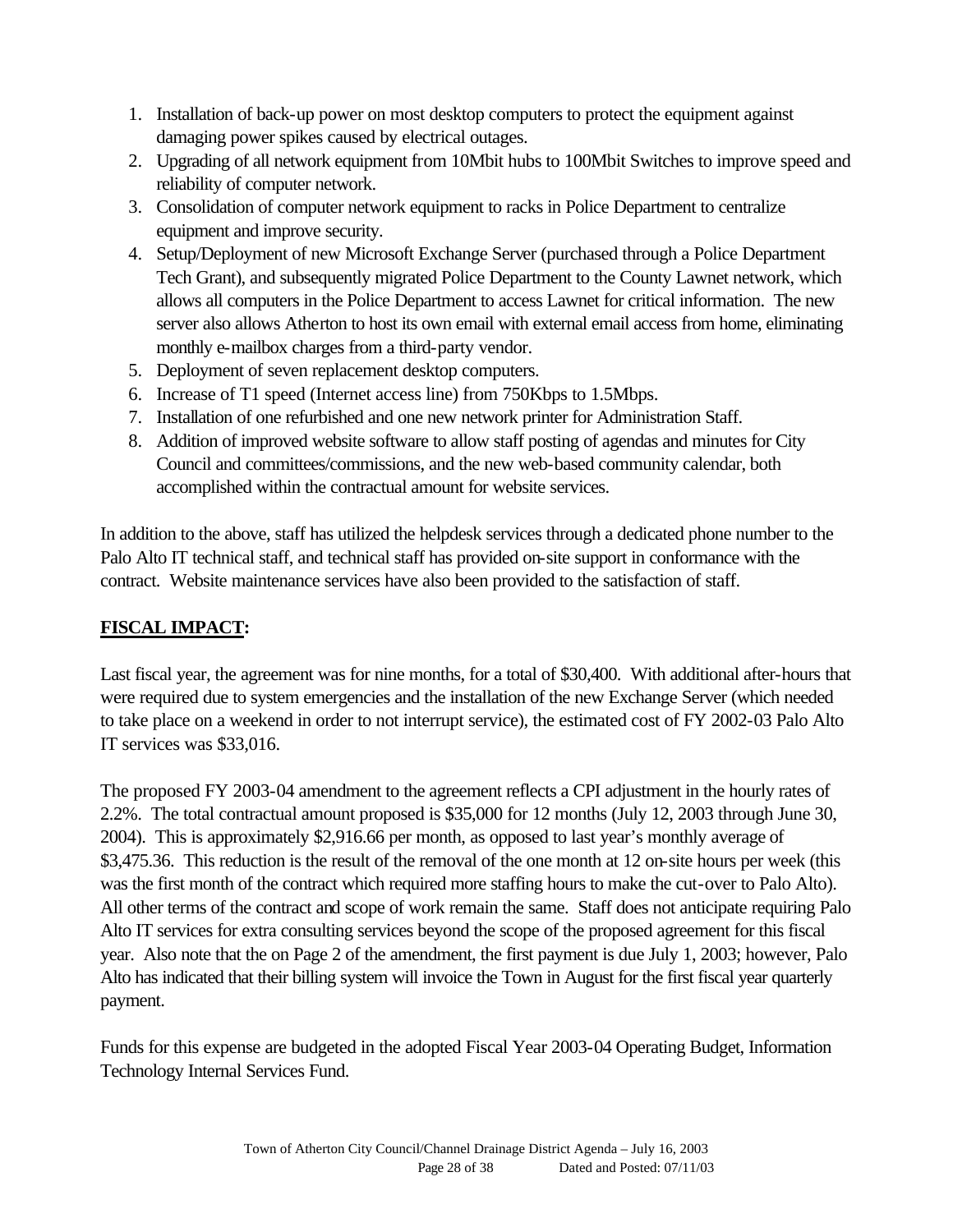Prepared by: Approved by:

Linda Kelly James H. Robinson Assistant to the City Manager City Manager

Attachments: Proposed Amendment to Agreement Agreement for Information Technology Services (FY 2002-03)

\_\_\_\_\_\_\_\_\_\_\_\_\_\_\_\_\_\_\_\_\_\_\_\_ \_\_\_\_\_\_\_\_\_\_\_\_\_\_\_\_\_\_\_\_\_\_\_\_\_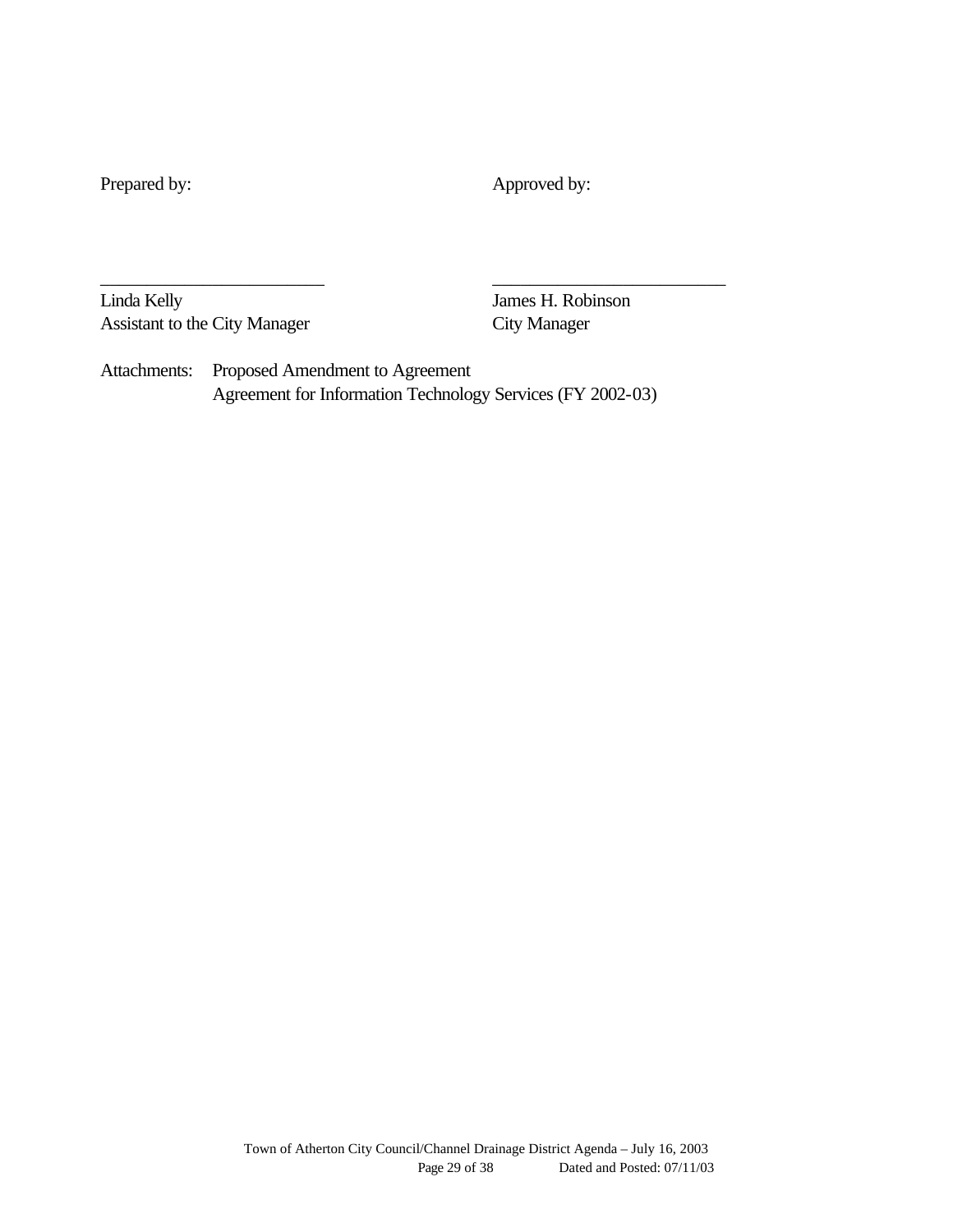

# **Town of Atherton**

# **CITY COUNCIL STAFF REPORT**

# **TO: HONORABLE MAYOR AND CITY COUNCIL**

# **FROM: DUNCAN JONES, PUBLIC WORKS DIRECTOR**

# **DATE: FOR THE MEETING OF JULY 16, 2003**

# **SUBJECT: APPROVAL OF PLANS AND SPECIFICATIONS AND AWARD OF CONTRACT FOR THE PUBLIC WORKS STREET CORPORATION YARD REMODEL, PROJECT NUMBER 03-007**

# **RECOMMENDATION:**

Approve the plans and specifications for the Public Works Street Corporation Yard Remodel Project, Project No. 03-007, and authorize staff to award the contract to the lowest responsible bidder if the bids received for the base project or the alternative are equal to or below the project budget amount of \$490,000, and authorize the Mayor to execute said contract.

# **INTRODUCTION:**

Plans and specifications for the proposed Public Works Street Corporation Yard Remodel Project were prepared by John Matthews Architects. The project adds a new building to the Corporation Yard to house crew changing/locker rooms, a superintendent's office, a supervisor's station and a crew meeting room with computer stations and a crew kitchen. The existing building will be converted to provide additional equipment storage, a heated shop and a covered outside work porch. Outside bulk storage areas will be added to the yard to allow purchase of bulk materials and enable better handling of green waste for recycling and other materials.

# **ANALYSIS:**

The Public Works Street Corporation Yard Remodel Project is budgeted for construction in FY 2003-04. The City Council approved the conceptual design at the May 21, 2003 City Council meeting. The plans and specifications have been prepared and are ready to be advertised for construction. Bids will be accepted in August and the project awarded to the lowest bidder if the bid is within the project budget.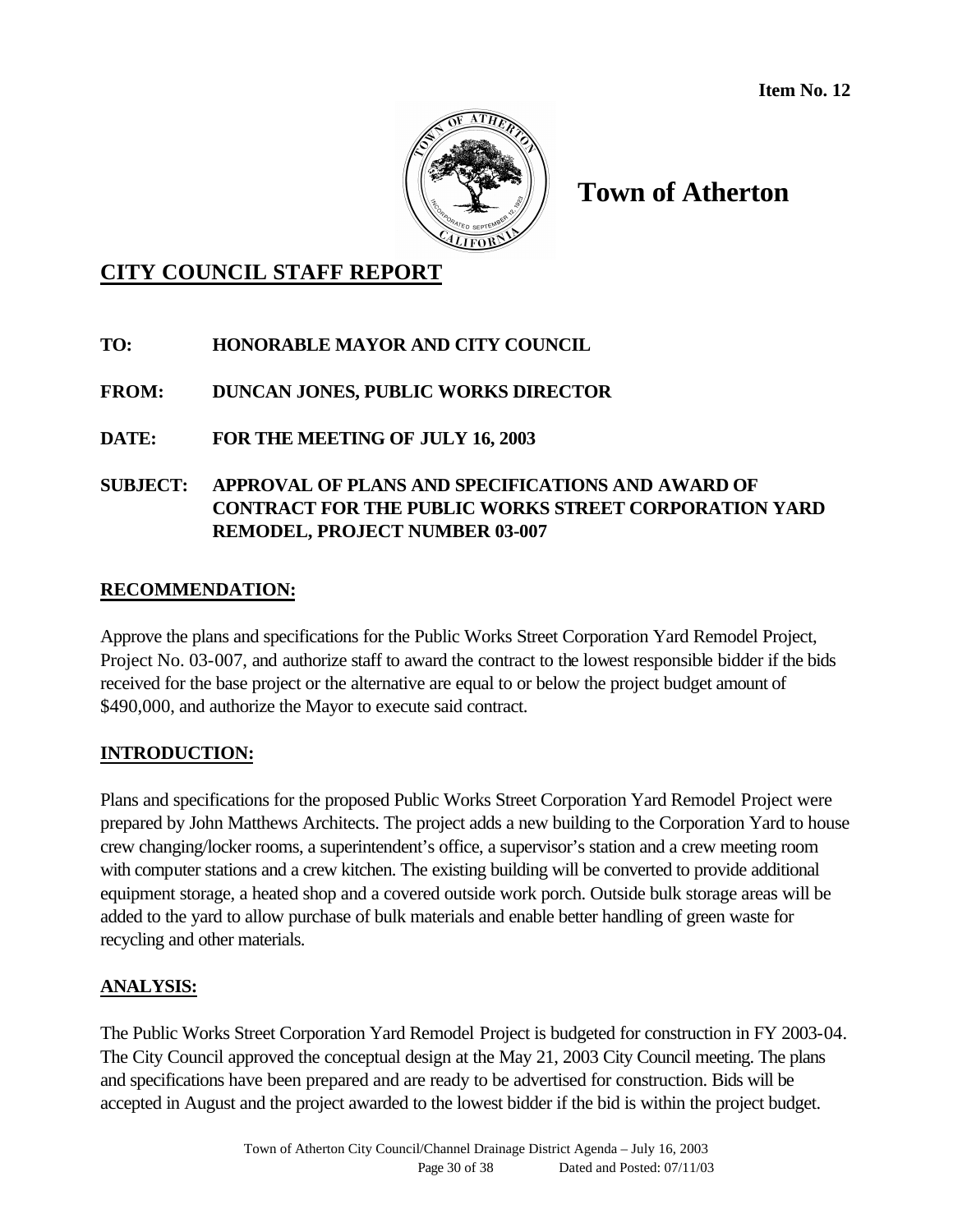Otherwise, the project will be recommended for award or rejection of all bids at the September 2003 City Council meeting.

Staff is recommending that Council approve advertisement and award because of the cancellation of the August City Council meeting. An award at the September meeting will start the project late in the construction season, making it difficult for the contractor to complete grading during the dry season, and potentially resulting in project delays due to rain.

The project as scoped is estimated at more than the project budget. In the current bid environment, staff elected to receive bids on the entire project, and to create an alternative that deletes the exterior modifications to the existing building. In the event that the low bid on the entire project exceeds the project budget, the less costly alternative will be the basis for selection of the contractor.

# **FISCAL IMPACT:**

The Engineer's Estimate for the Public Works Street Corporation Yard Project is \$526,365. The FY 2003-04 Budget includes \$490,000 for construction of the remodel project. The project will be bid with an alternative bid. The Engineer's Estimate for the alternative is \$475,000.

If the low bid for the base project is below the project budget (due to the current favorable bid environment), the base project will be awarded. If the low bid for the base project is above the project budget and the lowest alternative bid is below the project budget, the project will be awarded for the alternative bid. In addition, a 10% construction contingency should be authorized, up to the project budget. The project is scheduled to receive bids on August 15. The successful bidder will be determined by the lowest responsible bid on the base project or the alternative, whichever is below the project budget.

# **CONCLUSION:**

The Public Works Street Corporation Yard Remodel Project plans are consistent with the Capital Improvement Program and should be approved. If the bids received for the base project or the alternative are equal to or below the project budget, staff should be authorized to award the contract for the amount of the lowest responsible bid.

Prepared By: Approved:

**Duncan L. Jones, PE** James Robinson Public Works Director City Manager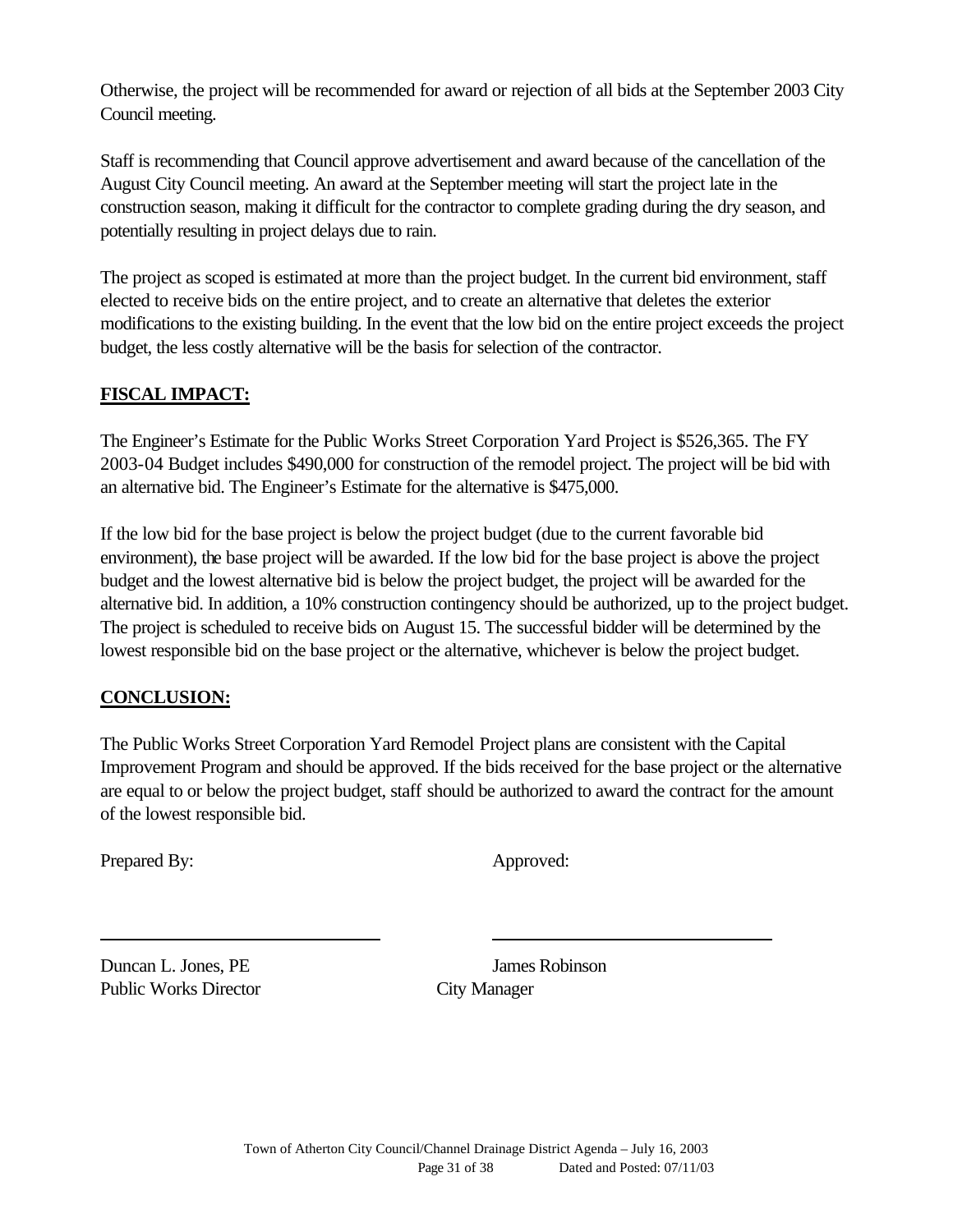

**Town of Atherton**

# **CITY COUNCIL STAFF REPORT**

**TO: HONORABLE MAYOR AND CITY COUNCIL**

**FROM: JAMES H. ROBINSON, CITY MANAGER**

**DATE: FOR THE MEETING OF JULY 16, 2003**

# **SUBJECT: ADOPTION OF AN ORDINANCE REVISING ANIMAL CONTROL FEES**

# **BACKGROUND:**

At its meeting of June 18, 2003, the City Council approved a new three-year Animal Control Services Agreement with the County of San Mateo and introduced an Ordinance revising animal control fees, to conform the Town's fees to the recommended County fee schedule.

At this time, it would be appropriate to hold second reading and adopt the attached Ordinance No. amending Section 6.04.240A of the Atherton Municipal Code pertaining to Animal Control Fees and Charges.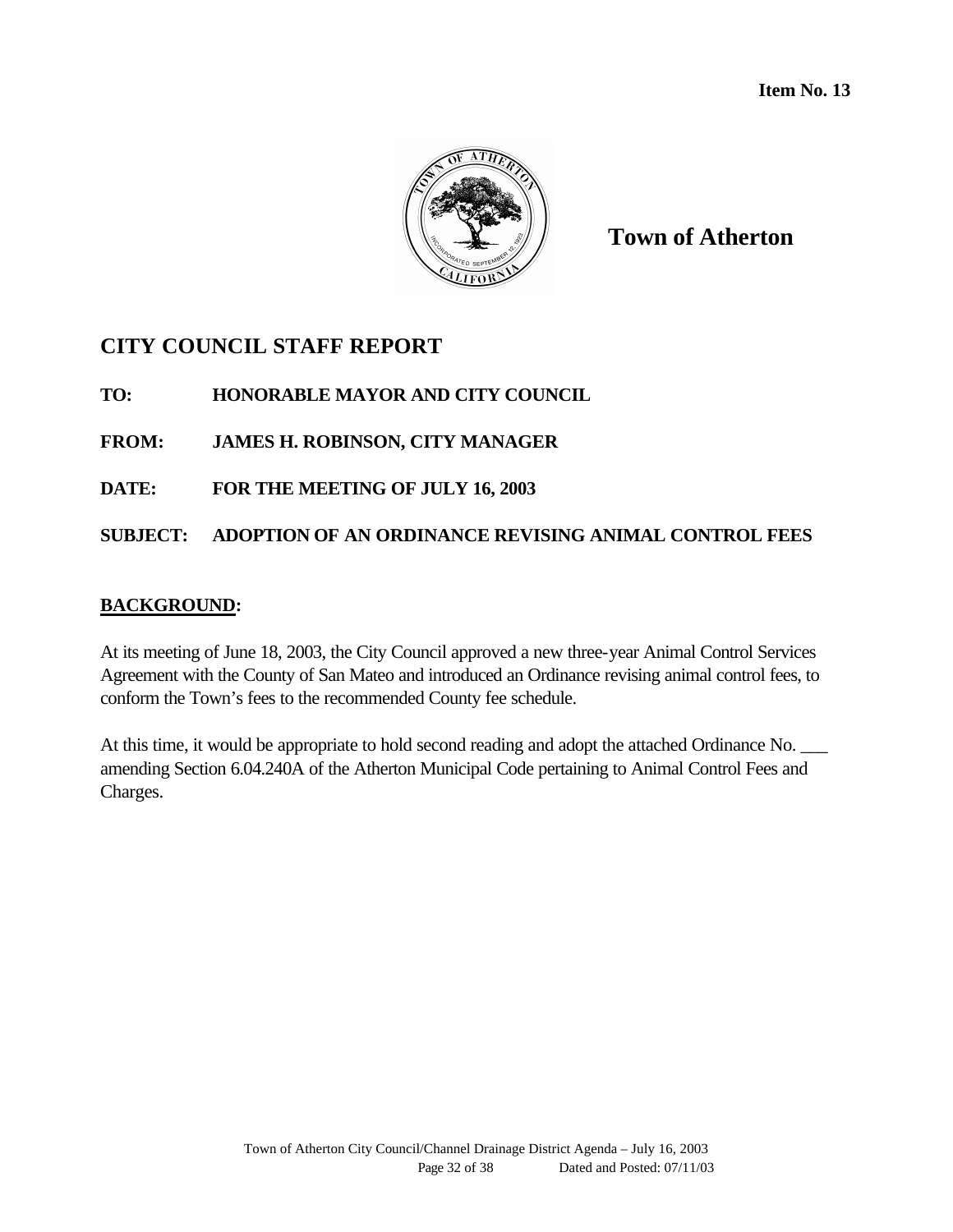### **ORDINANCE NO. \_\_\_\_\_**

# **AN ORDINANCE OF THE CITY COUNCIL OF THE TOWN OF ATHERTON AMENDING SECTION 6.04.240A OF THE ATHERTON MUNICIPAL CODE PERTAINING TO ANIMAL CONTROL FEES AND CHARGES**

The City Council of the Town of Atherton does ordain as follows:

**SECTION 1.:** Section 6.04.240A of the Atherton Municipal Code is hereby amended as follows:

#### **6.04.240 Schedule of fees and charges.**

Fees and charges referred to in this chapter are as follows:

| A. | Dog license fees:                    |       |                                                                                             |
|----|--------------------------------------|-------|---------------------------------------------------------------------------------------------|
|    | Unaltered dog                        | \$30  | (which includes a \$1 surcharge on all<br>licenses for the Animal Population Trust<br>Fund) |
|    | Three year license                   | \$87  |                                                                                             |
|    | Altered dog                          | \$12  |                                                                                             |
|    | Three year license                   | \$33  |                                                                                             |
|    | Late penalty                         | \$15  |                                                                                             |
|    | Duplicate tag                        | \$5   |                                                                                             |
|    |                                      |       | Senior Discount (with proof citizen is 60 years of age or older)                            |
|    | Unaltered dog                        | \$11  |                                                                                             |
|    | Three year license                   | \$33  |                                                                                             |
|    | Altered dog                          | \$6   |                                                                                             |
|    | Three year license                   | \$15  |                                                                                             |
|    | <b>Wolf Hybrid Registration Fees</b> |       |                                                                                             |
|    | Unaltered                            | \$21  |                                                                                             |
|    | Altered                              | \$11  |                                                                                             |
|    | Duplicate tag                        | \$5   |                                                                                             |
| В. | <b>Redemption Charges</b>            |       |                                                                                             |
|    |                                      |       | Type A (large size animals, i.e., horses, cows, etc.)                                       |
|    | Impound cost                         | \$100 |                                                                                             |

| Impound cost               | \$100              |
|----------------------------|--------------------|
| Board cost                 | $$20.00$ per day   |
| <b>Transportation Cost</b> | \$50.00 per animal |

#### **Type B (medium size animals, i.e., hogs, sheep, etc.)**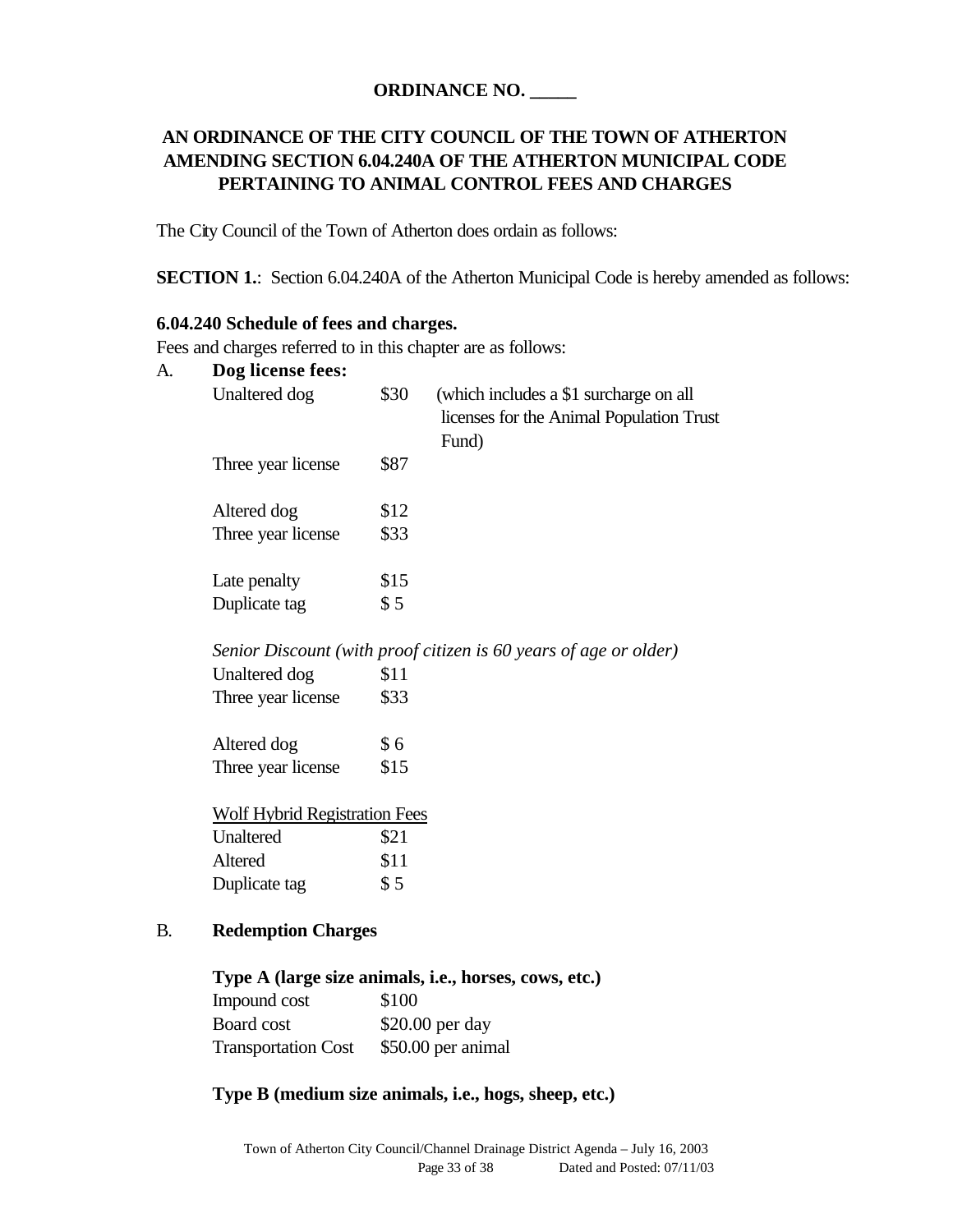| Impound cost    | \$70.00          |
|-----------------|------------------|
| Board cost      | $$20.00$ per day |
| Trailering cost | $$50.00$ per use |

# **Type C (dogs and wolf hybrids)**

| Impound costs                                     | Altered - Unaltered |
|---------------------------------------------------|---------------------|
| <b>First Offense</b>                              |                     |
| Licensed dog or                                   | $$30.00 - $50.00$   |
| registered hybrid, wearing tag                    |                     |
| Unlicensed/unregistered, no tag \$40.00 - \$70.00 |                     |
| <b>Second Offense</b>                             | $$60.00 - $80.00$   |
| <b>Third Offense</b>                              | $$90.00 - $100.00$  |
| <b>Fourth Offense</b>                             | $$120.00 - $140.00$ |
| Fifth Offense and up                              | $$15000 - $170.00$  |
| <b>Board Cost</b>                                 |                     |
| Dogs/wolf hybrids                                 | \$15.00 per day     |
| Cats                                              | \$13.00 per day     |

### **Type D (small size animals, i.e., birds, hamsters)**

| <b>Impound Cost</b> | \$15.00         |
|---------------------|-----------------|
| Board cost          | $$5.00$ per day |

# C. **Adoption Fees**

|                     |         | <b>Adoption Fee</b>              |
|---------------------|---------|----------------------------------|
| Dogs                |         | \$70.00                          |
| Cats                |         | \$70.00                          |
| Rabbits             | \$40.00 |                                  |
| Mice                |         | \$4.00                           |
| Rats                |         | \$5.00                           |
| Guinea Pig          |         | \$12.00                          |
| Hamster             |         | \$8.00                           |
| Pigeon/Dove         |         | \$3.00                           |
| Duck/Goose/Chicken  |         | \$5.00                           |
| Turtle              |         | \$5.00                           |
| <b>Exotic Snake</b> |         | \$25.00                          |
| Goats/Pits/Sheep    |         | \$35.00                          |
| <b>Horses</b>       |         | To be set on an individual basis |
|                     |         |                                  |

# D. **Surrender, Euthanasia and Dead on Arrival Disposal Fees**

|                         | Surrender | Euthanasia | <b>DOA</b> Disposal |
|-------------------------|-----------|------------|---------------------|
| Dog/Cat                 | \$20.00   | \$40.00    | \$20.00             |
| Rabbit/small animal     | \$20.00   | \$15.00    | \$20.00             |
| Litter of three or more | \$30.00   | \$30.00    | \$20.00             |
| Bird/Fowl               | \$20.00   | \$10.00    | \$20.00             |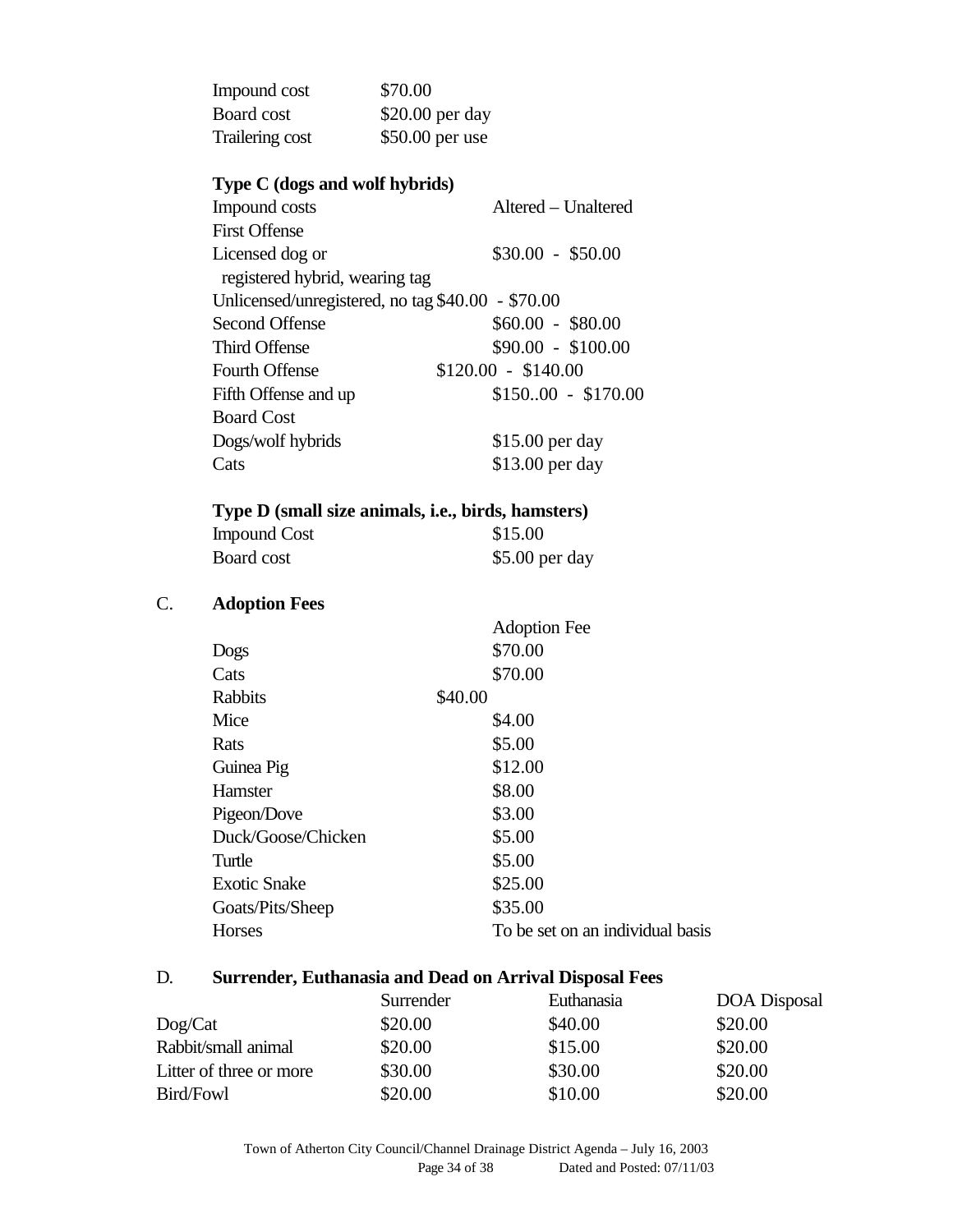|    | <b>All Exotic Animals</b><br>Farm Animal<br>\$100 | \$20.00<br>\$35.00 | \$20.00<br>$$50 - $100$            | \$20.00<br>$$50 -$    |
|----|---------------------------------------------------|--------------------|------------------------------------|-----------------------|
|    |                                                   |                    | (to be determined<br>individually) | (to be)<br>determined |
|    | individually)                                     |                    |                                    |                       |
| Ε. | <b>Quarantine Fee</b>                             | \$35.00            |                                    |                       |
| F. | <b>Dangerous Animal Permit Fee</b>                | \$200.00           |                                    |                       |
| G. | <b>Field Return Fee</b>                           | \$35.00            |                                    |                       |
| H. | <b>Property Inspection Fee</b>                    | \$25.00            |                                    |                       |
| I. | <b>Breeding Permit Fee</b>                        | \$50.00            |                                    |                       |

**SECTION 2.:** Except as amended in the preceding sections, all other provisions of chapter 6.04 of the Atherton Municipal Code continue to remain in effect.

J. **Fancier's Permit Fee** \$ 50.00 per household

**SECTION 3.:** The City Council hereby declares that it would have passed this Ordinance word by word, sentence by sentence, paragraph by paragraph, and section by section, and does hereby declare that any provisions of this Ordinance are severable and, if for any reason any sentence, paragraph or section of this Ordinance shall be held invalid, such decision shall not affect the validity of the remaining parts of this Ordinance.

**SECTION 4.:** This Ordinance shall be posted in at least three public places according to law and shall take effect and be in force from and after 30 days after its passage and adoption.

\* \* \* \* \* \* \* \* \* \* \* \* \* \* *Introduced this 18th day of June, 2003.*

*Passed and adopted as an Ordinance of the Town of Atherton at a regular meeting thereof held of the \_\_\_\_\_\_\_\_\_ day of \_\_\_\_\_\_\_\_\_\_\_, 2003.*

| <b>COUNCILMEMBERS:</b> |
|------------------------|
| <b>COUNCILMEMBERS</b>  |
| <b>COUNCILMEMBERS</b>  |
| <b>COUNCILMEMBERS</b>  |
|                        |

\_\_\_\_\_\_\_\_\_\_\_\_\_\_\_\_\_\_\_\_\_\_\_\_\_\_

James R. Janz, Mayor ATTEST: Town of Atherton

\_\_\_\_\_\_\_\_\_\_\_\_\_\_\_\_\_\_\_\_\_\_\_\_\_\_\_\_\_\_\_\_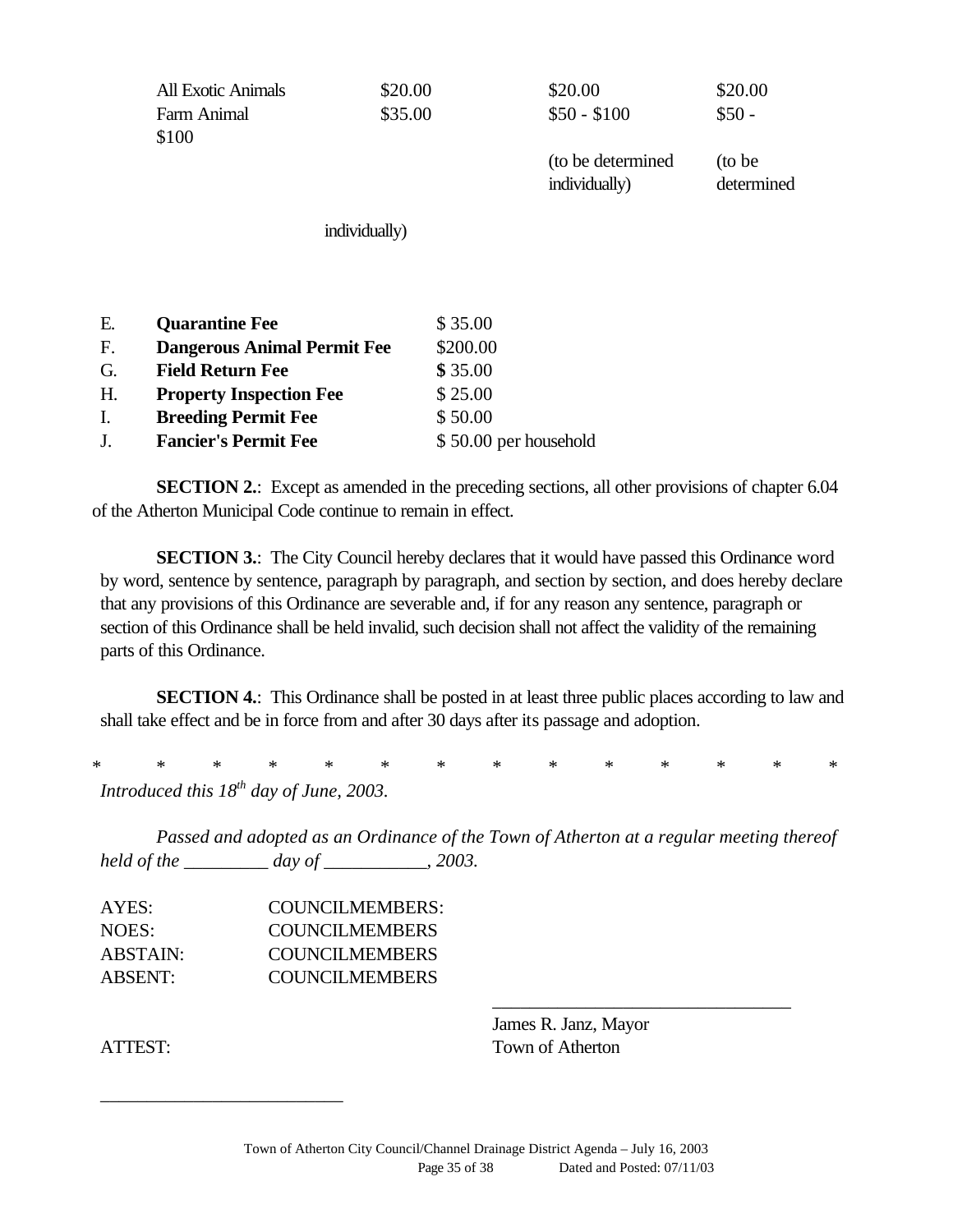Sharon Barker, City Clerk

APPROVED AS TO FORM:

Marc G. Hynes, City Attorney

\_\_\_\_\_\_\_\_\_\_\_\_\_\_\_\_\_\_\_\_\_\_\_\_\_\_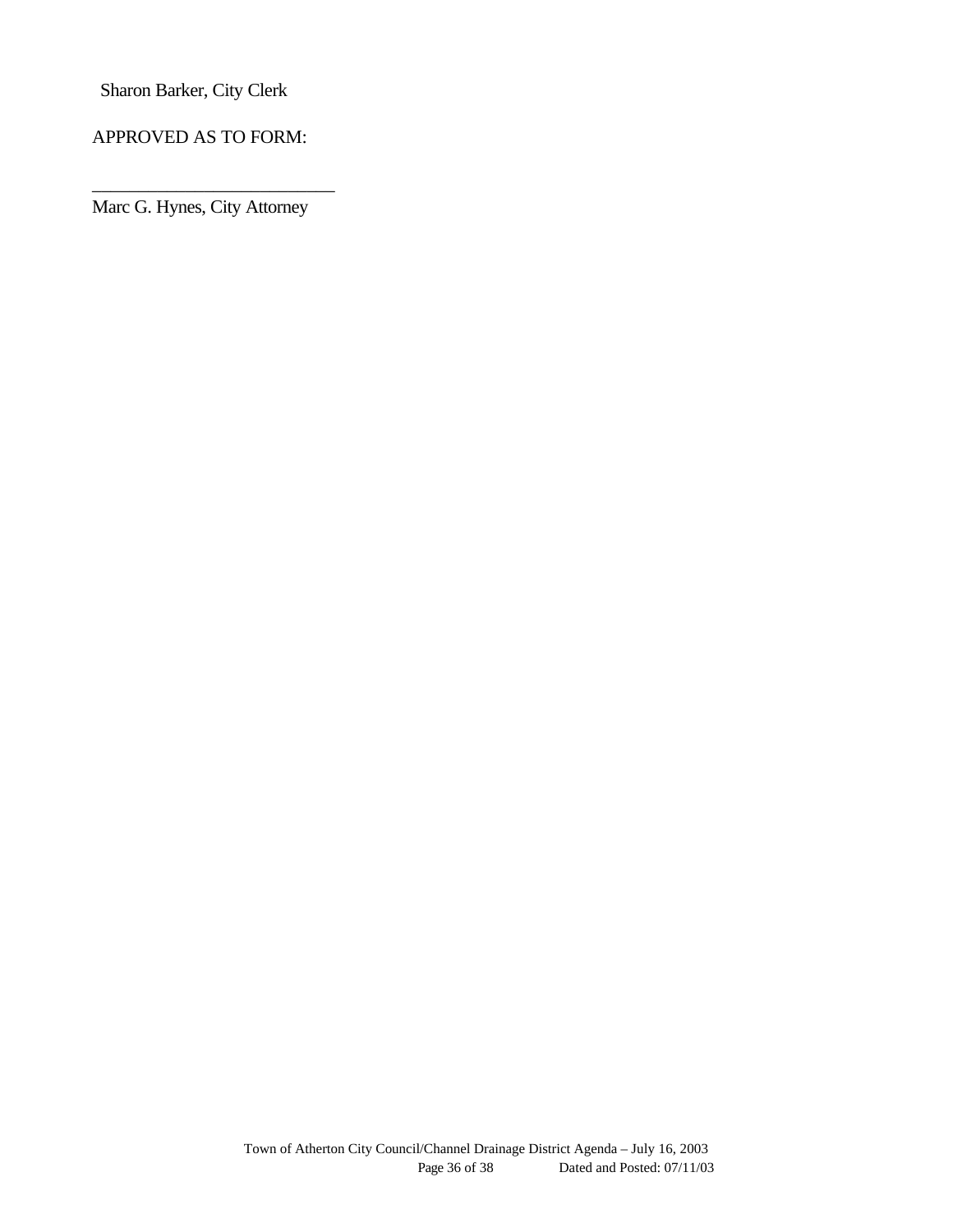**Item No. 14**



# **Town of Atherton**

## **CITY COUNCIL STAFF REPORT**

| TO: | <b>HONORABLE MAYOR AND CITY COUNCIL</b> |
|-----|-----------------------------------------|
|     | <b>CITY MANAGER, JAMES ROBINSON</b>     |
|     |                                         |

- **FROM: SHARON BARKER, CITY CLERK**
- **DATE: FOR THE CITY COUNCIL MEETING OF JULY 16, 2003**
- **SUBJECT: COMMISSION/COMMITTEE APPOINTMENTS**

## **RECOMMENDATION:**

Approve the recommendation of the Screening Committee for the following appointments:

| Park and Recreation Commission: |                                                |
|---------------------------------|------------------------------------------------|
| (Two year term)                 | Etta Mae Bauer (Atherton Dames Representative) |
| Arts Committee:                 | Marguerette Paponis                            |
| (Indefinite term)               |                                                |

## **ANALYSIS:**

The Atherton Dames have notified the Town that Etta Mae Bauer will serve as the representative to the Park and Recreation Commission, replacing the member appointed by the Council in April. City Council Screening Committee members, Bill Conwell and Charles Marsala, have recommended that Etta Mae Bauer be appointed to the Park and Recreation Commission for a two-year term and that Marguerette Paponis be reappointed to the Atherton Arts Committee.

Respectfully submitted by: Reviewed/Approved by:

Sharon Barker James Robinson

Town of Atherton City Council/Channel Drainage District Agenda – July 16, 2003 Page 37 of 38 Dated and Posted: 07/11/03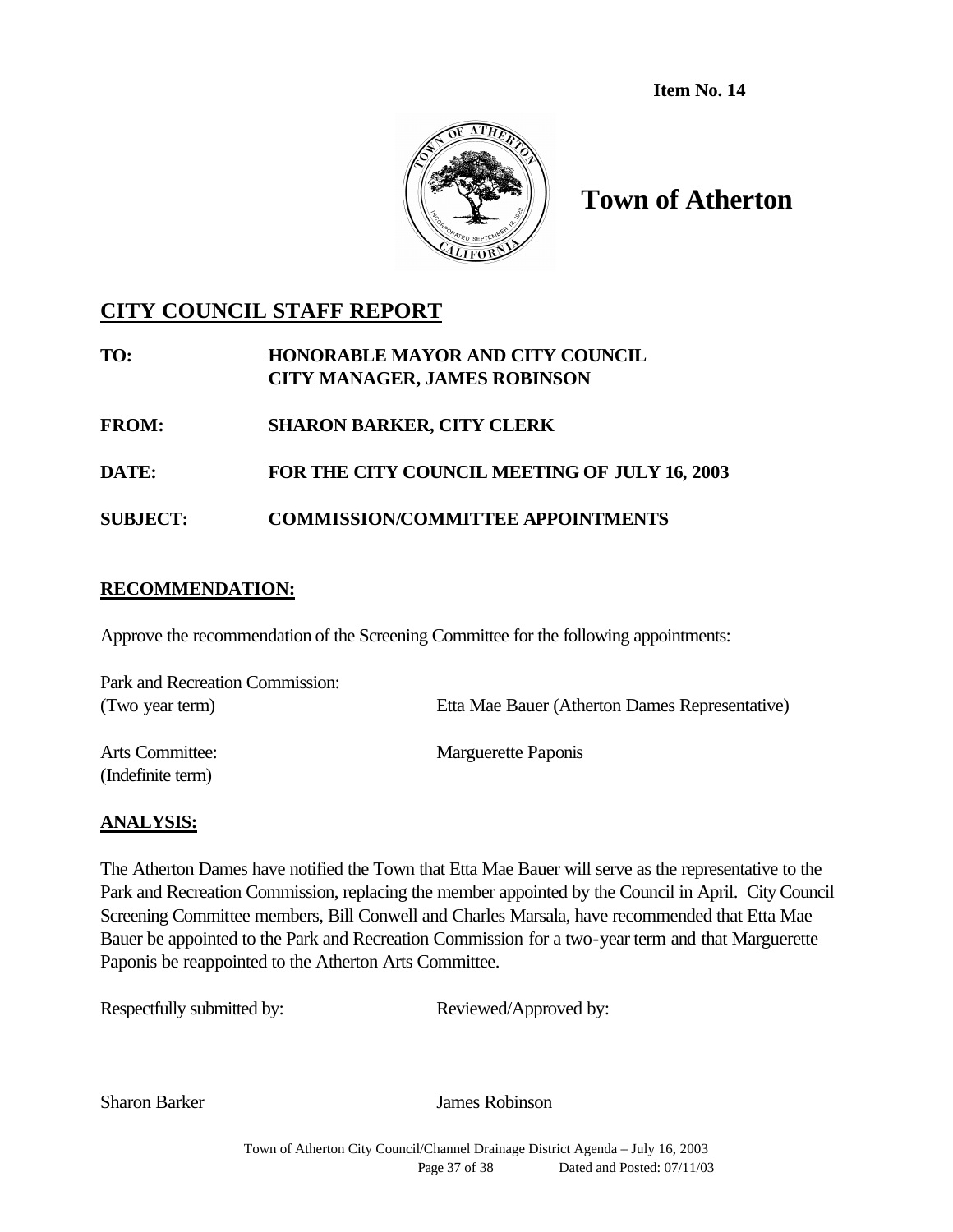City Clerk City Manager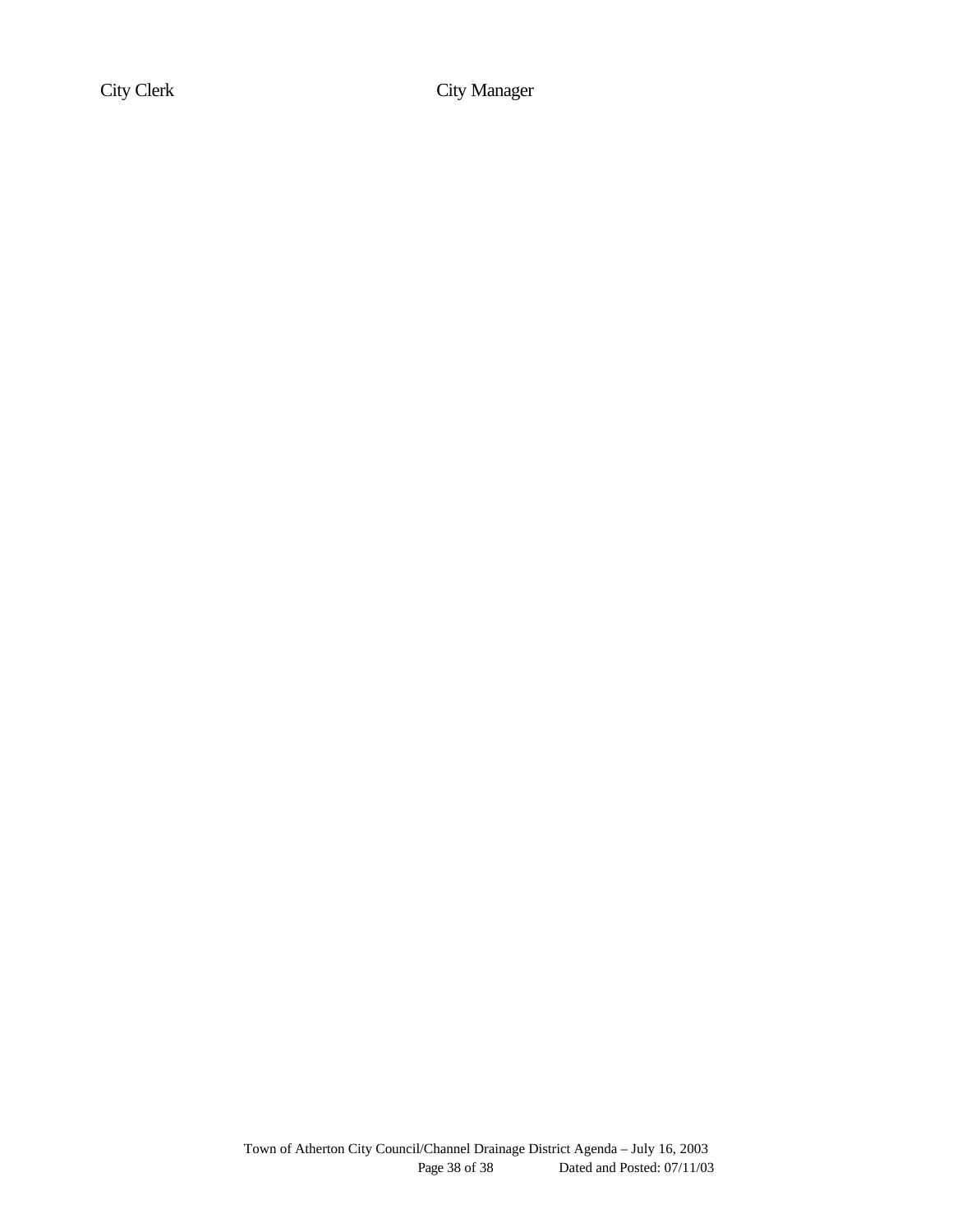

## **CITY COUNCIL STAFF REPORT**

### **TO: HONORABLE MAYOR AND CITY COUNCIL JAMES H. ROBINSON, CITY MANAGER**

## **FROM: LINDA KELLY, ASSISTANT TO THE CITY MANAGER**

## **DATE: FOR THE MEETING OF JULY 16, 2003**

## **SUBJECT: APPROVAL OF INDEPENDENT CONTRACTOR AGREEMENT BETWEEN THE TOWN OF ATHERTON AND KCL ASSOCIATES INC. FOR BUILDING INSPECTION SERVICES FOR FISCAL YEAR 2003-04**

## **RECOMMENDATION:**

That the City Council approve the Independent Contractor Agreement between the Town of Atherton and KCL Associates Inc. for Building Inspection Services for Fiscal Year 2003-04.

## **BACKGROUND:**

The Town Building Department has been utilizing the services of KCL Associates, Inc. for building inspection on a month-to-month basis, payable by invoice. At this time, in order to formalize the relationship with the contractor and limit the Town's liability exposure, the City Attorney has worked with the Town's labor relations counsel and ABAG Plan Corporation to draft the attached independent contractor agreement.

The contractor, KCL Associates, Inc., has provided building inspection services through Ms. T.C. Beier, President of the company. The contractor has provided proof of General Liability, Automobile Liability and Workers Compensation and Employers' Liability in the amount of \$2 million dollars (see attached).

Funds for this expense are budgeted in the adopted Fiscal Year 2003-04 Operating Budget, Building Department, Other Contract Services Account, in the amount of \$20,000.

\_\_\_\_\_\_\_\_\_\_\_\_\_\_\_\_\_\_\_\_\_\_\_\_ \_\_\_\_\_\_\_\_\_\_\_\_\_\_\_\_\_\_\_\_\_\_\_\_\_

Prepared by: Approved by:

Linda Kelly James H. Robinson Assistant to the City Manager City Manager

Attachment: Agreement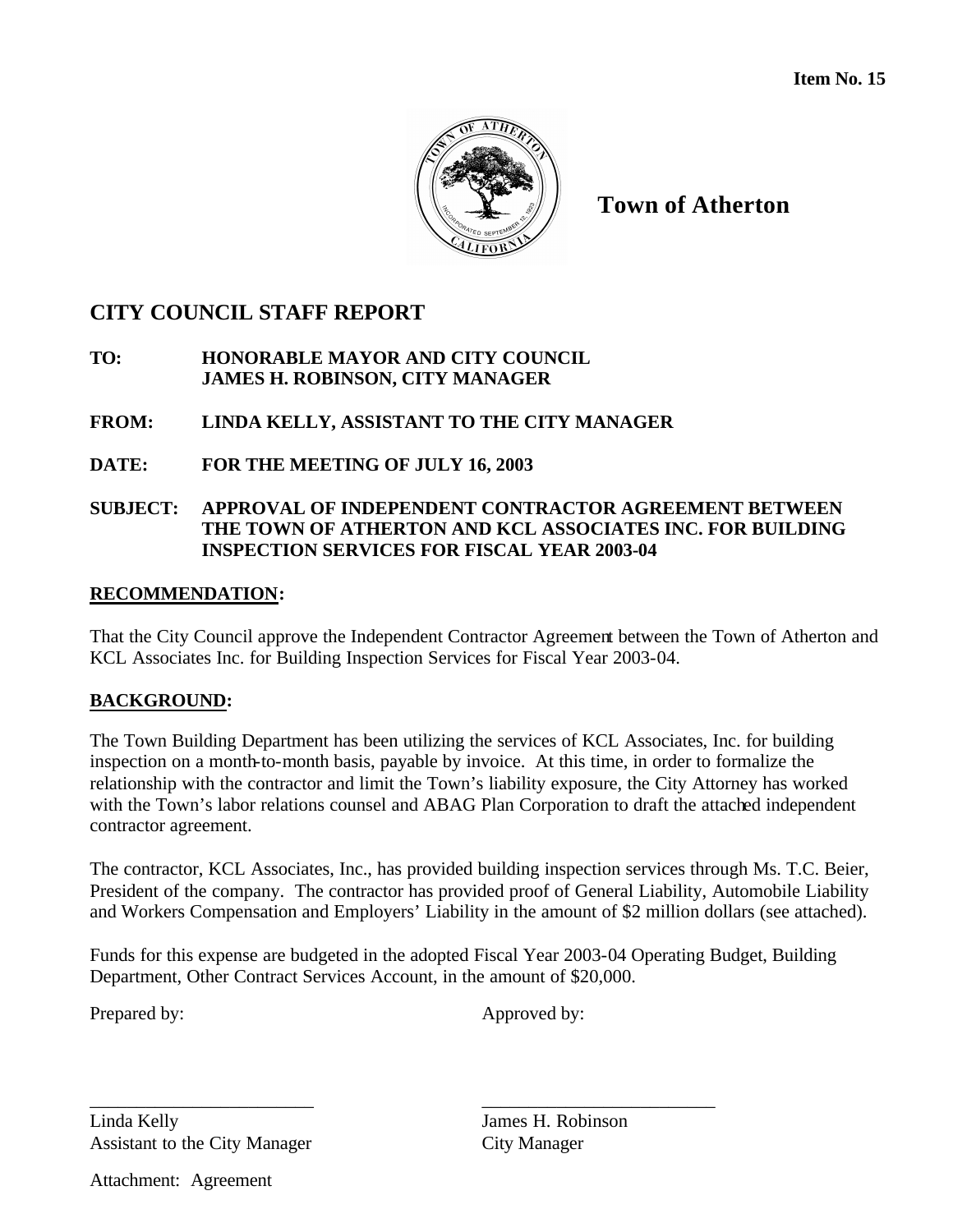### INDEPENDENT CONTRACTOR AGREEMENT BETWEEN THE TOWN OF ATHERTON AND KCL ASSOCIATES, INC.

This Independent Contractor Agreement ("Agreement") is entered into between the Town of Atherton ("Town") and KCL ASSOCIATES, INC. ("Contractor").

1. Services of Contractor. Contractor agrees to perform the services described in Exhibit A ("the Services") attached to this Agreement. Contractor will determine the method, details, and means of performing the Services.

2. Compensation. The Town agrees to pay Contractor \$65.00 per hour based upon a monthly itemized invoice Contractor provides to the Town. Contractor shall pay, when and as due, any and all taxes incurred as a result of Contractor's compensation, including all estimated taxes, and shall provide the Town with proof of payment on demand. Contractor indemnifies Town for any claims, losses, costs, fees, liabilities, damages or injuries suffered by Town arising out of Contractor's breach of this provision. Contractor shall be responsible for all expenses incurred in association with the performance of Services.

3. Term of Agreement. This Agreement will be effective as of June 30, 2003. This Agreement will terminate on June 30, 2004, at which time, it may be renewed annually by action by the City Council after receipt and review of responses to a request for proposals, if any. Prior to the termination date, either party may terminate this Agreement by giving 30 days written notice to the other party. Should either party default in the performance of this Agreement or materially breach any of its provisions, the non-breaching party may terminate this Agreement by giving written notification to the breaching party. Termination shall be effective on receipt of the notice, or 5 days from mailing the notice, whichever comes first. "Material breach" shall include, but not be limited to, the following: a) Town's failure to pay compensation for 20 days after a demand for payment; or b) failure of Contractor to perform the Services to the satisfaction of the Town.

4. Relationship of the Parties. Contractor enters into this Agreement as, and shall continue to be, an independent contractor. Under no circumstances shall Contractor look to Town as his/her employer, or as a partner, agent or principal. Contractor shall not be entitled to any benefits accorded to Town employees, such as workers' compensation, disability insurance, vacation, sick pay, holiday pay, medical insurance, retirement benefits, or any other employee benefit. Contractor shall be responsible for providing, at Contractor's expense, and in Contractor's name, disability, workers' compensation or other insurance as well as licenses and permits usual or necessary for performing the Services. Contractor agrees to perform the Services as needed, but that no more than 1,000 hours will be devoted to performance of the Services in any Town fiscal year (e.g., July 1 to June 30). Consistent with this requirement, Contractor may represent, perform services for, or be employed by any additional persons, or companies as Contractor sees fit.

5. Contractor's Representations. Contractor represents that he/she has the qualifications and ability to perform Services in a professional manner, without the advice, control or supervision of the Town. Contractor shall be solely responsible for the professional performance of the Services, and shall receive no assistance, direction, or control from the Town. Contractor shall have sole discretion and control of Contractor's services and the manner in which performed.

6. Indemnities. Except as set forth below, Contractor shall and does hereby indemnify, defend and hold harmless Town, and Town's Council members, managers, and department heads from and against any and all claims, demands, losses, costs, expenses, obligations, liabilities, damages, recoveries, and deficiencies, including interest, penalties, and reasonable attorney fees and costs, that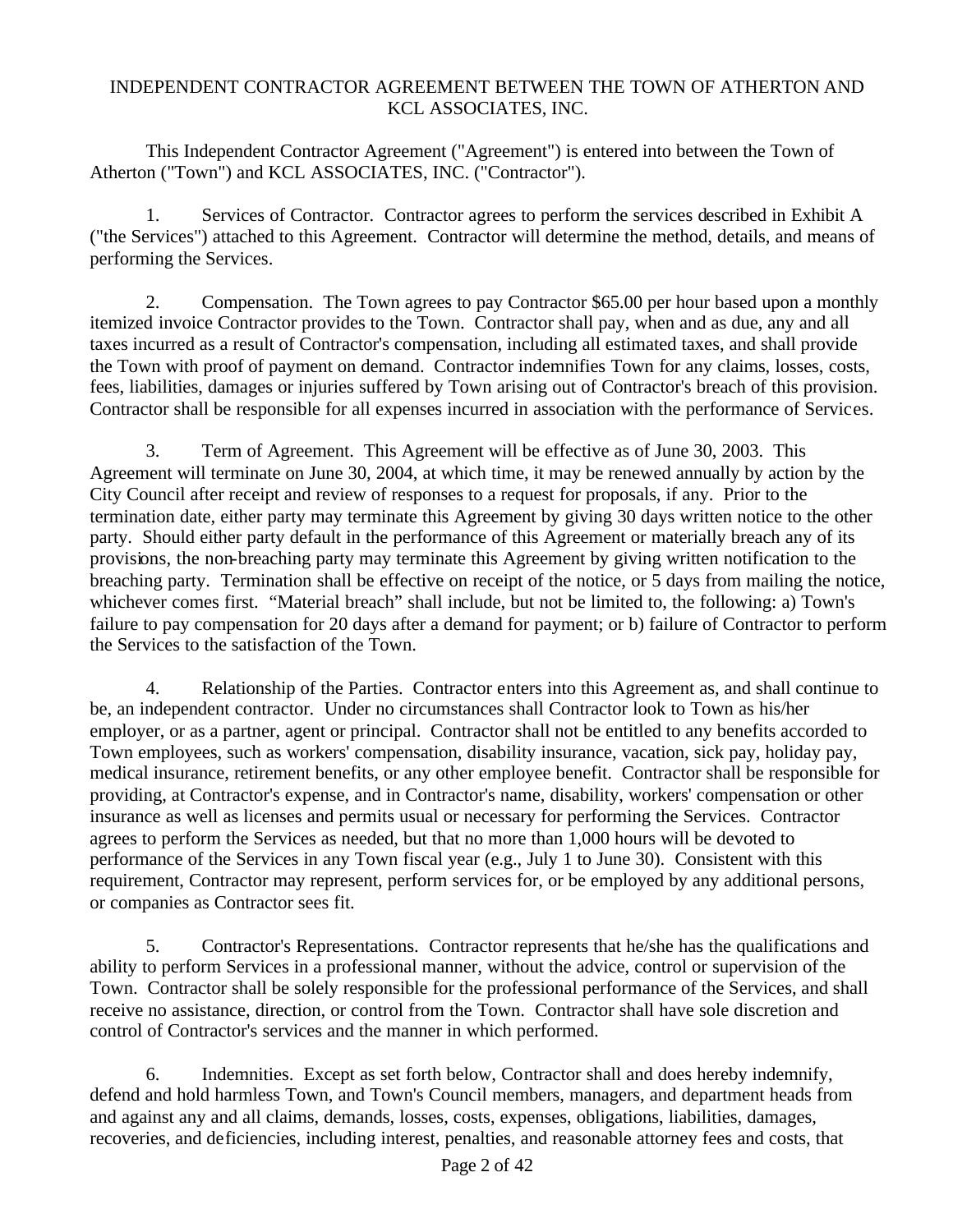Town may incur or suffer and that result from, or are related to any breach or failure of Contractor to perform any of the representations, warranties and agreements contained in this Agreement.

Town shall provide legal defense to Contractor in connection with claims related to the exercise of discretion by Contractor in the performance of duties hereunder to the same extent as a regular employee of the Town under the provisions of California Government Code sections 810 through 825.6.

Contractor agrees to maintain minimum limits of insurance no less than the following amounts during the term of this agreement:

| General Liability:    | \$2,000,000 per occurrence for bodily injury, personal injury and<br>property damage. If Commercial General Liability Insurance or other<br>form with a general aggregate limit is used, either the general aggregate<br>limit shall apply separately to this project or the general aggregate limit<br>shall be twice the required occurrence limit. |
|-----------------------|-------------------------------------------------------------------------------------------------------------------------------------------------------------------------------------------------------------------------------------------------------------------------------------------------------------------------------------------------------|
| Automobile Liability: | \$2,000,000 per accident for bodily injury and property damage (if an<br>automobile is driven in the scope of providing services as part of this<br>Agreement.)                                                                                                                                                                                       |
| Employer's Liability: | \$2,000,000 per accident for bodily injury or disease.                                                                                                                                                                                                                                                                                                |

Any deductibles or self-insured retentions must be declared to and approved by the town. The Town may require the Contractor to provide proof of ability to pay losses and related investigations, claim administration, and defense expenses within the retention.

7. Notices. All notices to Town shall be directed to: City Clerk, Town of Atherton, 91 Ashfield Road, Atherton, California, 94027. All notices to Contractor shall be directed to: T. C. BEIER, President, KCL ASSOCIATES, INC., 181 Goodwin Drive, San Bruno, CA 94066.

8. Mediation. Should any dispute rise out of this Agreement, the parties shall meet in mediation and attempt to reach a resolution with the assistance of a mutually acceptable mediator. The costs of the mediator, if any, shall be paid equally by the parties. If a mediated settlement is reached, neither party shall be deemed the prevailing party for purposes of the settlement, and each party shall bear its own legal costs and fees. Neither party shall be permitted to file a legal action without first meeting in mediation and making a good faith attempt to reach a mediated resolution.

9. Attorneys' Fees. In the event of litigation between the parties to enforce any provision of the Agreement, the unsuccessful party shall pay the costs of litigation including reasonable attorneys' fees of the successful party.

10. Conflict of Interest. Contractor may serve other clients, but none who are active within the Town or who conduct business that would place Contractor in a "conflict of interest" as the term is defined and understood in State law.

11. Entire Agreement. This Agreement and Exhibit A hereto constitute the entire agreement between the parties. All prior agreements, written or oral, are hereby superseded by this Agreement.

12. Amendment. This Agreement can only be amended by a writing that is signed and dated by both parties and approved by the Town's City Council.

The foregoing is agreed to by: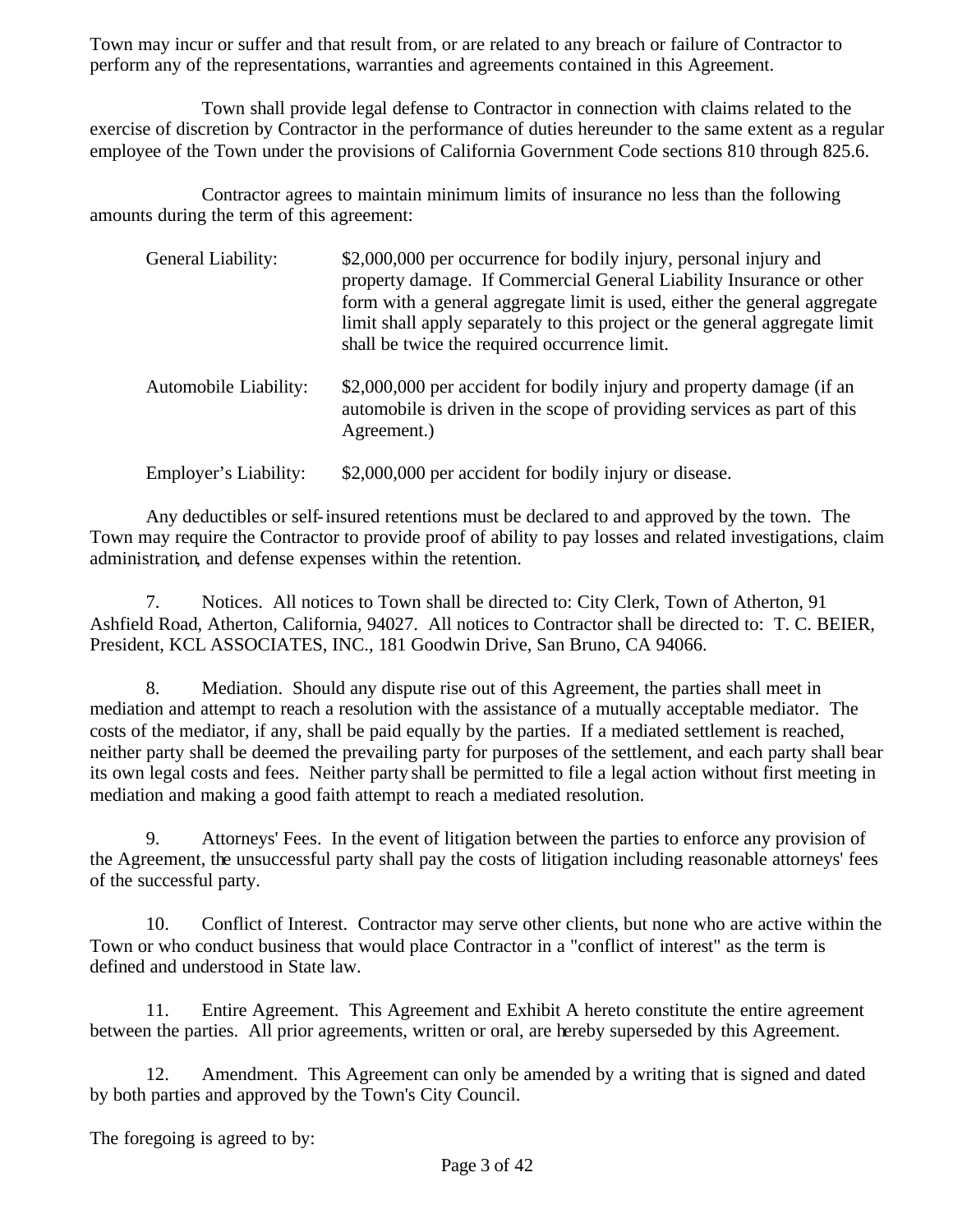TOWN:

| Dated:               |                           |  |
|----------------------|---------------------------|--|
|                      | James R. Janz, Mayor      |  |
|                      |                           |  |
|                      | <b>CONTRACTOR:</b>        |  |
| Dated:               |                           |  |
|                      | T. C. Beier, President    |  |
|                      | KCL Associates, Inc.      |  |
| Approved as to Form: |                           |  |
| Dated: July 10, 2003 |                           |  |
|                      | Marc Hynes, City Attorney |  |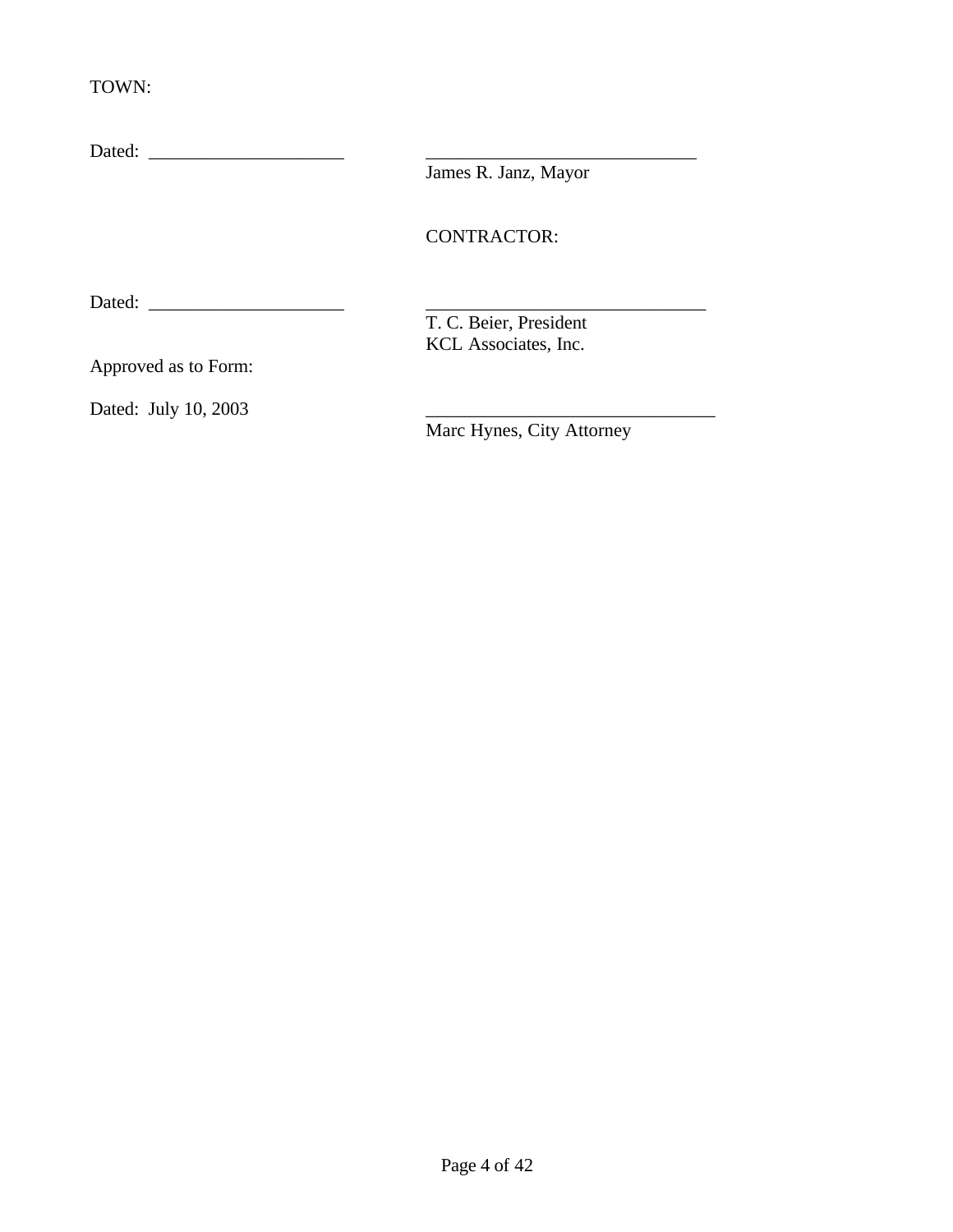## EXHIBIT A

Contractor KCL Associates, Inc. agrees to provide BUILDING INSPECTION SERVICES for the Town of Atherton. Services include the inspection of construction projects to verify conformance with the provisions of the Atherton Municipal Code and the 2001 California Building Code. Services shall include meeting with contractors, homeowners, and engineers and maintaining a courteous and professional relationship. Inspection assignments and general direction will be coordinated by the Building Official.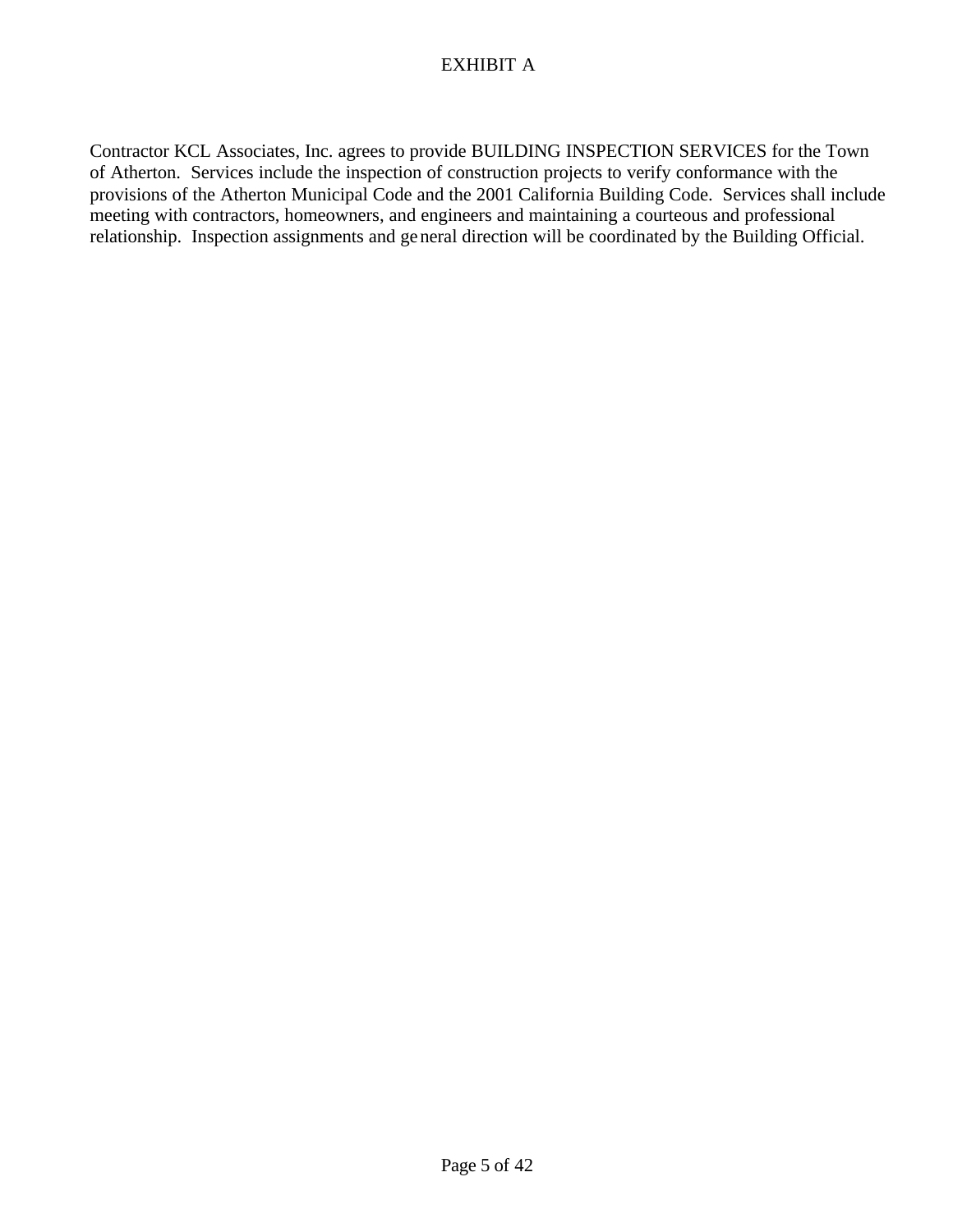

## **CITY COUNCIL STAFF REPORT**

# **TO: HONORABLE MAYOR AND CITY COUNCIL JAMES ROBINSON, CITY MANAGER**

- **FROM: ROBERT J. BRENNAN, CHIEF OF POLICE**
- **DATE: FOR THE MEETING OF JULY 16, 2003**

## **SUBJECT: APPROVAL OF TOW COMPANY CONTRACT**

## **RECOMMENDATION:**

The City Council approve the contract of Ed's Tow & Cradle for addition to the Atherton Police Department Tow Rotation List.

## **INTRODUCTION:**

A representative of Ed's Tow & Cradle approached the Atherton Police Department, asking that they be added to the Police Department's Rotation Tow List. The representative was given an application form, as well as a contract to review, complete, sign and return. Both of these items have been returned and reviewed by Staff, who have given initial approval for the addition of this company, pending Council approval. In addition, this company will obtain a business license with the Town, and will provide Staff with evidence of current Liability Insurance upon contract approval.

The Police Department currently has one opening on the Rotation Tow List, and the addition of this company would fill the current vacancy.

## **ANALYSIS:**

Ed's Tow & Cradle has been in business for 15 years in Mountain View. They are currently on the rotation lists of the California Highway Patrol, Mountain View Police Department, and the Palo Alto Police Department.

This tow company will be subject to a probation period of 3 months, at which time their performance will be evaluated to determine whether their contract will be continued. Approving the contract of Ed's Tow & Cradle will allow for an additional resource to be available to the Atherton Police Department.

## **FISCAL IMPACT:**

None.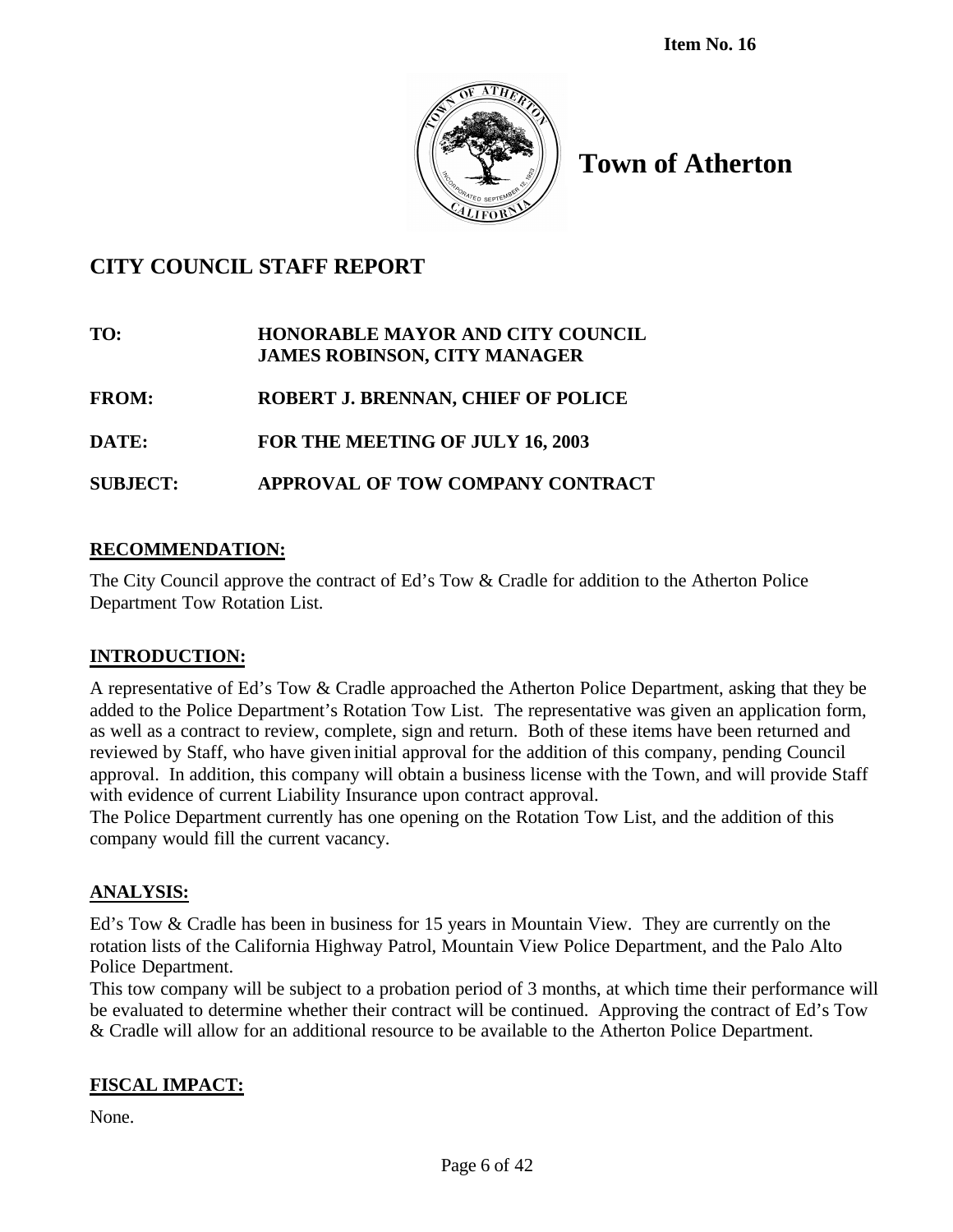Prepared by: Approved:

Chief of Police City Manager

Robert J. Brennan James Robinson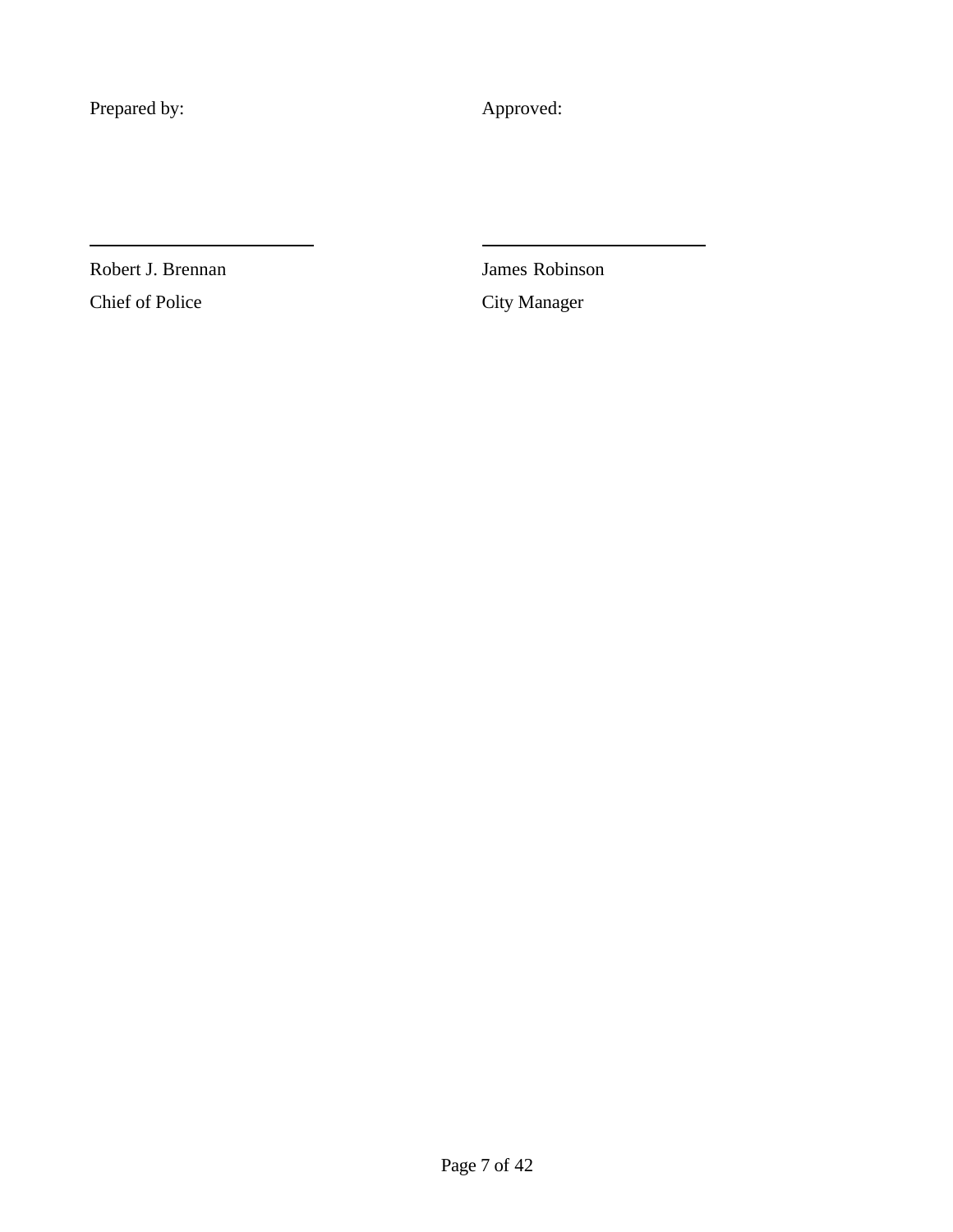

# **CITY COUNCIL STAFF REPORT**

- **TO: HONORABLE MAYOR AND CITY COUNCIL**
- **FROM: JAMES H. ROBINSON, CITY MANAGER**
- **DATE: FOR THE MEETING OF JULY 16, 2003**

## **SUBJECT: LETTERS IN RESPONSE TO CIVIL GRAND JURY REQUESTS**

## **RECOMMENDATION:**

That the City Council consider and approve the staff recommended responses to the Civil Grand Jury reports dealing with Bicycle Safety in San Mateo County, Handling Forensic Evidence, and Warrant Enforcement.

## **BACKGROUND:**

The Civil Grand Jury has recently completed reports on Bicycle Safety in San Mateo County, Handling Forensic Evidence, and Warrant Enforcement in San Mateo County. Each of these reports contains findings and recommendations related to each city within San Mateo County. The Town of Atherton is required to respond to these findings and recommendations. The responses are to indicate whether the Town agrees with the findings or not and if the Town will implement any of their recommendations

Attached are recommended responses to each of the Civil Grand Jury Reports. The Town of Atherton was asked to respond by mid August on the three reports submitted by the Civil Grand Jury. Since our August meeting is to be cancelled, this will be the last opportunity for the City Council to review and approve of these responses from the Civil Grand Jury.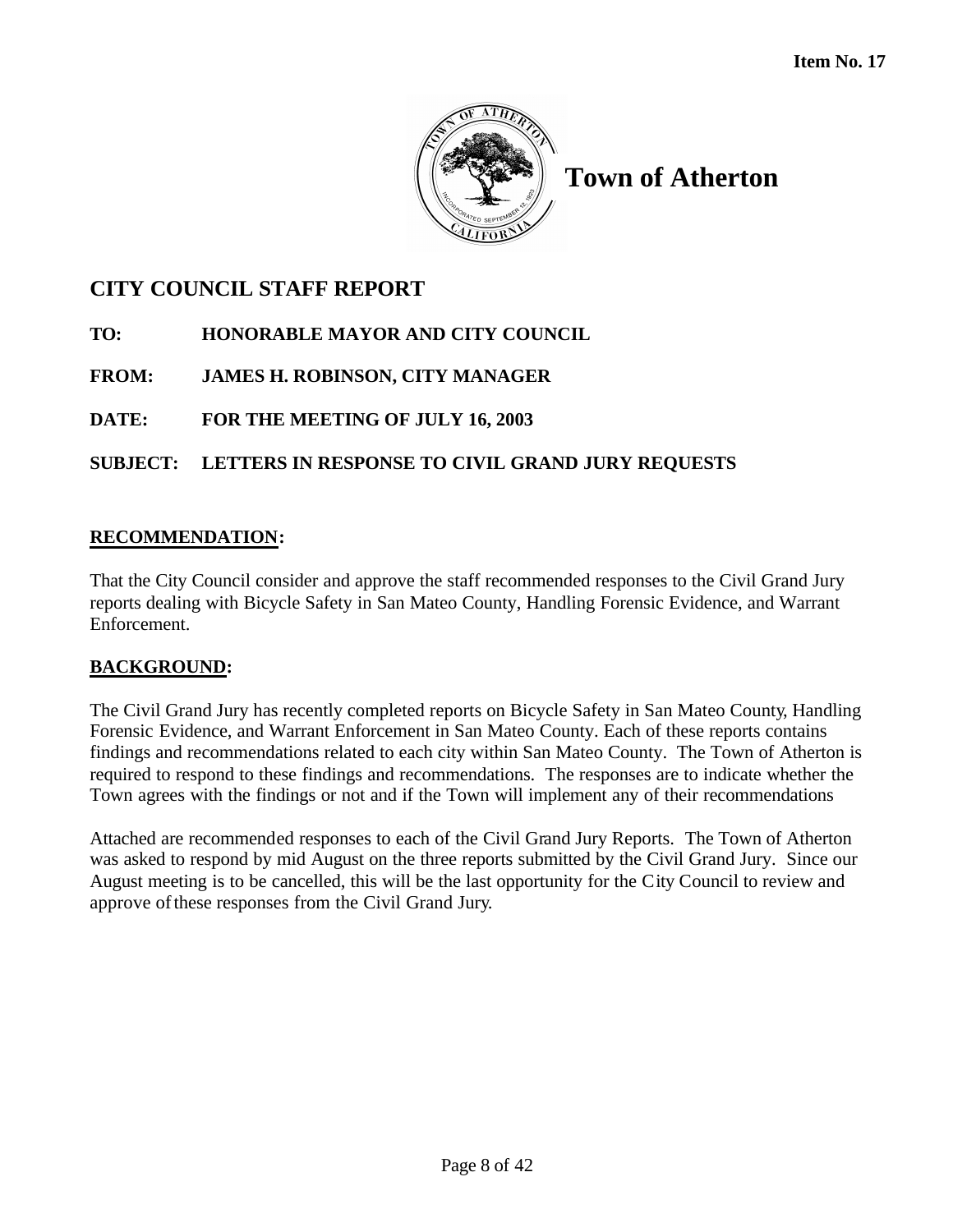

# **Town of Atherton Office of the City Manager**

 91 Ashfield Road Atherton, California 94027 650-752-0500 Fax 650-688-6528

July 16, 2003

Hon. Beth Labson Freeman Judge of the Superior Court Hall of Justice 400 County Center; 2nd Floor Redwood City, CA 94063-1655

Re: Grand Jury Report, Bicycle Safety

Dear Judge Freeman:

Thank you for the opportunity to review and comment on the findings of the Grand Jury related to Bicycle Safety in San Mateo County. It is very obvious that the Committee of the Grand Jury that studied this issue spent considerable effort and did extensive research on this issue. The following are responses to each of the Grand Jury's recommendations including the steps that will be taken to implement the suggestions where appropriate.

Recommendation 1.

Within one year, San Mateo County and every city without a long-term strategic bicycle safety and transportation plan should develop one that includes:

- a. the priorities set forth in the San Mateo County Comprehensive Bicycle Route Plan.
- b. a bicycle advisory committee.
- c. at least one city employee whose job responsibilities involve bicycle transportation and safety issues.
- d. coordination of roadway construction projects with neighboring cities.

Response to Recommendation 1.

- a. The C/CAG Comprehensive Bicycle Route Plan for San Mateo County that was adopted by C/CAG in October 2000 will be adopted by the Town of Atherton including modifications that will make it specific to the Town of Atherton at such time the Town applies for any applicable bicycle grant funding. This Plan represents a long-term vision of bicycle programs and improvements for all of San Mateo County.
- b. The Town of Atherton will utilize its existing Transportation Committee as its bicycle advisory committee.
- c. The Town of Atherton will utilize the Public Works Director as Atherton's contact for all matters relating to bicycle transportation and safety issues.
- d. The Town of Atherton currently works with its neighboring jurisdictions to coordinate roadway construction projects that may impact that jurisdiction. In the future the Town of Atherton will ensure that neighboring jurisdictions are also notified of any bicycle projects under consideration.

Recommendation 2.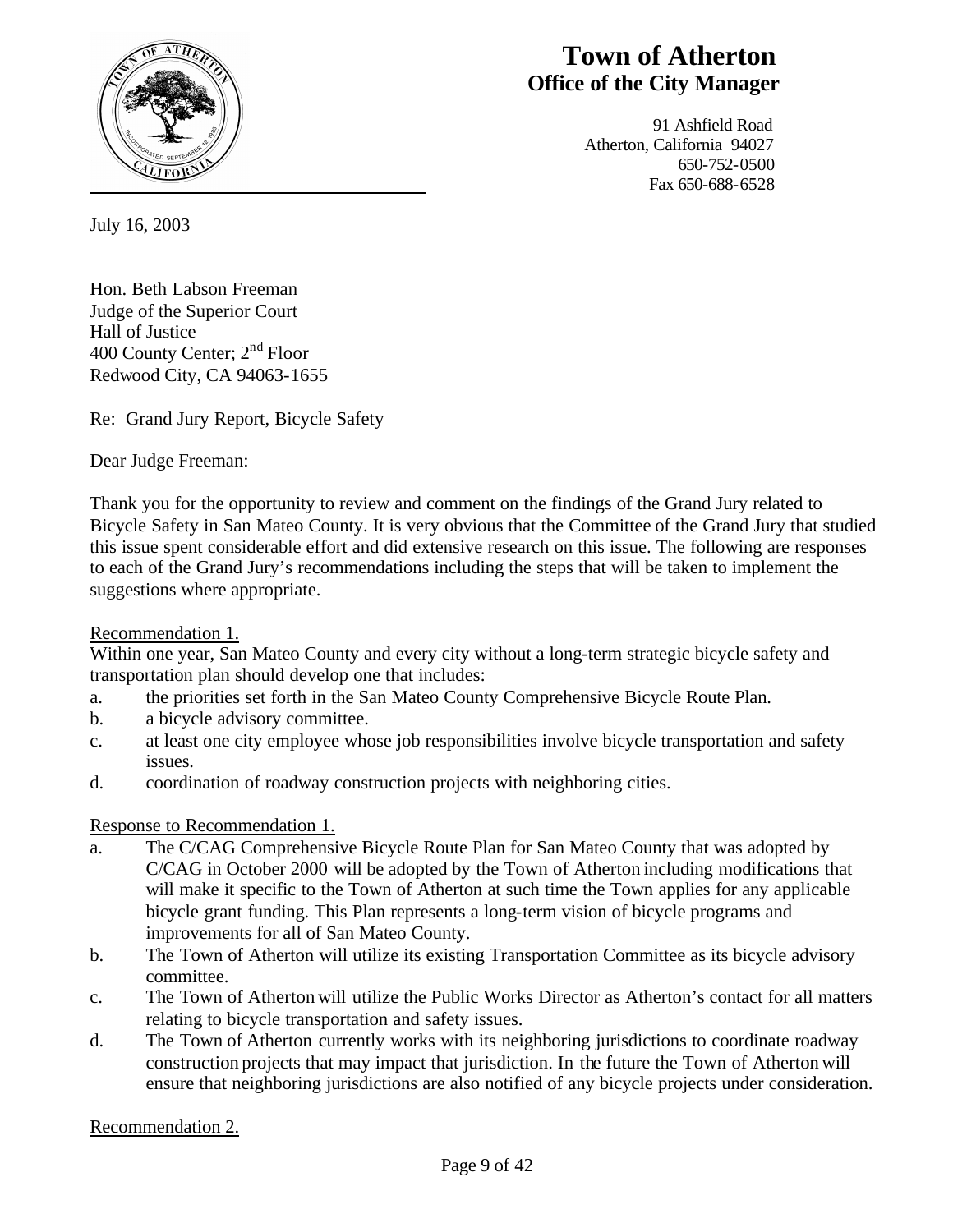The county and cities should seek grant funding to support bicycle projects and programs in their communities.

## Response to Recommendation 2.

With the assistance of C/CAG the Town of Atherton will actively seek grant funding for bicycle projects and programs to benefit our community and that are consistent with our General Plan. Priority will be given to seeking funds to implement projects that have been identified as high priority in the San Mateo County Comprehensive Bicycle Route Plan.

### Recommendation 3.

C/CAG should increase its efforts to address bicyc le issues within the cities by:

- a. developing a community outreach program for bicyclists that includes the distribution of designated bicycle route maps and safety tips, and provision of free maps to local bicycle shops and the non-profit bicycle organizations.
- b. incorporating in its Congestion Management Plan the requirement that consideration must be given to bicycle safety during new construction and roadway improvement projects.

### Response to Recommendation 3.

This recommendation is being addressed directly by C/CAG.

#### Recommendation 4.

C/CAG should prioritize and fund projects that demonstrate inter city coordination of bicycle projects, e.g., bicycle lanes and paths.

Response to Recommendation 4. This recommendation is being addressed directly by C/CAG.

Sincerely,

James H. Robinson City Manager Town of Atherton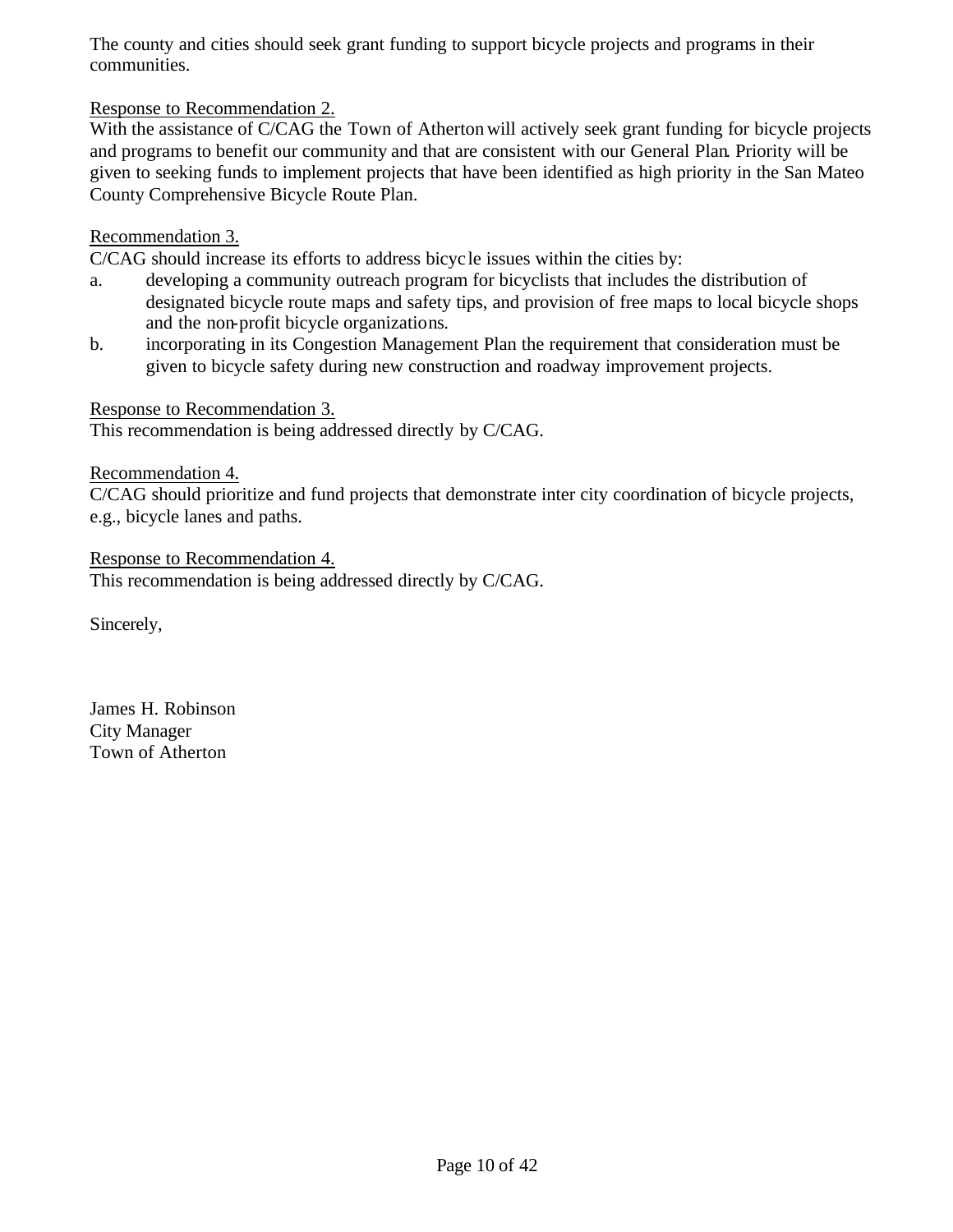July 10, 2003

Honorable Beth Labson Freeman Judge of the Superior Court 400 County Center; 2nd Floor Redwood City, CA 94063-1655 RE: Grand Jury Report: WARRANT ENFORCEMENT IN SAN MATEO COUNTY

Dear Judge Freeman:

Thank you for the opportunity to review and comment on the recommendations in the above referenced report. The Town of Atherton will limit its comments to those findings and recommendations that reference our local jurisdiction.

The Police Chief's Association and Sheriff's Office should study the feasibility of creating a centralized county Warrant Detail under the jurisdiction of the Sheriff to serve and enforce warrants for the San Mateo County area. Alternately, the Sheriff's Office and city police departments should develop a standardized policy for coordinated enforcement of arrest and bench warrants.

I agree that there needs to be greater collaboration between the police departments and Sheriff's Office involving the service of warrants. The President of the San Mateo County Police Chief's and Sheriff's Association will place this issue on his agenda for discussion during their November Training Conference. We will also be reviewing the policies surrounding warrant service in the county.

I am hoping that greater use will be made of programs such as the Ad Hoc Task Force to reduce the backlog of outstanding warrants. I agree that by working together with the County Sheriff's Office and other law enforcement agencies, we have the potential to reduce the backlog of warrants presently in the system.

The Town of Atherton appreciates the efforts that the Grand Jury has undertaken to improve the quality of the San Mateo County criminal justice system. We are hopeful the recommendations addressed by the Grand Jury will bring about positive change.

Respectfully submitted,

Chief Robert J. Brennan

July 10, 2003

Page 11 of 42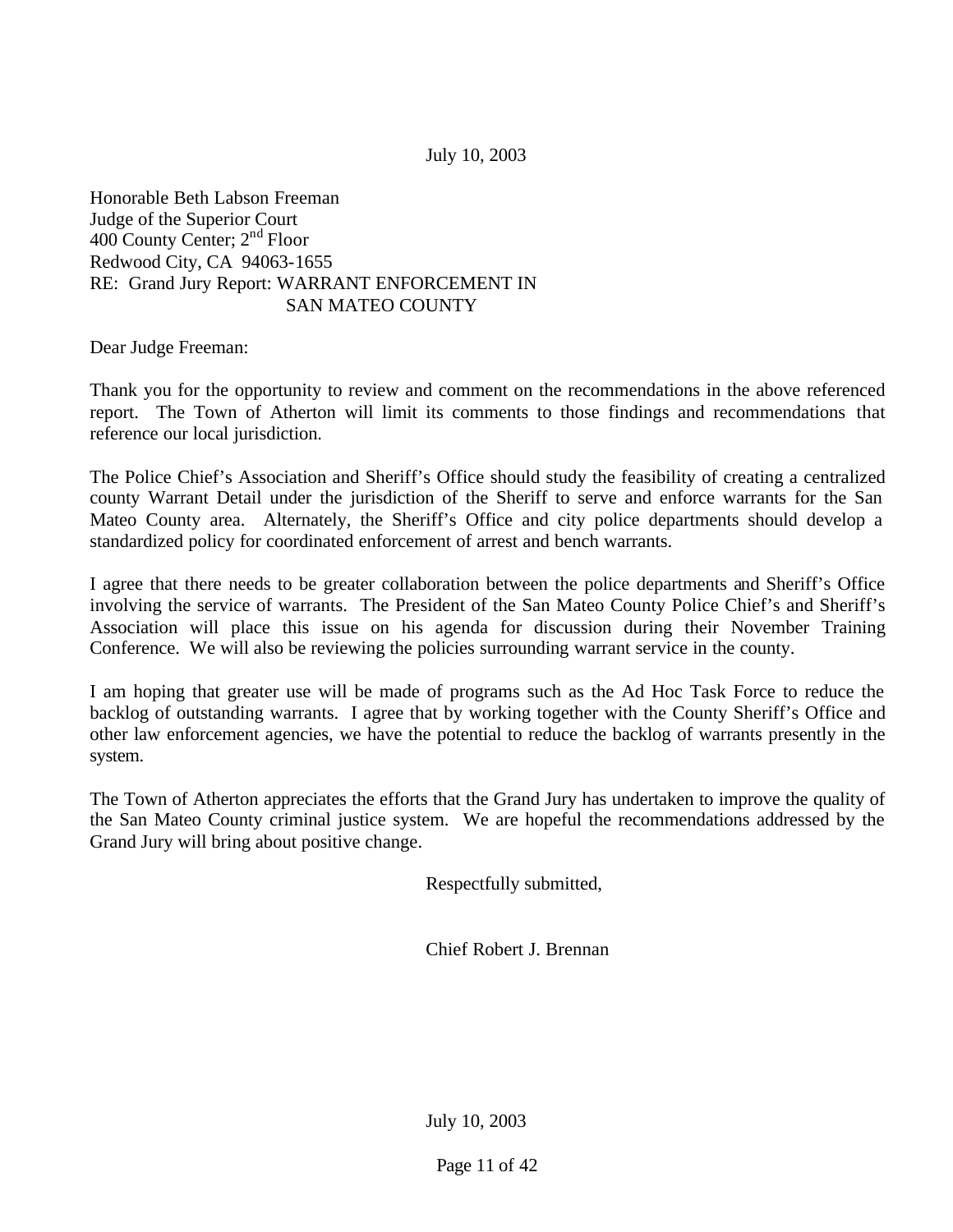Honorable Beth Labson Freeman Judge of the Superior Court Hall of Justice 400 County Center; 2<sup>nd</sup> Floor Redwood City, CA 94063

RE: Grand Jury Report: HANDLING FORENSIC EVIDENCE

Dear Judge Freeman:

Thank you for the opportunity to review and comment on the recommendations in the above referenced report. The Town of Atherton will limit its comments to those findings and recommendations that reference our local jurisdiction.

Police departments of San Mateo County and the Sheriff's Investigation units should review and update their respective investigation protocols regarding how first responders manage various kinds of crime scenes and whom they should call.

I agree that we should work in collaborating with the Sheriff, District Attorney, and the San Mateo County Police Chief's Association in completing a review of the countywide Sexual Assault Protocol. In the future, the Police Chief's Association will be reviewing other countywide investigative procedures to include homicide protocols.

The Town of Atherton appreciates the efforts the Grand Jury has undertaken to improve the quality of the San Mateo County criminal justice system. We are hopeful that recommendations made by the Grand Jury will bring about positive change.

Respectfully submitted,

Chief Robert J. Brennan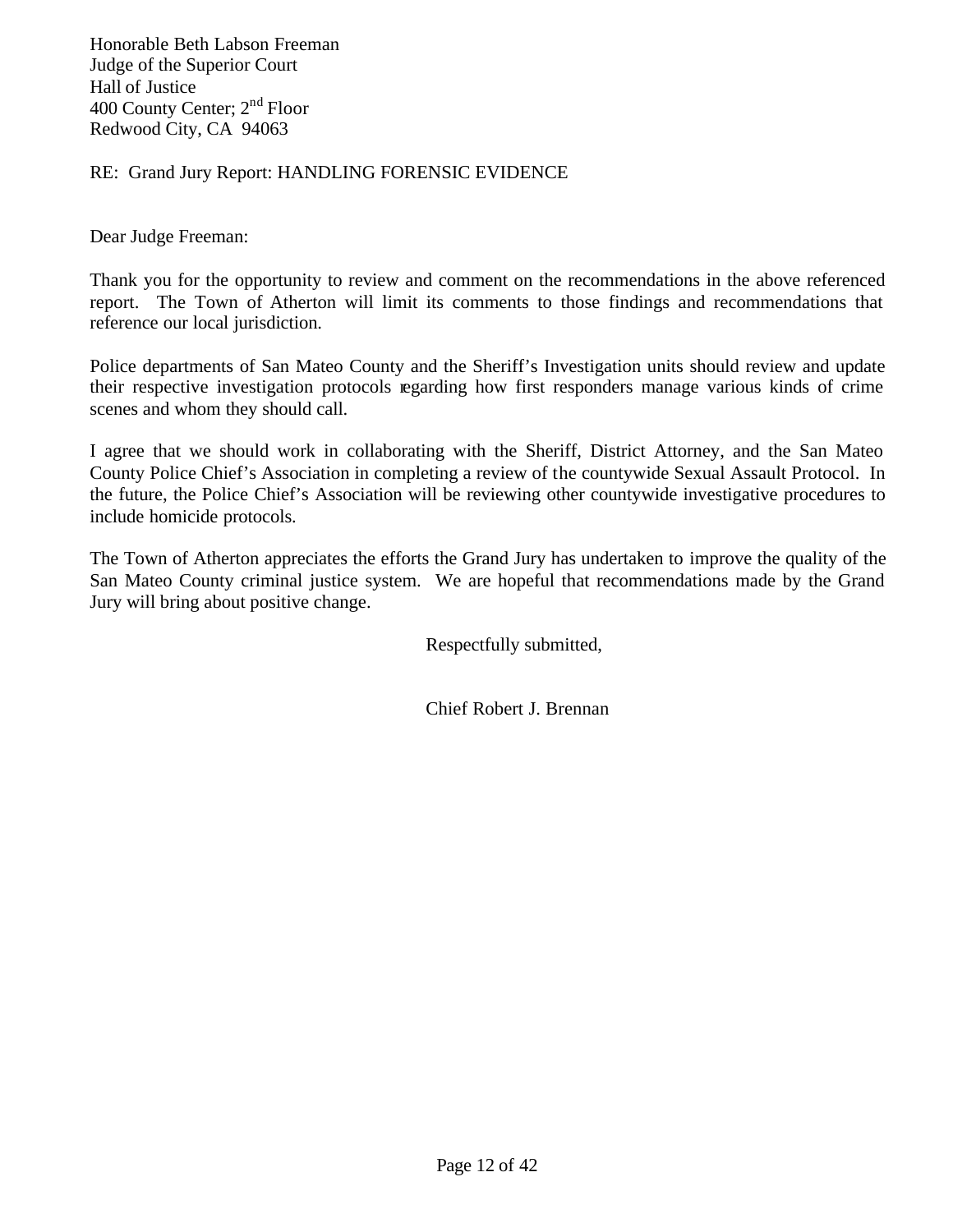

## **CITY COUNCIL STAFF REPORT**

## **TO: HONORABLE MAYOR AND CITY COUNCIL**

## **FROM: JOHN P. JOHNS, FINANCE DIRECTOR**

## **DATE: FOR THE MEETING OF JULY 16, 2003**

## **SUBJECT: PUBLIC HEARING - RESOLUTION TO LEVY SPECIAL PARCEL TAX FOR FISCAL YEAR 2003-04**

## **RECOMMENDATION:**

Open public hearing. Hear testimony. Close public hearing. After consideration, adopt Resolution 03-\_\_ establishing a Special Tax for Municipal Services for the Fiscal Year 2003-04.

#### **DISCUSSION:**

On June 5, 2001, the residents of Atherton approved Ordinance No. 520 establishing a Special Municipal Tax. FY 2003-04 will be the third year in which the four-year Special Municipal Tax has been in effect.

The FY 2003-04 Budget approved by Council on June 18<sup>th</sup> includes an estimate of parcel tax revenue in the amount of \$1,770,000. This tax levy represents an increase in the amount of \$200,000 over that of the previous fiscal year. The increase in the parcel tax revenue will be utilized to increase the Town's reserves for insurance and economic uncertainty from \$3.5 million to \$3.7 million. Council has designated that the additional parcel tax revenues be used to increase the Town's financial reserves for the following reasons:

- Increasing pension and employee health benefit costs are likely to cause an erosion of the Town's financial position within the next several years; and,
- There is considerable risk that the State of California will divert revenues from local government to address the imbalance that exists between the State's General Fund revenues and expenses (the most probable target being approximately \$400,000 in motor vehicle license fees, the second largest source of discretionary funding for the Town of Atherton).

As directed by the City Council, we have also extended our intermediate range financial plan from FY 2004-05 to FY 2006-07. This revenue and expenditure analysis is presented in the following table.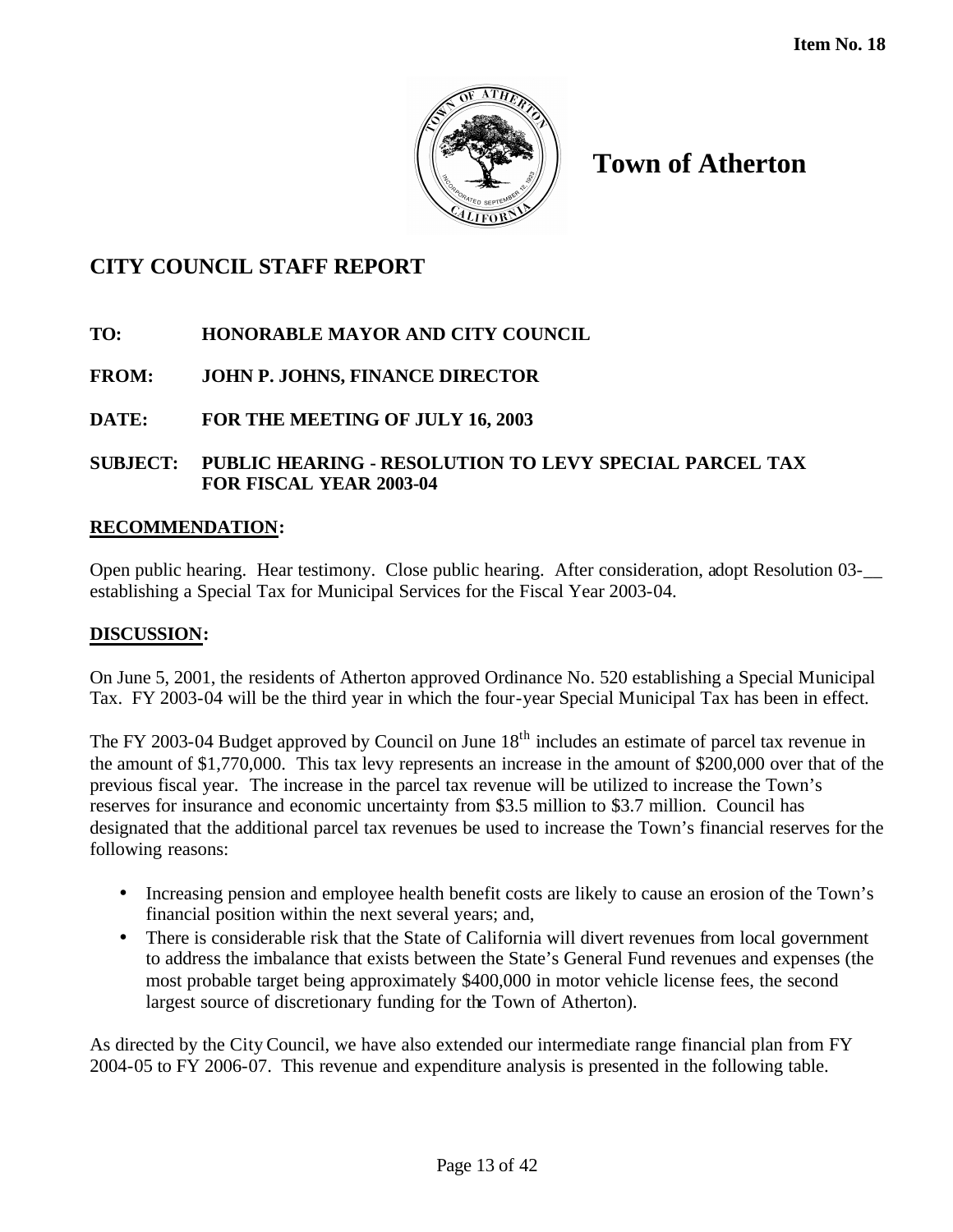#### **General Fund Revenue and Expenditure Analysis Fiscal Years 2003 through 2007**

| <b>Revenue Category</b>                             | FY 2003              | <b>FY 2004</b> | FY 2005      | <b>FY 2006</b>                               | FY 2007     |
|-----------------------------------------------------|----------------------|----------------|--------------|----------------------------------------------|-------------|
| Property Tax                                        | \$2,899,987          | \$3,035,934    | \$ 3,218,090 | \$ 3,346,813                                 | \$3,480,686 |
| <b>Sales Taxes</b>                                  | 182,000              | 200,640        | 210,672      | 216,992                                      | 223,502     |
| <b>Other Taxes</b>                                  | 868,840              | 882,115        | 917,400      | 954,096                                      | 992,260     |
| <b>Licenses and Permits</b>                         | 1,215,600            | 1,541,673      | 1,510,839    | 1,525,948                                    | 1,541,207   |
| Fines and Forefietures                              | 70,286               | 70,000         | 71,400       | 72,828                                       | 74,285      |
| Aid from other Agencies                             | 205,000              | 139,000        | 119,000      | 99,000                                       | 99,000      |
| <b>Service Charges</b>                              | 422,333              | 445,900        | 445,900      | 468,195                                      | 491,605     |
| Use of Money and Property                           | 364,700              | 347,300        | 347,300      | 382,030                                      | 420,233     |
| <b>Other Revenues</b>                               | 9,300                | 3,000          | 3,000        | 3,000                                        | 3,000       |
| <b>Total Revenues</b>                               | \$6,238,046          | \$6,665,561    | \$6,843,600  | \$7,068,902                                  | \$7,325,777 |
| Revenue Growth                                      |                      | 6.9%           | 2.7%         | 3.3%                                         | $3.6\%$     |
| <b>Expenditure Category</b>                         |                      |                |              |                                              |             |
| Contingency                                         | 100,000              | 100,000        | 100,000      | 100,000                                      | 100,000     |
| Council                                             | 19,098               | 20,174         | 20,779       | 22,026                                       | 22,907      |
| Manager                                             | 487,127              | 497,895        | 562,622      | 596,379                                      | 620,234     |
| Attorney                                            | 159,859              | 175,550        | 180,817      | 188,050                                      | 197,452     |
| Finance                                             | 386,574              | 434,136        | 490,574      | 520,008                                      | 540,808     |
| Building                                            | 844,738              | 902,873        | 993,160      | 1,052,750                                    | 1,094,860   |
| Police                                              | 3,633,249            | 3,629,234      | 4,013,933    | 4,394,908                                    | 4,570,704   |
| Public Works                                        | 1,686,807            | 1,759,629      | 1,981,342    | 2,100,222                                    | 2,184,231   |
| <b>Total Expenditures</b>                           | \$7,317,453          | \$7,519,490    | \$ 8,343,225 | \$8,974,342                                  | \$9,331,196 |
| Expenditure Growth                                  | 10.4%                | 2.8%           | 11.0%        | 7.6%                                         | 4.0%        |
| <b>Surplus Deficit of Revenues over Expenditure</b> | (1,079,407)          | (853,929)      | (1,499,625)  | (1,905,440)                                  | (2,005,420) |
| Add (subtract) Operating Transfers In (out)         |                      |                |              |                                              |             |
| Parcel Tax                                          | 554,500              | 799,000        | 799,000      | 799,000                                      | 799,000     |
| Police on the Street                                | 40,000               |                |              |                                              |             |
| Gas Tax                                             | 100,000              | 200,000        | 160,000      | 160,000                                      | 160,000     |
| <b>CIP</b> Support                                  | 150,000              | 150,000        | 150,000      | 150,000                                      | 150,000     |
| <b>Public Facilities Fund</b>                       | ÷,                   | $\frac{1}{2}$  | L,           |                                              |             |
| Vehicle Replacement Fund                            |                      |                |              |                                              |             |
| <b>Subtotal Operating Transfers</b>                 | 844,500              | 1,149,000      | 1,109,000    | 1,109,000                                    | 1,109,000   |
| <b>Beginning Fund Balance</b>                       | 5,194,187            | 4,959,280      | 5,254,351    | 4,863,726                                    | 4,067,286   |
| <b>Ending Fund Balance</b>                          | \$4,959,280          | \$5,254,351    | \$4,863,726  | \$4,067,286                                  | \$3,170,866 |
| <b>Increase (Decrease) in Fund Balance</b>          | \$<br>$(234,907)$ \$ | 295,071        | \$           | $(390, 625)$ \$ $(796, 440)$ \$ $(896, 420)$ |             |

As indicated in the preceding table, the General Fund balance is expected to decline from \$4,959,280 to \$3,170,866 from the beginning of FY 2003-04 to the end of FY 2006-07. This projection is based upon the assumption that the parcel tax levy will be increased to the maximum tax levy as specified in Town of Atherton Ordinance No. 520 with the additional revenues being used to increase the parcel tax operating transfer to the General Fund. This projection also includes an assumption that the parcel tax levy and operating transfers will remain consistent during fiscal years 2003-04 through 2006-07.

Should the City Council elect to forgo an increase in the parcel tax levy and operating transfer at this time, the Town's General Fund balance would decline by an additional \$800,000 during the next four fiscal years. Additionally, at an estimated \$2,370,866, the Town's General Fund balance would be approximately \$1.2 million below the \$3.5 million that the City Council has established as the requisite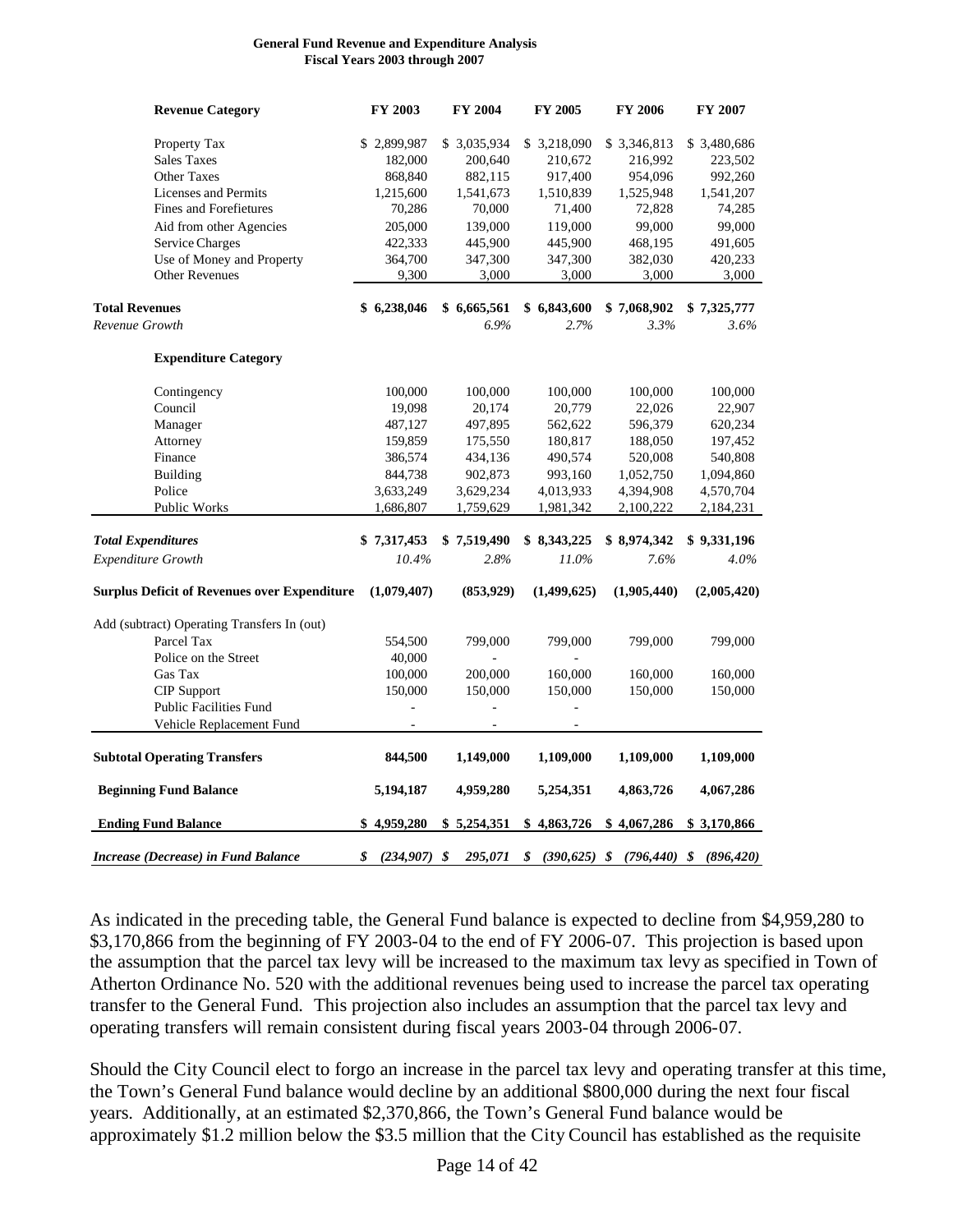level of reserves for cash flow, economic uncertainty and insurance. The following table illustrates the effect on the Town's financial position that would result from such a decision.

|                                     | Town of Atherton General Fund Balance<br>Fiscal Years 2003-04 through 2006-07<br>(Without Increase in Parcel Tax Levy or Operating Transfer) |                |                      |                 |                |
|-------------------------------------|----------------------------------------------------------------------------------------------------------------------------------------------|----------------|----------------------|-----------------|----------------|
|                                     | <b>FY 2003</b>                                                                                                                               | <b>FY 2004</b> | <b>FY 2005</b>       | <b>FY 2006</b>  | <b>FY 2007</b> |
| <b>Beginning Fund Balance</b>       | 5,194,187                                                                                                                                    | 4,959,280      | 5.054.351            | 4.463.726       | 3,467,286      |
| <b>Ending Fund Balance</b>          | \$4.959.280                                                                                                                                  | \$5.054.351    | \$4.463.726          | \$ 3.467.286    | 2,370,866      |
| Increase (Decrease) in Fund Balance | (234.907)<br>S                                                                                                                               | \$<br>95.071   | $(590, 625)$ \$<br>S | $(996, 440)$ \$ | (1,096,420)    |

It should be noted that this intermediate-range financial plan includes an assumption that the Town of Atherton will continue to receive its full share of motor vehicle license fees from the State of California. As indicated during staff's testimony during the June budget hearings, the Town of Atherton and numerous other municipalities in the State of California have elected to include motor vehicle license fees in their budgetary projections based upon the conviction that local governments are entitled to such revenues in accordance with the California Constitution. Nonetheless, we have been advised by the League of California Cities challenges have arisen within the legislature and within the trial courts that continue to threaten this source of revenue.

If the Council adopts the attached resolution, the tax will be collected for the Town of Atherton by San Mateo County as part of the regular property tax bill due and payable in December 2003 and April 2004. The taxes for each parcel classification are listed on Exhibit A of the resolution.

## **FISCAL IMPACT:**

Should the Council approve the tax levy as is proposed in the attached ordinance, the Special Municipal Tax will generate an estimated \$1,770,000, of which \$799,000 would go to the General Fund and the remainder would be available for capital projects. Should the Council decide to adopt a tax levy that remains unchanged from the previous year the Special Municipal Tax will generate \$1,570,000 in FY 2003-04. In the event Council chooses to adopt a tax levy that is less than recommended, staff would seek direction from Council on whether to reduce the special tax operating transfer to the General Fund or to reduce the amount of funds available for the Town's Capital Improvement Program.

\_\_\_\_\_\_\_\_\_\_\_\_\_\_\_\_\_\_\_\_\_\_\_\_ \_\_\_\_\_\_\_\_\_\_\_\_\_\_\_\_\_\_\_\_\_\_\_\_\_

Prepared by: Approved by:

John P. Johns, CPA James H. Robinson Finance Director City Manager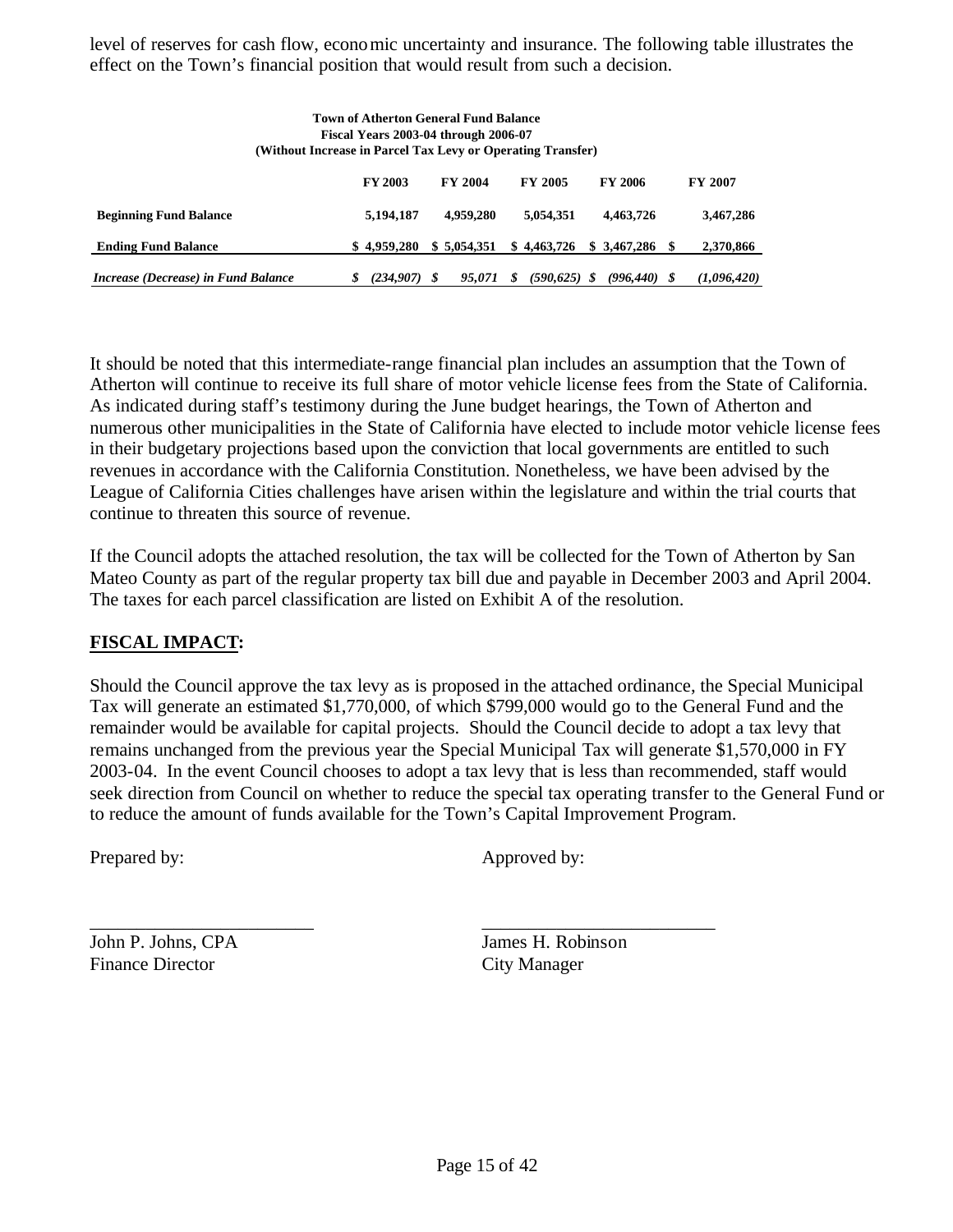#### **RESOLUTION 03-\_\_**

#### **A RESOLUTION OF THE TOWN OF ATHERTON ESTABLISHING A SPECIAL TAX FOR MUNICIPAL SERVICES FOR THE FISCAL YEAR 2003-2004**

**WHEREAS,** there is Ordinance No. 520 of the Town of Atherton authorizing the City Council to establish a Special Tax Levy on all properties with the Town of Atherton; and

**WHEREAS,** such Special Tax must be utilized to finance the cost of municipal services during the year as authorized; and

**WHEREAS,** such Special Tax was approved by at least two-thirds of the voters voting in the June 5, 2001, Special Tax Election, at which time Ordinance No. 520 was presented to the electorate; and

**WHEREAS,** the City Council has held all public hearings, and made deliberations and findings of fact, as required by Ordinance 520.

**NOW, THEREFORE, BE IT RESOLVED** that the City Council of the Town of Atherton hereby levies a Special Tax for municipal services in accordance with the tax rates attached and shown as Exhibit "A".

**BE IT FURTHER RESOLVED** that such tax shall be collected by the Tax Collector of the County of San Mateo in accordance with standard procedures and agreement between the Town of Atherton and the County of San Mateo, providing for such collection.

\* \* \* \* \* \* \* \* \* \* \*

*I hereby certify that the foregoing Resolution was duly and regularly passed and adopted by the City Council of the Town of Atherton at a regular meeting thereof held on the \_\_\_\_ day of \_\_\_\_\_\_, 2003 by the following vote:* 

*AYES: COUNCILMEMBERS: NOES: COUNCILMEMBERS: ABSENT: COUNCILMEMBERS ABSTAIN: COUNCILMEMBERS:* 

> *\_\_\_\_\_\_\_\_\_\_\_\_\_\_\_\_\_\_\_\_\_\_* James R. Janz, Mayor TOWN OF ATHERTON

ATTEST:

Sharon Barker City Clerk

APPROVED TO FORM:

\_\_\_\_\_\_\_\_\_\_\_\_\_\_\_\_\_\_\_\_\_

\_\_\_\_\_\_\_\_\_\_\_\_\_\_\_\_\_\_\_\_\_\_\_\_\_ Marc G. Hynes, City Attorney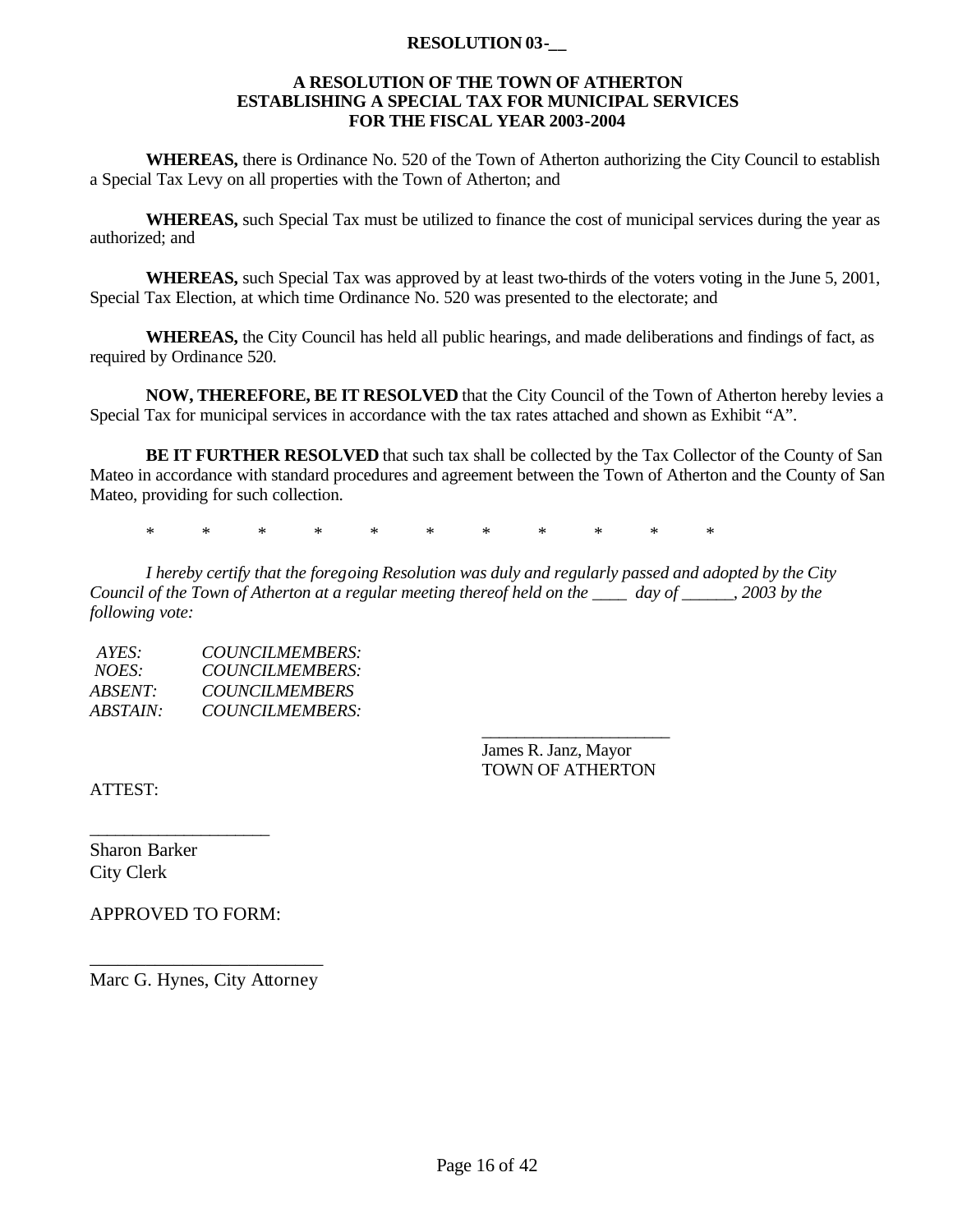#### **2003-2004 SPECIAL TAX RATE FOR MUNICIPAL SERVICES**

Within the 2003-2004 annual budget is a revenue estimate of \$1,770,000 to be derived from the Special Municipal Tax as authorized by Ordinance 520 of the Town of Atherton.

This amount will be raised by the levy of the following tax rates for each of the categories listed below:

|     | Category                                                                                                      | Rate   |
|-----|---------------------------------------------------------------------------------------------------------------|--------|
| 1.  | For each dwelling on parcel with an area of less than<br>$1/4$ acre.                                          | \$450  |
| 2.  | For each unimproved parcel with an area of less than<br>$1/4$ acre.                                           | 225    |
| 3.  | For each dwelling on parcel with an area of 1/4 acre<br>but less than 1/2 acre.                               | 570    |
| 4.  | For each unimproved parcel with an area of 1/4 acre<br>but less than 1/2 acre.                                | 285    |
| 5.  | For a dwelling on parcel with an area of 1/2 acre but<br>less than 2 acres.                                   | 750    |
| 6.  | For each unimproved parcel with an area of 1/2 acre but<br>less than 2 acres.                                 | 375    |
| 7.  | For each dwelling on parcel with an area of 2 acres or more.                                                  | 960    |
| 8.  | For each unimproved parcel with an area of 2 acres or more.                                                   | 480    |
| 9.  | For each private club.                                                                                        | 10,000 |
| 10. | For each parcel available for tax owned by a utility<br>which serves Atherton area.                           | 450    |
| 11. | For each parcel available for tax owned by a utility<br>which does not directly serve the Atherton community. | 750    |

The records of the San Mateo County Assessor, as of each year, shall determine whether or not any particular lot is unimproved for purposes of this ordinance.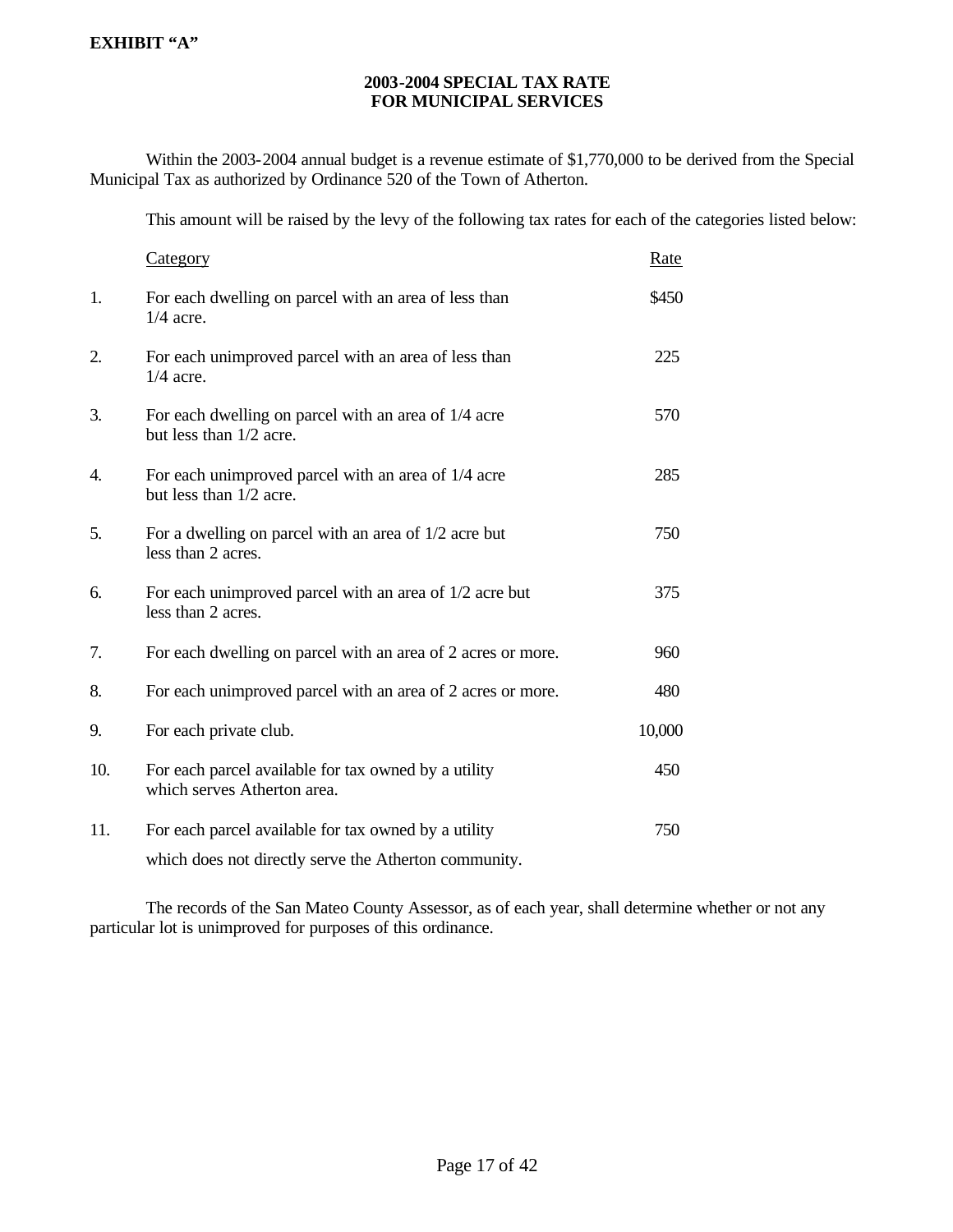

## **CITY COUNCIL STAFF REPORT**

## **TO: HONORABLE MAYOR AND CITY COUNCIL**

## **FROM: LISA COSTA SANDERS, DEPUTY TOWN PLANNER**

## **DATE: FOR THE CITY COUNCIL MEETING OF JULY 16, 2003**

## **SUBJECT: ORDINANCE REGARDING ACCESSORY STRUCTURES FOR SECOND DWELLING UNITS**

## **RECOMMENDATION**

Staff recommends that the City Council conduct the public hearing and introduce for adoption the attached Ordinance based on the following finding for the reasons outlined in this staff report:

1. The proposed amendment is required to achieve the objectives of the Zoning Plan and the General Plan.

## **INTRODUCTION**

California State Assembly Bill No. 1866 requires a streamlined process for approving second units. According to the new law, cities must now consider all applications for second units ministerially, without discretionary review and a hearing. It does allow cities to create a detailed set of development criteria, including parking, height, setback, lot coverage, architectural review, maximum size of a unit and standards tha t prevent adverse impacts to historic preservation sites. If the proposal meets the criteria, the local agency must approve the application. Cities may no longer attach conditions to the approval.

## **ANALYSIS**

Atherton Municipal Code Section 17.20.030(C) for R-1A and Section 17.24.030(C) for the R-1B zone currently requires a Conditional Use Permit for accessory structures for human habitation. Section 17.36.030 outlines the criteria in which an accessory structure for human habitation may be granted.

The Planning Commission reviewed the attached Ordinance at their June 25, 2003 meeting. At that meeting, the Commission recommended the City Council adopt the Ordinance as proposed.

The General Plan Committee at their June 4, 2003 meeting reviewed the proposed changes to the accessory structure for human habitation requirements. The General Plan Committee recommended the following:

- Change the name from "Accessory Structure for Human Habitation" to "Second Dwelling Unit"
- Include a requirement for landscape screening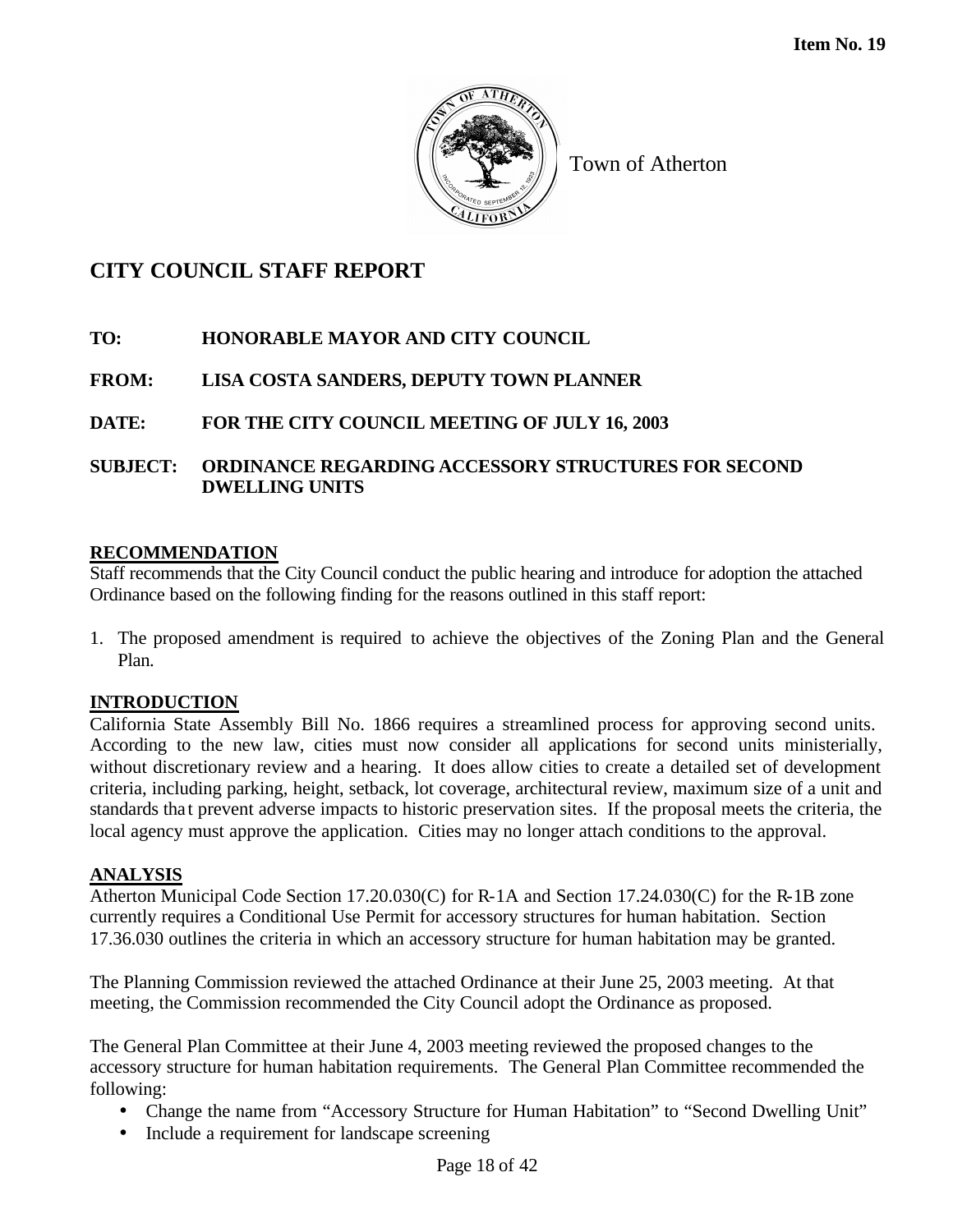• Include a requirement that external lighting shall be shielded or downlit Although the Committee recommended retaining the annual fee, it is the City Attorney's opinion that the fee can no longer be charged as the item no longer requires a Conditional Use Permit and annual monitoring. The Committee also requested Staff to research past Conditional Use Permit conditions for other items that should be included as development criteria.

Staff reviewed Conditional Use Permits granted since 1998 for accessory structures for human habitation. The development criteria listed in 17.36.030 with the two additional requirements listed above (landscape screening and external lighting), were the standard conditions contained in these Use Permits. In one occasion, a condition was listed stating that the unit shall not be occupied until a certificate of occupancy is issued. This condition was not recommended as it can be enforced under the uniform building code. Since 1998, the Planning Commission has granted seven Conditional Use Permits to allow accessory structures for human habitation.

Staff does not anticipate much change in the number of second dwelling unit requests under the new requirements. Staff has prepared the attached draft ordinance modifying the code requirements for compliance with State Law. The attached Ordinance has been reviewed by the City Attorney.

### **CONCLUSION:**

It is Planning Staff's professional opinion that the proposed Ordinance Amendment is consistent with the General Plan, the Housing Element and the intent of State Law.

### **ALTERNATIVES:**

The City Council could recommend further modifications to the development criteria to allow a second dwelling unit. Failure to adopt the Ordinance will result in second dwelling units permitted in singlefamily residential zones without any requirements.

#### **FISCAL IMPACT:**

Costs associated with the implementation of the ordinance (building permit fees) will be borne by applicants.

#### **ENVIRONMENTAL IMPACT:**

The proposal has been determined to be exempt from the provisions of the California Environmental Quality Act (CEQA) pursuant to CEQA Sections 15305, Class 5 which permits minor alterations in land use limitations which do not result in any changes in land use or density.

#### **FORMAL MOTION:**

I move that the City Council introduce the Ordinance Amendment based on the finding listed in the staff report for the reasons listed in the staff report, and waive further reading.

*s/Lisa Costa Sanders*\_\_\_\_\_\_\_\_\_\_\_\_\_\_\_\_\_\_ \_\_\_\_\_\_\_\_\_\_\_\_\_\_\_\_\_\_\_\_\_\_\_\_\_\_\_\_

Lisa Costa Sanders, Deputy Town Planner Jim Robinson, City Manager

#### **Attachments:**

- 1. Draft Ordinance
- 2. Memo from City Attorney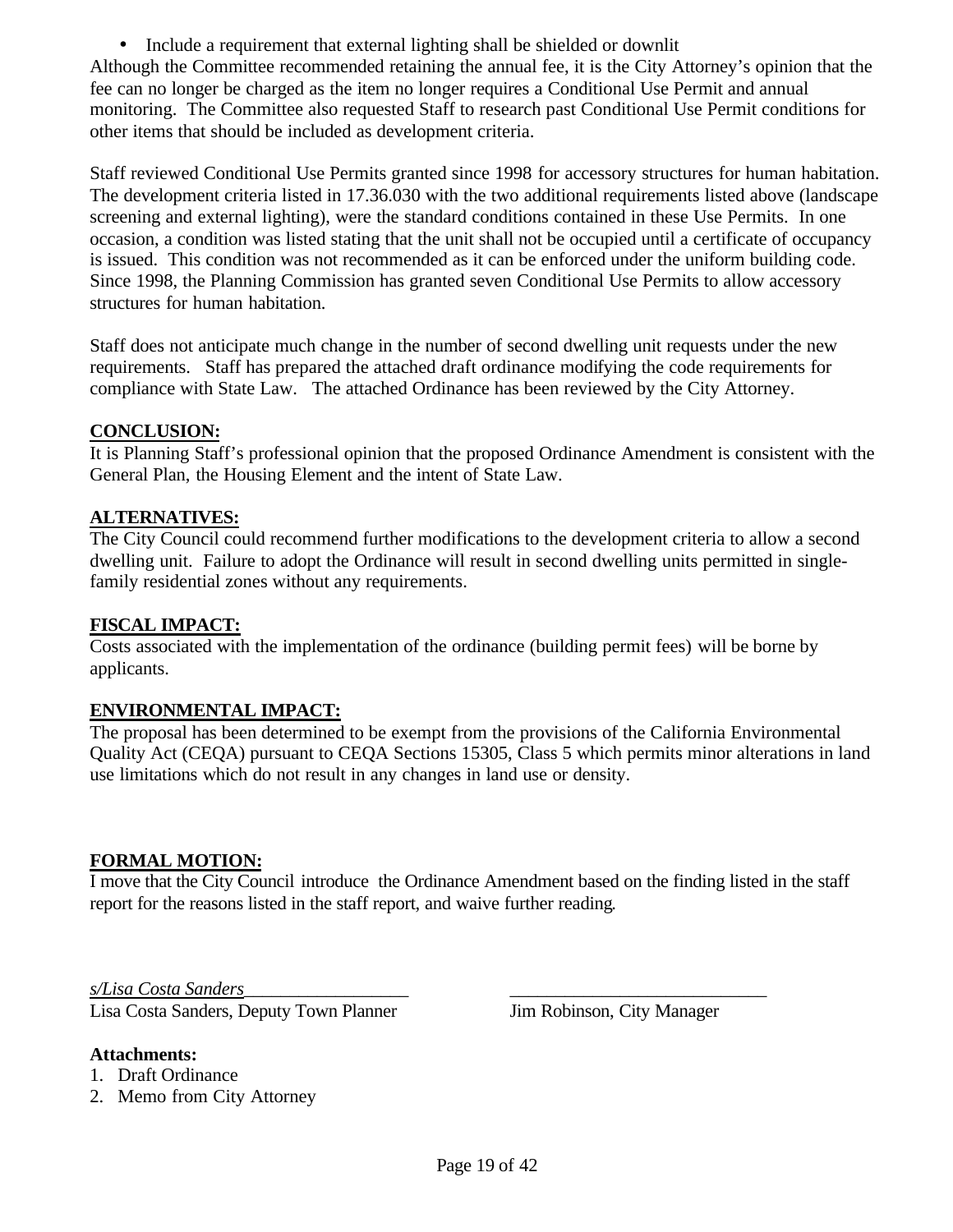### ORDINANCE NO. \_\_\_\_\_\_

### AN ORDINANCE OF THE CITY COUNCIL OF THE TOWN OF ATHERTON AMENDING TITLE 17 OF THE ATHERTON MUNICIPAL CODE REGULATING SECOND DWELLING UNITS WITHIN THE TOWN OF ATHERTON.

The City Council of the Town of Atherton does ordain as follows:

**SECTION 1**: Title 17, Chapter 17.08 of the Atherton Municipal Code is hereby amended by revising Section 17.08.030 to read as follows:

"Accessory structure for human habitation" **"Second Dwelling Unit"** means a building or portion of a building designed for use and occupancy by one or two people living independently of the occupants of the main residence building and containing separate kitchen, bath, sleeping or living facilities."

**SECTION 2**: Title 17, chapters 17.20 and 17.24 of the Atherton Municipal Code are hereby amended by deleting subsection C of Sections 17.20.030 and 17.24.003 which subsection reads as follows:

#### "C. Accessory structures for human habitation."

**SECTION 3:** Title 17, Chapters 17.20 and 17.24 of the Atherton Municipal Code are hereby amended by adding a new subsection (C) to existing Sections 17.20.020 and 17.24.020 to read as follows:

#### **"C. Second Dwelling Units in compliance with section 17.36.030."**

**SECTION 4**: Title 17, chapter 17.36 of the Atherton Municipal Code is hereby amended by revising subsection B of Section 17.36.025 to read as follows:

> "B. One kitchen may be within an approved accessory **second** dwelling unit for human habitation for which a use permit has been granted and which is located within the main dwelling building setback lines;"

**SECTION 5**: Title 17, Chapter 17.36 of the Atherton Municipal Code is hereby amended by revising Section 17.36.030 to read as follows:

> "An accessory**A second** dwelling unit for human habitation may be **is** permitted in conjunction with a main residence building, upon the issuance of a conditional use permit, provided the following standards are incorporated into the structural design and made conditions of the conditional use permit;

- A. Only one accessory **second** dwelling unit shall be allowed on each lot or parcel.
- B. Each such accessory **second** dwelling unit shall meet all applicable setback requirements in effect for residential structures.
- C. The maximum size of each such accessory **second** dwelling unit shall not exceed six hundred square feet, and no unit shall contain fewer square feet than the minimum prescribed by the applicable building code.
- D. Either the main residence or the accessory **second** dwelling unit, or both, shall be occupied by the owner of the property.
- E. No more than two persons shall reside in any accessory **second** dwelling unit.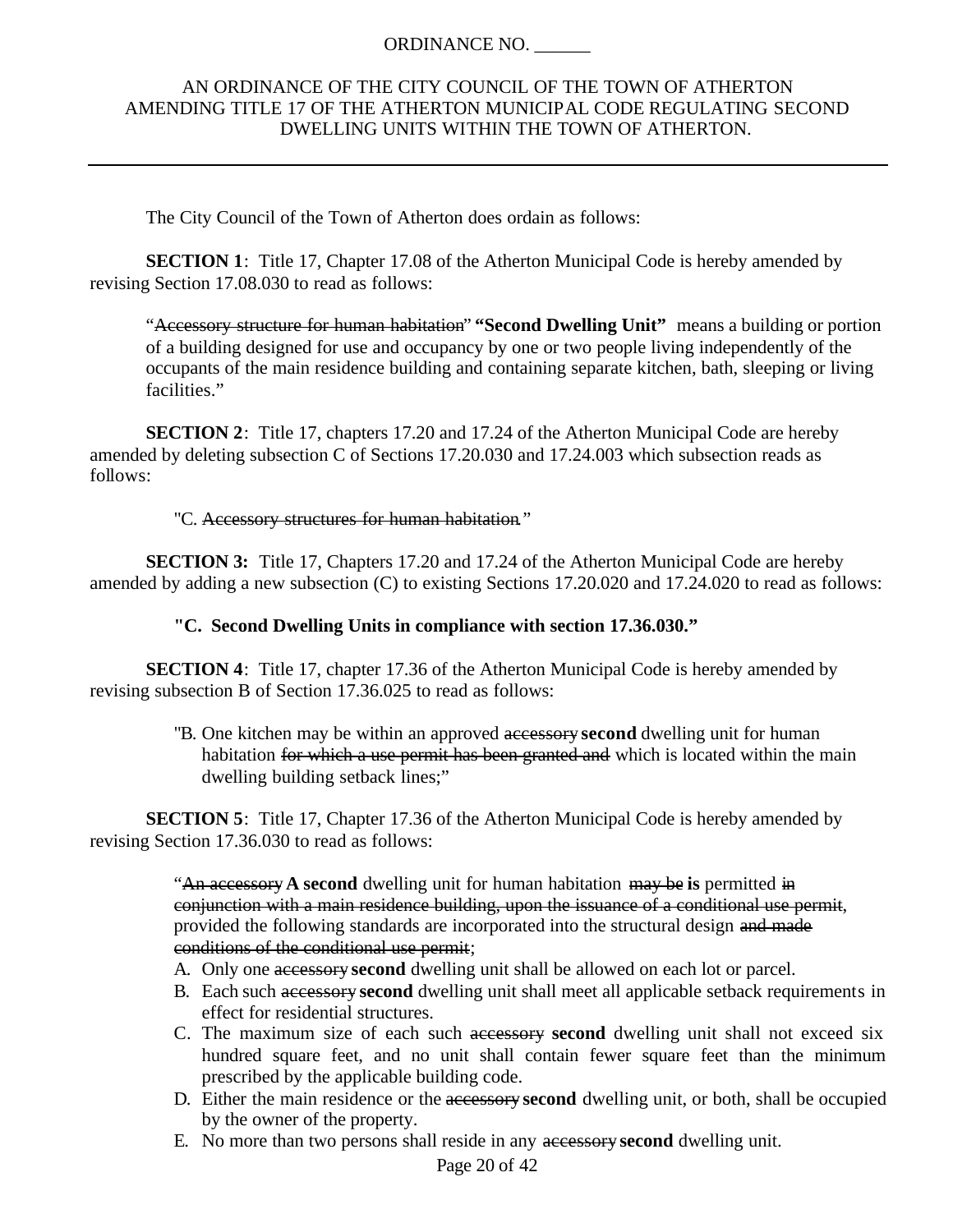- F. Each accessory **second** dwelling unit shall have assigned to it two designated, paved, offstreet parking spaces accessible from a public street, and screened from view of the public street.
- G. Accessory **Second** dwelling units which are to be incorporated into or added to existing residence structures shall be permitted only on lots which have area greater than excess of one-half acre.
- H. Accessory **Second** dwelling units which are to be detached from main residence structures shall be permitted only on lots which have greater than forty thousand square feet, and may be located only in the rear yard.
- I. A separation of at least eight feet shall be maintained between any detached accessory **second** dwelling unit and its main residence structure.
- J. Any new accessory **second** dwelling unit which is incorporated into an existing main residence shall have a separate entrance facing the side or rear yard.
- K. Each new or existing building for which a conditional use permit is issued to allow use as an **The** accessory **second** dwelling structure shall meet all applicable zoning, building and fire regulations.
- L. Each application for a conditional use permit hereunder shall be acted upon by the planning commission. The application fee for a conditional use permit shall be four hundred dollars. Each property owner to whom a conditional use permit is issued for maintenance of an accessory dwelling unit shall pay to the town an additional fee of two hundred dollars annually, payable on July  $1<sup>st</sup>$  of each year following the issuance of the conditional use permit. The city council may, by resolution, change the amounts of these fees."
- **L Any lighting associated with the second dwelling unit shall be shielded or downlit and shall not shine onto adjoining properties.**
- **M Landscape screening shall be provided in compliance with the provisions of Chapter 17.50."**

**SECTION 6:** The City Council hereby declares that it would have passed this Ordinance word by word, sentence by sentence, paragraph by paragraph, and section by section, and does hereby declare that any provisions on this Ordinance are severable and, if for any reason any word, sentence, paragraph or section of this Ordinance shall be held invalid, such decision shall not effect the validity of the remaining parts of this Ordinance.

**SECTION 7:** This Ordinance shall be posted in at least three public places according to law and shall take effect and be in force from and after 30 days after its passage and adoption.

Introduced this  $\_\_\_day$  of , 2003.

Passed and adopted as an Ordinance of the Town of Atherton at a regular meeting thereof held on the  $\_\_\_\$  day of  $\_\_$  2003, by the following vote:

AYES: COUNCILMEMBERS: NOES: COUNCILMEMBERS: ABSENT: COUNCILMEMBERS: ABSTAIN: COUNCILMEMBERS:

James R. Janz, Mayor

ATTEST: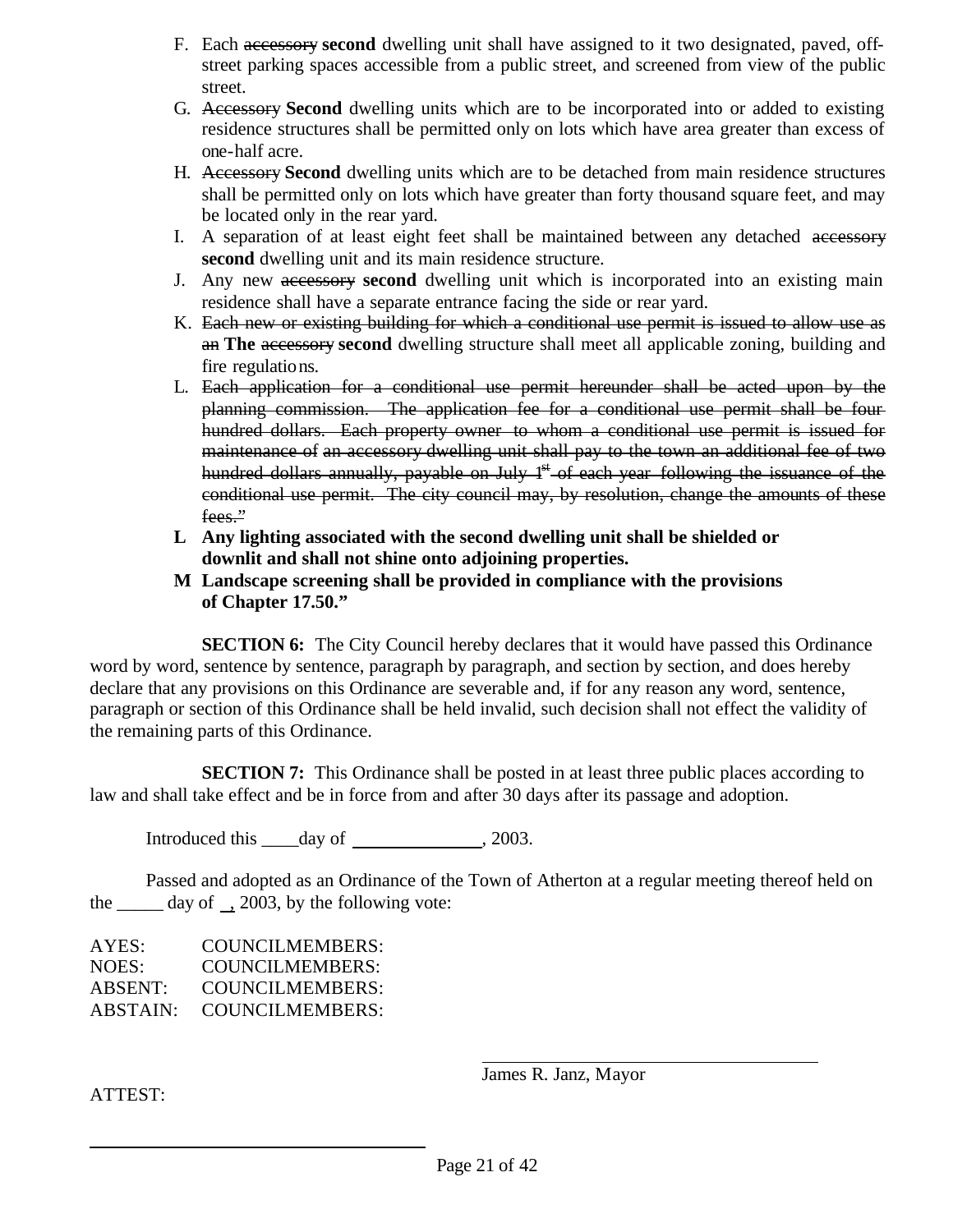APPROVED AS TO FORM:

\_\_\_\_\_\_\_\_\_\_\_\_\_\_\_\_\_\_\_\_\_\_\_\_\_\_\_\_\_\_\_\_\_\_\_\_

Marc Hynes, City Attorney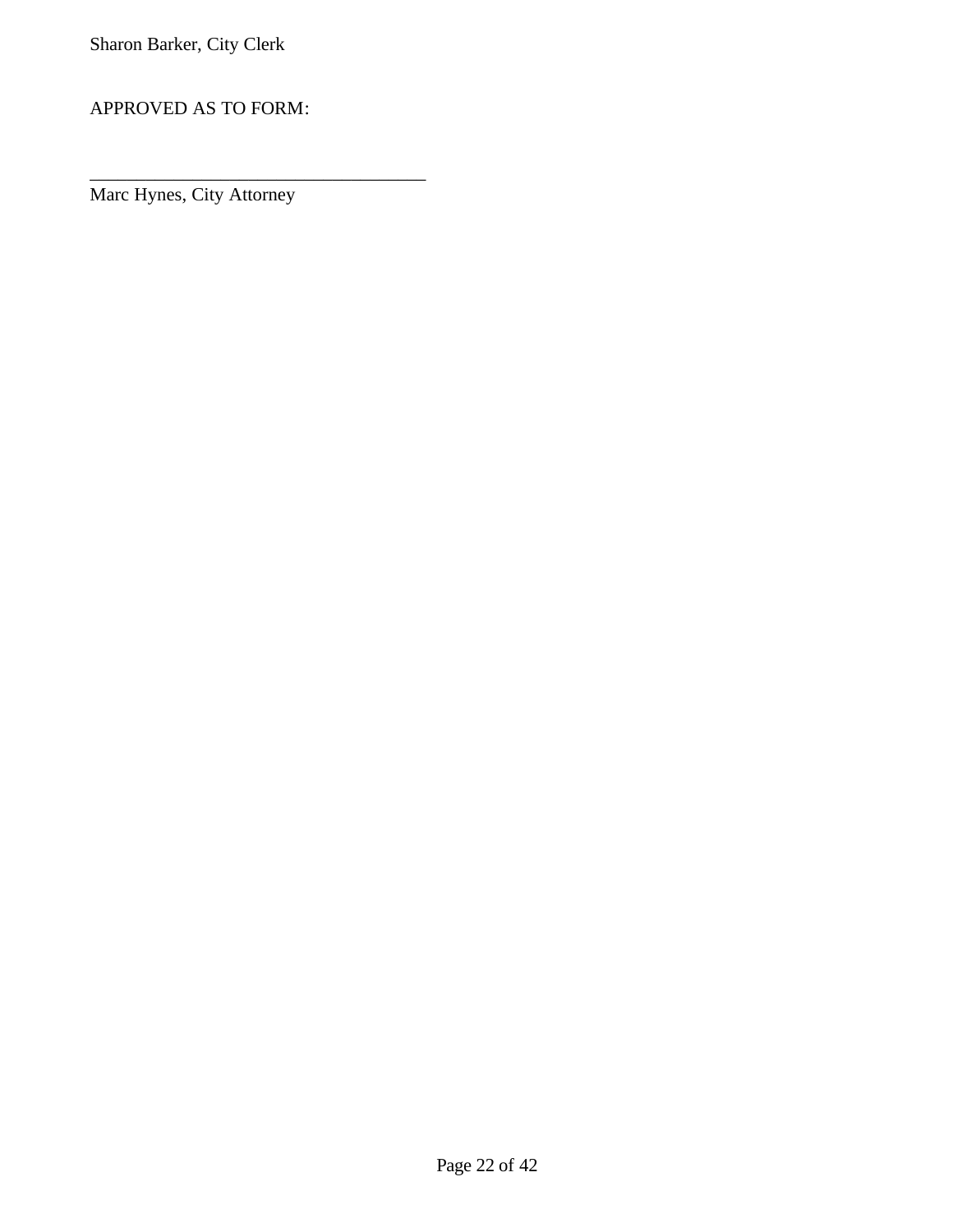#### **PLANNING COMMISSION STAFF REPORT**

### **TO: HONORABLE CHAIR AND MEMBERS OF THE PLANNING COMMISSION**

#### **FROM: MARC G. HYNES, CITY ATTORNEY**

**DATE: MEETING OF JUNE 25, 2003**

#### **SUBJECT: SECOND DWELLING UNITS REQUIREMENTS**

Recent legislation enacted by the State Legislature as Assembly Bill No. 1866 requires an amendment to Town regulations for second dwelling units. The principal effect of the new legislation is to remove the power of the Town to impose conditions following a public hearing on an application for a second unit. Accordingly, the Conditional Use Permit procedure which previously existed in the town must now be eliminated. The law does allow development of detailed requirements which must be satisfied in order to obtain approval of a second unit. Some of these requirements are described in the report from the Deputy Town Planner. However, once a development application meets the requirements, the application must be approved.

The revisions proposed to Title 17 of the Atherton Municipal Code are intended to bring Town regulations into compliance with the new State law. Lot size requirements as set out in Section 17.36.030(G) and 17.36.030(H) are an appropriate exercise of the Town's authority. However, in view of the other proposed revisions – the term "Accessory dwelling unit" should probably be revised wherever it appears in Section 17.36.030.

Section 17.36.030(G) provides that: "Accessory dwelling units which are to be incorporated into or added to existing residence structures shall be permitted only on lots which have greater than excess of one-half acre."

Section 17.36.030(H) provides that: "Accessory dwelling units which are to be detached from main residence structures shall be permitted only on lots which have greater than forty thousand square feet, and may be located only in the rear yard."

Attention is invited to the provisions of proposed amendments to Section 17.36.030(L) and (M) regarding shielding of lighting and installation of landscape screening. These requirements may be imposed, but shall be administered by Town Staff. Former subsection (L) relating to a conditional use permit issuance and annual compliance fee has been deleted as the conditional use permit procedure has been eliminated.

Respectfully,

MGH:cwb MARC G. HYNES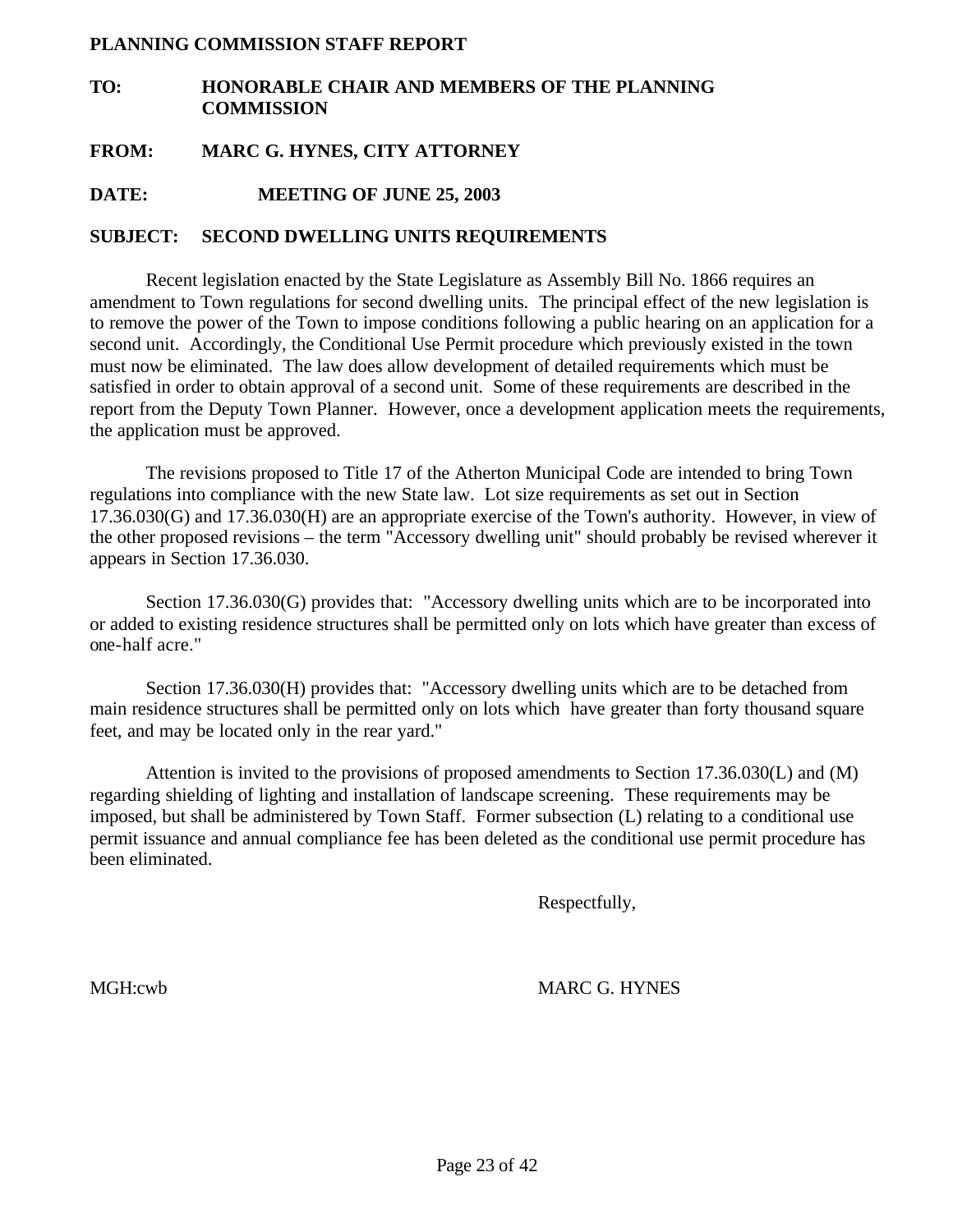

## **CITY COUNCIL STAFF REPORT**

**TO: HONORABLE MAYOR AND CITY COUNCIL**

- **FROM: DUNCAN JONES, PUBLIC WORKS DIRECTOR**
- **DATE: FOR THE MEETING OF JULY 16, 2003**

## **SUBJECT: UPDATE ON UPPER ATHERTON CHANNEL REPAIR PROJECT**

## **RECOMMENDATION:**

Receive report from BKF Engineers, H.T. Harvey & Associates and Town Arborist on the current status of the Atherton Channel Repair Project.

## **BACKGROUND:**

BKF and H.T. Harvey presented the recommended project and the re-vegetation concept to the Atherton Channel Drainage Subcommittee on April 28, 2003. At that meeting, the consultants were directed to proceed with the red-legged frog survey and the environmental document. A red-legged frog was found at the project site, resulting in revisions to the project program. These changes were presented to the Subcommittee on June 2, 2003.

The consultants will explain the concept design plan for the project, the re-vegetation plan, and the program for addressing the red-legged frog. In addition, the Town Arborist has prepared a report of tree impacts from the project.

Prepared By: Approved:

**Duncan L. Jones, PE** James Robinson Public Works Director City Manager

Attachments: Design Study of Stability Improvements Tree Report

(REPORTS AVAILABLE FOR PUBLIC VIEWING AT TOWN ADMINISTRATIVE OFFICES, 91 ASHFIELD ROAD, ROAD, ATHERTON)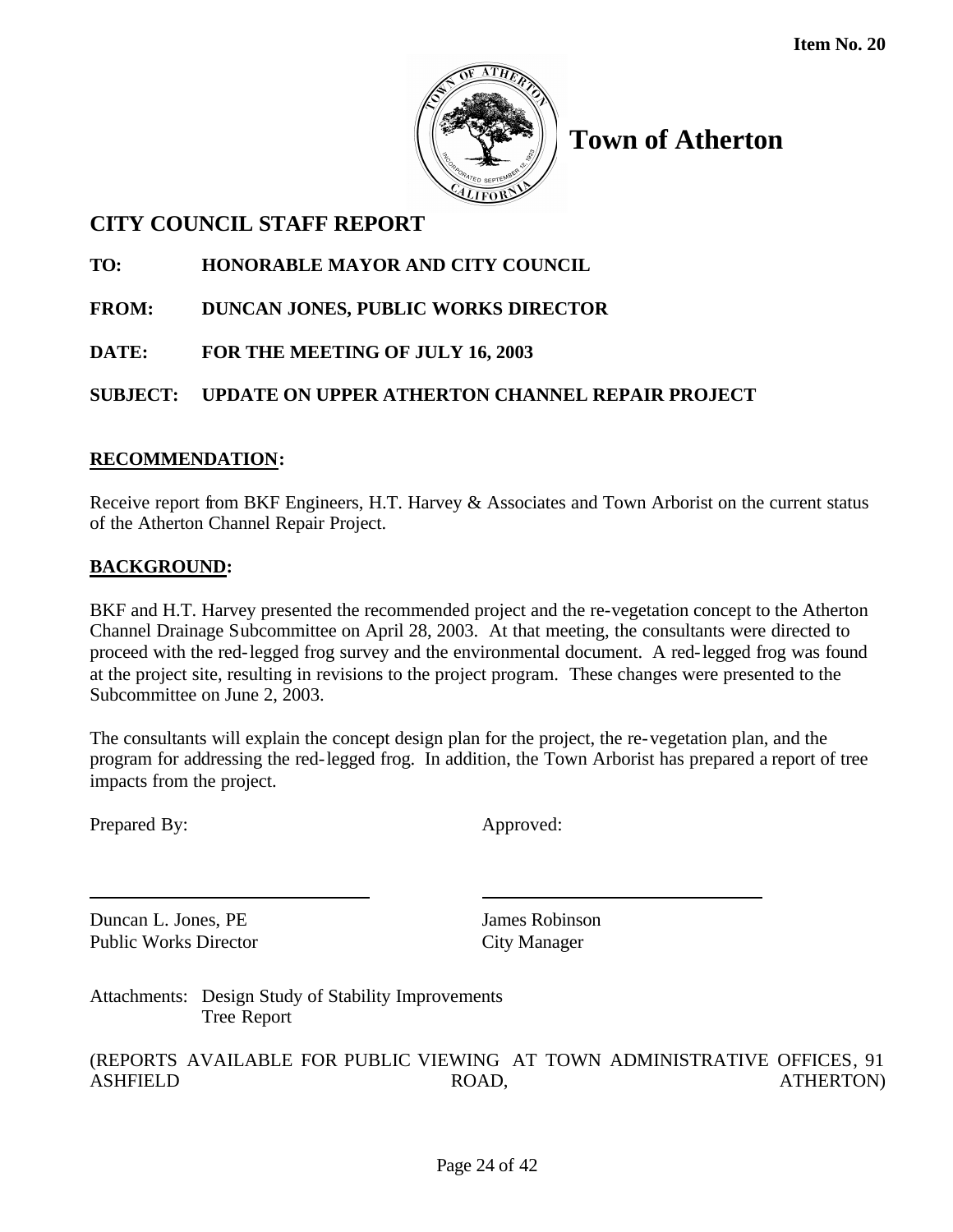

## **CITY COUNCIL STAFF REPORT**

**TO: THE CITY COUNCIL**

**FROM: LISA COSTA SANDERS, DEPUTY TOWN PLANNER**

## **DATE: FOR THE CITY COUNCIL MEETING OF JULY 16, 2003**

## **SUBJECT: ORDINANCE AMENDING ATHERTON MUNICIPAL CODE SECTION 15.32 REGARDING ENVIRONMENTAL REVIEW**

#### **RECOMMENDATION**

Staff recommends that the City Council introduce the attached Ordinance for adoption based on the following finding for the reasons outlined in this staff report:

2. The proposed amendment is required to achieve the objectives of the Zoning Plan and the General Plan.

#### **INTRODUCTION**

There is currently some ambiguity on the environmental review necessary for the removal of heritage trees. The California Environmental Quality Act (CEQA) contains exemptions for construction of accessory structures, new residences and minor alterations to land use limitations, but does not specifically list the removal of heritage trees. Staff in the past has required a negative declaration for the removal of six or more heritage trees. A section has been added to CEQA to allow local jurisdictions to establish findings of significance. Staff would like to clarify the environmental review process for the removal of heritage trees.

#### **ANALYSIS**

Section 8.08 of the Atherton Municipal Code regulates Dead or Dangerous Trees. This section states that property owners shall remove any tree, which appears to be dead, is liable to fall, is dangerous or is an obstruction to public travel. The removal of these trees would be considered categorically exempt based on CEQA section 15304 (projects that do not involve the removal of healthy trees).

Trees that are located outside of the tree preservation area can be removed as a matter of right and are therefore considered to be a ministerial act and would be statutorily exempt from CEQA.

Heritage trees located within the tree preservation area currently require review under CEQA. CEQA allows local jurisdictions to establish findings of significance under Section 15064.7 as follows: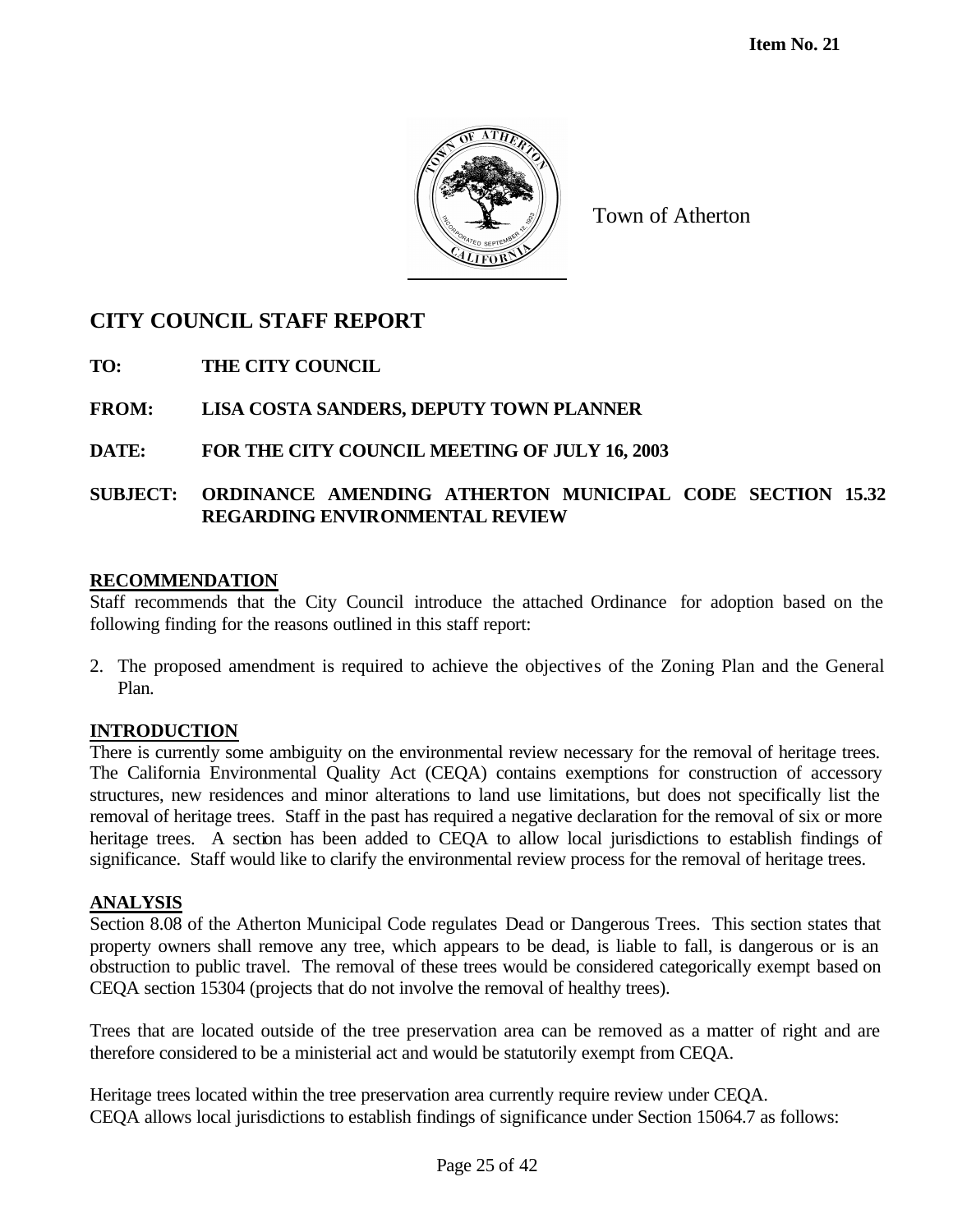"Each public agency is encouraged to develop and publish thresholds of significance that the agency uses in the determination of the significance of environmental effects. A threshold of significance is an identifiable quantitative, qualitative or performance level or a particular environmental effect, noncompliance with which means the effect will normally be determined to be significant by the agency and compliance with which means the effect normally will be determined to be less than significant. Thresholds of significance to be adopted for general use as part of the lead agency's environmental review process must be adopted by ordinance, resolution, rule, or regulation, and developed through a public review process and be supported by substantial evidence."

Staff recommends that the City Council establish the removal of two or fewer trees on parcels of land with area less than one acre, five or fewer heritage trees on parcels of land of one acre, but less than two acres, and seven or fewer trees on parcels of land with area greater than two acres, and three or fewer trees in a grove to be insignificant and therefore exempt from further environmental review. Staff recommends that the removal of three or more heritage trees on parcels of land with area less than one acre, six or more heritage trees on parcels of land of one acre, but less than two acres, and eight or more trees on parcels of land with area greater than two acres, and four or more trees within a grove, to be considered to have a potential for environmental impact unless mitigated and require the preparation of a negative declaration.

As an example, the removal of more than five heritage trees on an acre parcel within the tree preservation area could have a negative impact unless carefully mitigated. The removal of this many large heritage trees, especially if occurring in one area of the site could significantly alter the patterns of light, wind and microclimates as well as detract from the soil stabilization. Preparation of a mitigated negative declaration would either have specific mitigation measures to ensure that any impact is brought to a level that is considered less than significant or would make a finding of recommending denial of the tree removal.

The removal of this many heritage trees on a site could significantly alter patterns of light, wind and microclimates as well as influence energy conservation, storm water management, erosion control, air quality, wildlife habitat and property values. Benefit/Cost analysis of removing or retaining trees and natural ecosystems can be calculated and the economic value justifies their inclusion in the development process. The benefits derived from the urban forest generally increase as size and canopy cover increase. Therefore, it is in the best interest of our community to protect our existing tree sources from loss or depletion. While it is not possible to indefinitely preserve individual trees, as they will eventually die, it is possible to preserve the urban forest by restricting the removal of trees in all age classes and by making provisions for regeneration.

Limiting the number of trees that may be removed at one time will provide an incentive to protect and retain trees and natural ecosystems for their ecologic functions in developed landscapes.

For an acre of parcel, the removal of five or fewer heritage trees in the tree preservation area would not have a significant impact on the environment with the implementation of the tree replacement requirements currently contained in the code. The tree replacement requirements help to ensure a long-term healthy forest environment by replacing older trees with new specimen plantings. This helps to create a vibrant living environment by adding newer specimen plantings that will have a longer life and ensure a thickly wooded environment for the future.

Trees that make up the urban forest have finite life spans and must be removed as they die. In addition, living trees are removed when their health, appearance or structural integrity decline substantially, or when they conflict excessively with utilities or structures. The likelihood that a tree will need to be removed for one reason or another increases as the tree grows older and larger. If areas are planted with a single species, a large percentage of the trees will need to be removed over a short time period when they reach the end of their useful life. This results in a rapid reduction in canopy cover, and the loss of many of the benefits provided by the urban forest. This is less likely to occur if the urban forest is composed of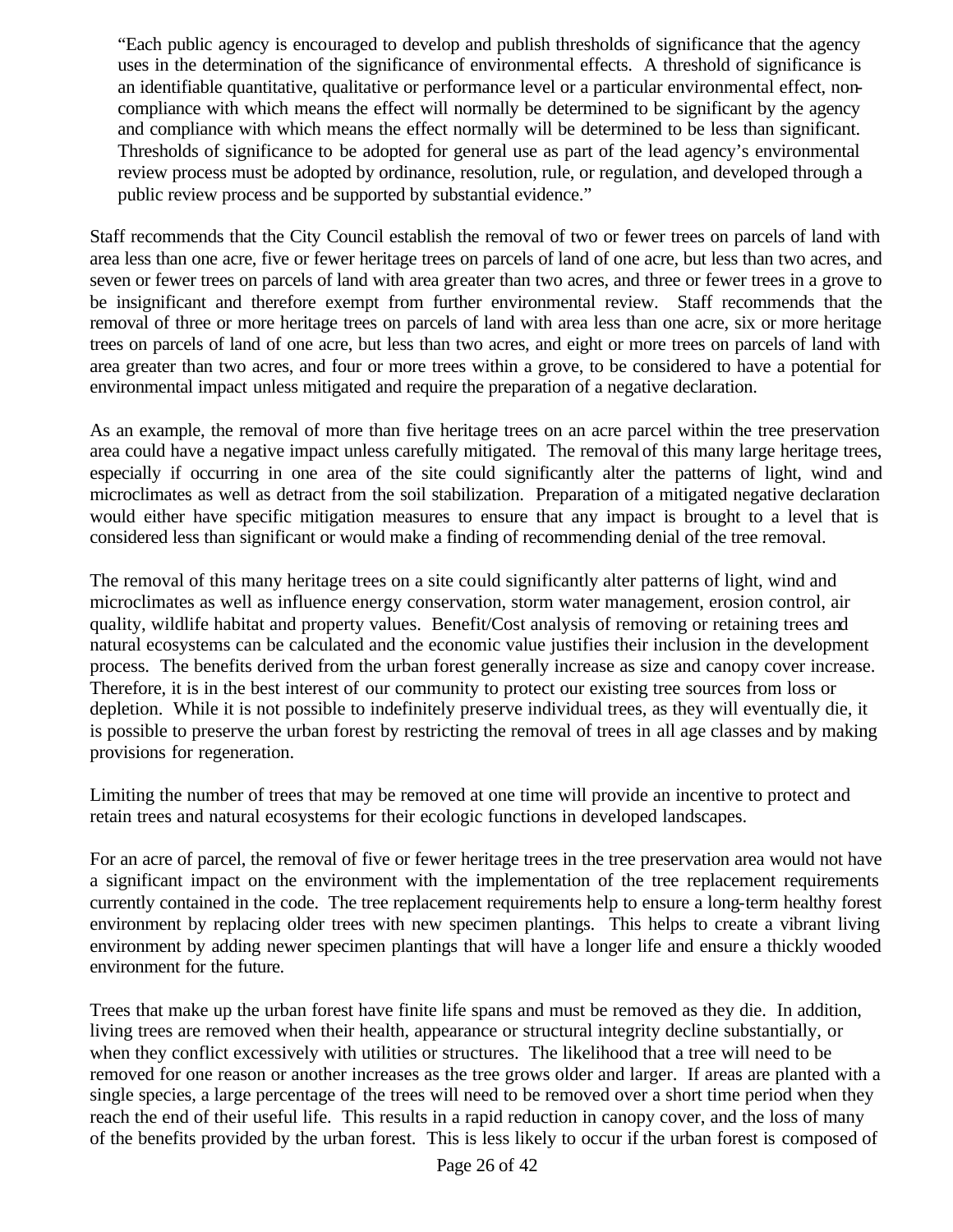a variety of tree age classes and species. Species diversity also helps stabilize the urban forest by protecting it from pest and disease epidemics.

The tree replacement requirements help to ensure a long-term healthy urban forest environment by replacing older trees with new specimen trees. This helps to ensure a sustainable, diverse, high-density urban forest by adding large canopied, long-lived tree species.

Staff would recommend limiting the consideration of tree removals to five-year increments. An applicant could request the removal of five trees at one time and then come back five years later and request the removal of five other trees. The five-year time span would allow time for the replaced trees to mature and is consistent with the effective time span of environmental impact reports under CEQA. Using the one acre parcel as an example, if an applicant were to initially obtain approval for the removal of five trees, and then request any additional tree removals within the next five years, the requirement for preparation of a negative declaration would be imposed. Further, if an applicant were to obtain approval for the removal of six trees, that negative declaration would be considered applicable for five years.

The attached Ordinance was reviewed by the Planning Commission at their June 25, 2003 meeting and recommended to the City Council for adoption. Since the Planning Commission's review on the item, staff has added the following wording to the Ordinance in an attempt to clarify the environmental review process for other trees:

"In compliance with the California Environmental Quality Act (CEQA), the City Council finds that heritage trees located outside of the tree preservation area can be removed as a matter of right and that such removal is therefore considered to be a ministerial act, statutorily exempt from CEQA, and, the City Council further finds that dead or dangerous heritage trees may be considered categorically exempt from CEQA.".

## **CONCLUSION:**

It is Planning Staff's professional opinion that the proposed Ordinance Amendment is consistent with the General Plan and will achieve the desired results of maintaining Atherton as a thickly wooded environment.

## **ALTERNATIVES:**

The City Council could either adopt or modify the Ordinance Amendment. Staff feels that the proposal is consistent with past practices.

## **FISCAL IMPACT:**

Costs associated with the implementation of the ordinance will be borne by applicants.

## **ENVIRONMENTAL IMPACT:**

The proposal has been determined to be exempt from the provisions of the California Environmental Quality Act (CEQA) pursuant to CEQA Sections 15305, Class 5 which permits minor alterations in land use limitations which do not result in any changes in land use or density.

## **FORMAL MOTION:**

I move that the City Council introduce the Ordinance Amendment based on the finding listed in the staff report for the reasons listed in the staff report, and waive further reading.

*s/Lisa Costa Sanders* \_\_\_\_\_\_\_\_\_\_\_\_\_\_\_\_\_\_\_\_\_\_\_\_\_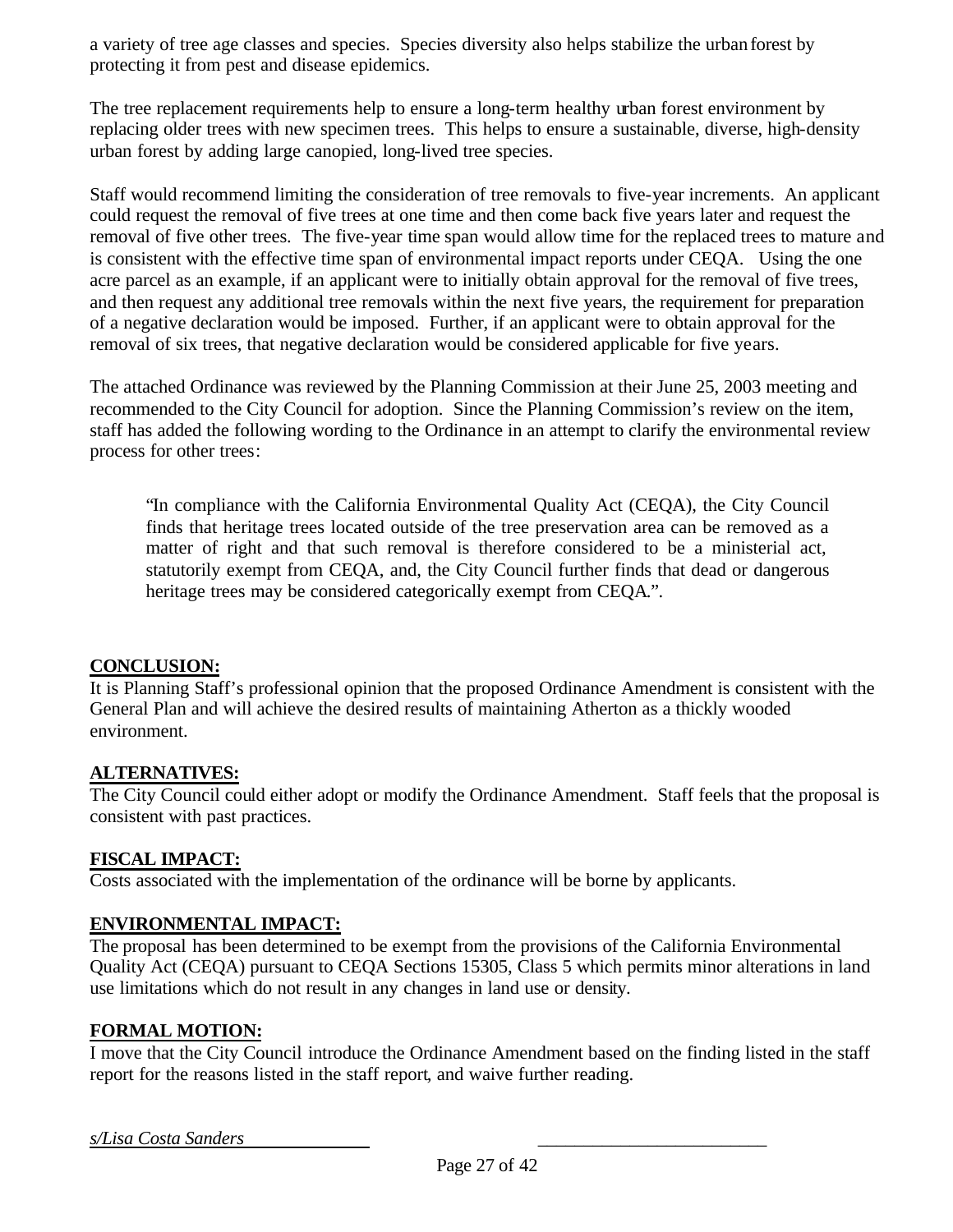## **Attachments:**

- 3. Draft Ordinance
- 4. Memo from City Attorney Marc Hynes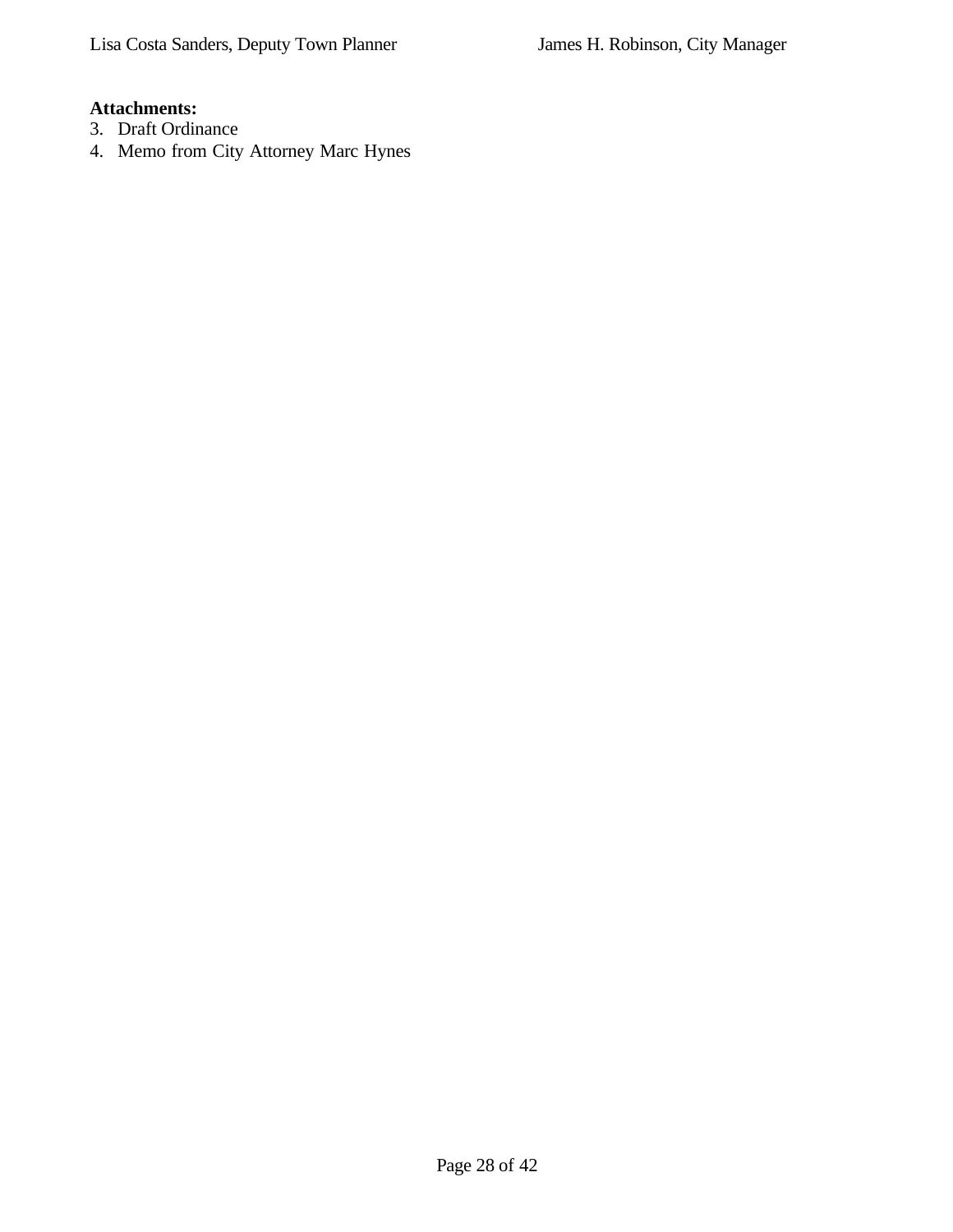#### ORDINANCE NO. \_\_\_\_\_\_

## AN ORDINANCE OF THE CITY COUNCIL OF THE TOWN OF ATHERTON AMENDING SECTIONS 15.32 OF THE ATHERTON MUNICIPAL CODE REGARDING ENVIRONMENTAL REVIEW IN THE TOWN OF ATHERTON.

The City Council of the Town of Atherton does ordain as follows:

**SECTION 1:** Chapter 15.32 of the Atherton Municipal Code is hereby amended to entirely to read as follows:

"Environmental Impact Report Environmental Review".

**SECTION 2:** Section 15.32.100 of the Atherton Municipal Code is hereby added to read as follows:

"Threshold of Significance for the Removal of Heritage Trees. The City Council declares that the removal of the following heritage trees could potentially have a significant impact on the environment and that an initial study and mitigated negative declaration or Environmental Impact should be prepared;

- A. More than two heritage trees on parcels of land with an area less than one acre. The removal of two or fewer heritage trees is exempt from further environmental review.
- B. More than five heritage trees on parcels of land with an area of one acre, but less than two acres. The removal of five or fewer heritage trees is exempt from further environmental review.
- C. More than seven heritage trees on parcels of land with an area greater than two acres. The removal of seven or fewer heritage tress is exempt from further environmental review.
- D. More than three heritage trees within a grove, screen, stand or closely planted area. The removal of three or fewer heritage trees, in such situation is exempt from further environmental review.

The applicable environmental determination shall be valid for a period of five years.

In compliance with the California Environmental Quality Act (CEQA), the City Council finds that heritage trees located outside of the tree preservation area can be removed as a matter of right and that such removal is therefore considered to be a ministerial act, statutorily exempt from CEQA, and, the City Council further finds that dead or dangerous heritage trees may be considered categorically exempt from CEQA.".

**SECTION 3:** That the City Council hereby declares that it would have passed this Ordinance word by word, sentence by sentence, paragraph by paragraph, and section by section, and does hereby declare that any provisions of this Ordinance are severable and, if for any reason any word, sentence, paragraph or section of this Ordinance shall be held invalid, such decision shall not effect the validity of the remaining parts of this Ordinance.

**SECTION 4:** This Ordinance shall be posted in at least three public places according to law and shall take effect and be in force from and after 30 days after its passage and adoption.

\* \* \* \* \* \* \* \* \* \* \* \* \*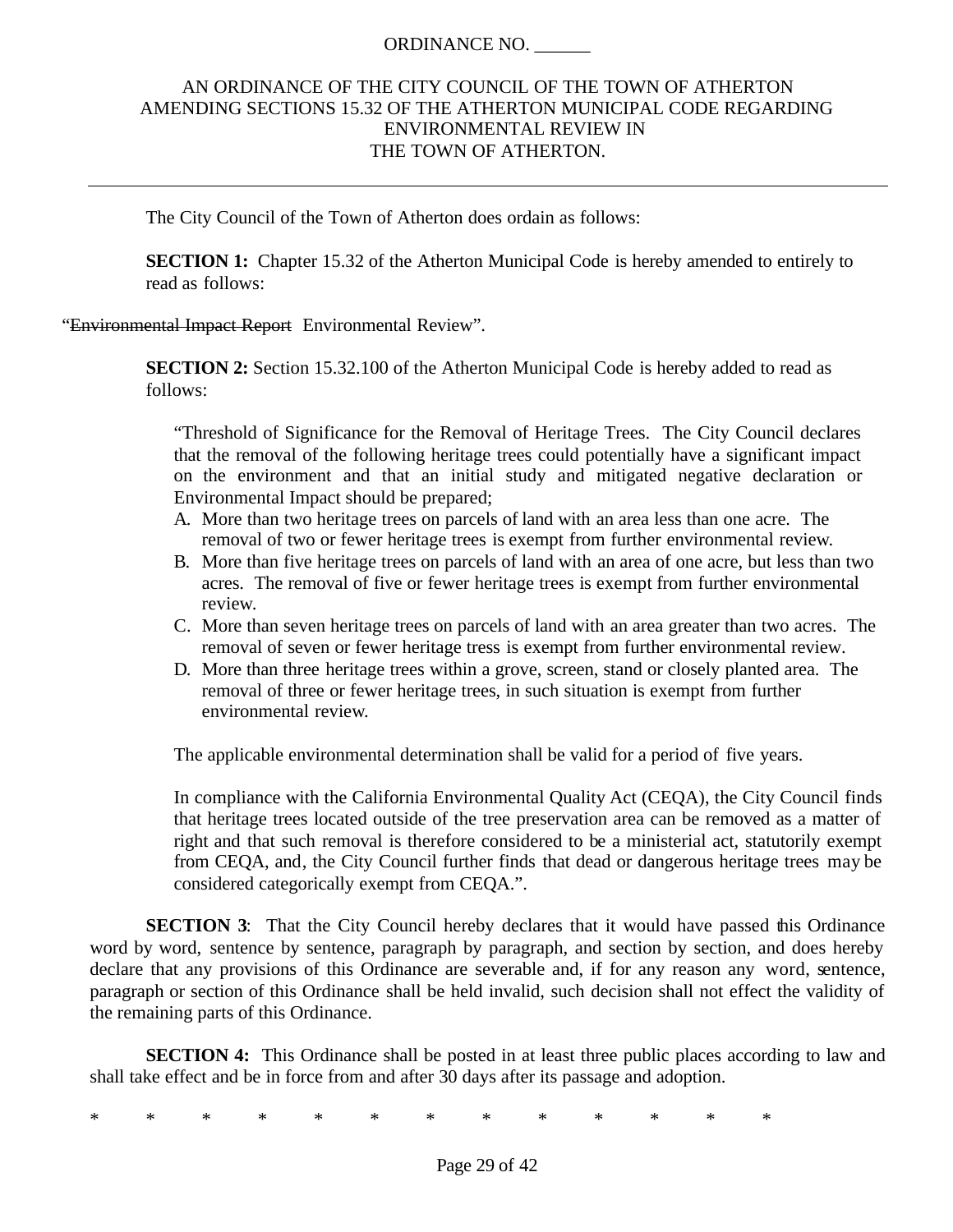Introduced this \_\_\_ day of \_\_\_\_\_, 2003.

Passed and adopted as an Ordinance of the Town of Atherton at a regular meeting thereof held on the  $\frac{1}{\sqrt{2}}$  day of  $\frac{1}{\sqrt{2}}$ , 2003, by the following vote:

| <b>AYES</b>   | COUNCILMEMBERS:       |
|---------------|-----------------------|
| <b>NOES</b>   | <b>COUNCILMEMBERS</b> |
| <b>ABSENT</b> | COUNCIL MEMBERS       |
| ABSTAIN       | <b>COUNCILMEMBERS</b> |

ATTEST:

James R. Janz, Mayor

Sharon Barker, City Clerk

APPROVED AS TO FORM:

Marc Hynes, City Attorney

\_\_\_\_\_\_\_\_\_\_\_\_\_\_\_\_\_\_\_\_\_\_\_\_\_\_\_\_\_\_\_\_\_\_\_\_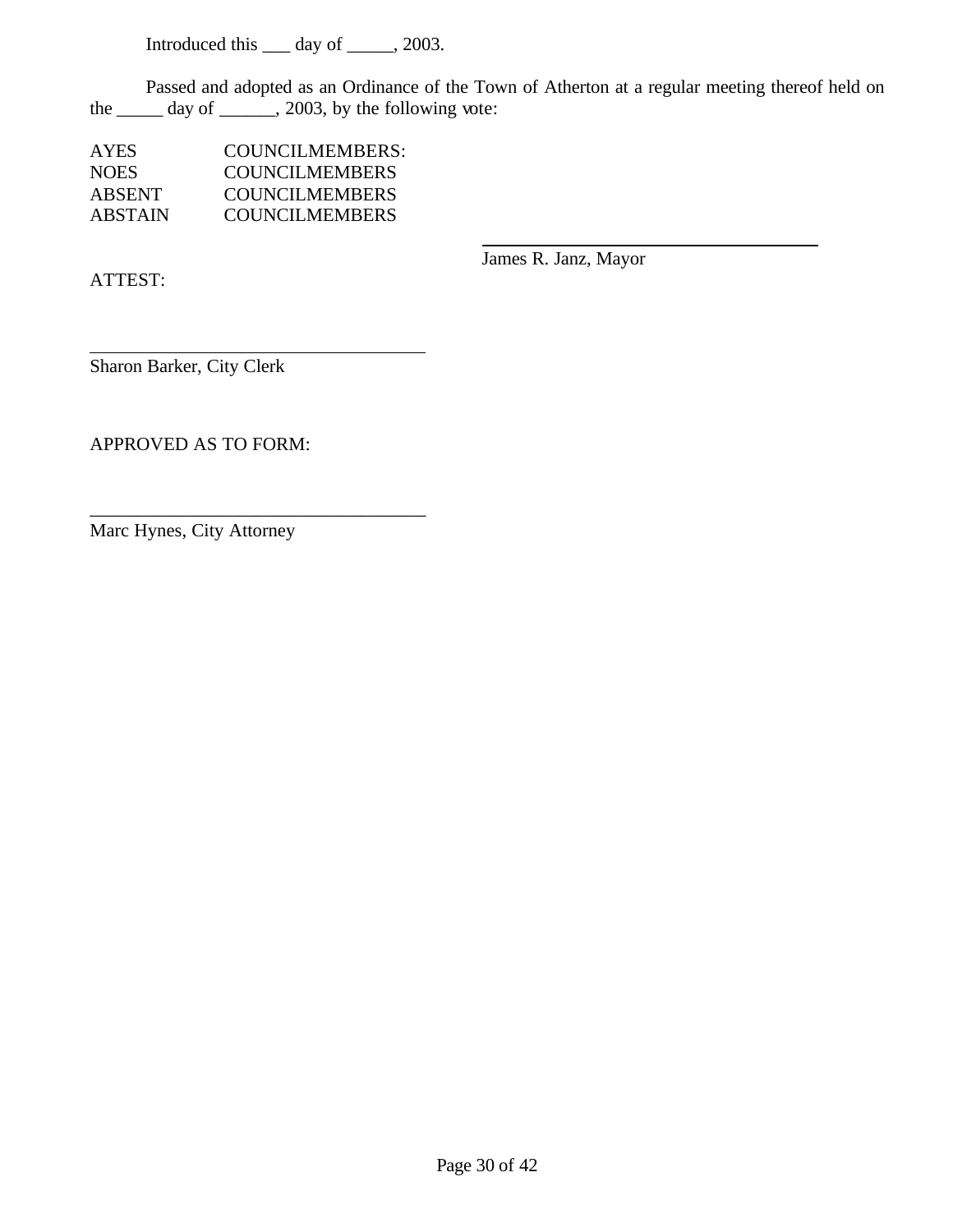#### **STAFF REPORT**

| TO:             | <b>HONORABLE CHAIR AND COMMISSIONERS</b><br>TOWN OF ATHERTON PLANNING COMMISSION      |
|-----------------|---------------------------------------------------------------------------------------|
| <b>FROM:</b>    | <b>MARC G. HYNES, CITY ATTORNEY</b>                                                   |
| DATE:           | <b>MEETING OF MAY 28, 2003</b>                                                        |
| <b>SUBJECT:</b> | <b>AMENDMENTS TO MUNICIPAL CODE</b><br>HERITAGE TREE REMOVAL – ENVIRONMENTAL ANALYSIS |

The Planning Staff Report details the Town's regulation of heritage trees as well as dead or dangerous trees. The report points out that the California Environmental Quality Act ("CEQA") allows local jurisdictions, such as the Town, to establish its own threshold of significance in determining the significance of environmental effects.

The Staff recommends that the City Council establish a threshold of significance related to the removal of heritage trees on properties within the Town. The report contains the analysis behind the recommendation that Chapter 15.32 of the Atherton Municipal Code be amended to provide that removal of four or fewer heritage trees per acre of lot area is insignificant and exempt from further environmental review. Five or more heritage trees per acre of lot area will require environmental review. A negative declaration may be justified where the potential environmental impact of the tree removal can be mitigated. Removal of more than four heritage trees on an acre parcel within the tree preservation area will also require environmental review. With proper mitigations, a negative declaration may be justified.

The conclusion by the Staff that removal of four or fewer heritage trees in the tree preservation area would not have a significant impact on the environment is based upon the fact that the Municipal Code currently requires replacement of such trees. This replacement helps to ensure a long-term healthy forest environment by replacing older trees with new specimen plantings. It implements the General Plan policy that Atherton be a thickly wooded residential community.

Section 15064.7 of the CEQA Guidelines encourages agencies to develop and use thresholds of significance as a way of standardizing environmental assessments. Section 15064.7 is authorized by Sections 21803 and 21087 of the Public Resources Code. These sections are part of the California Environmental Quality Act (Public Resources Code sections 21000 and following).

Respectfully,

MGH:cwb MARC G. HYNES

**Attachment**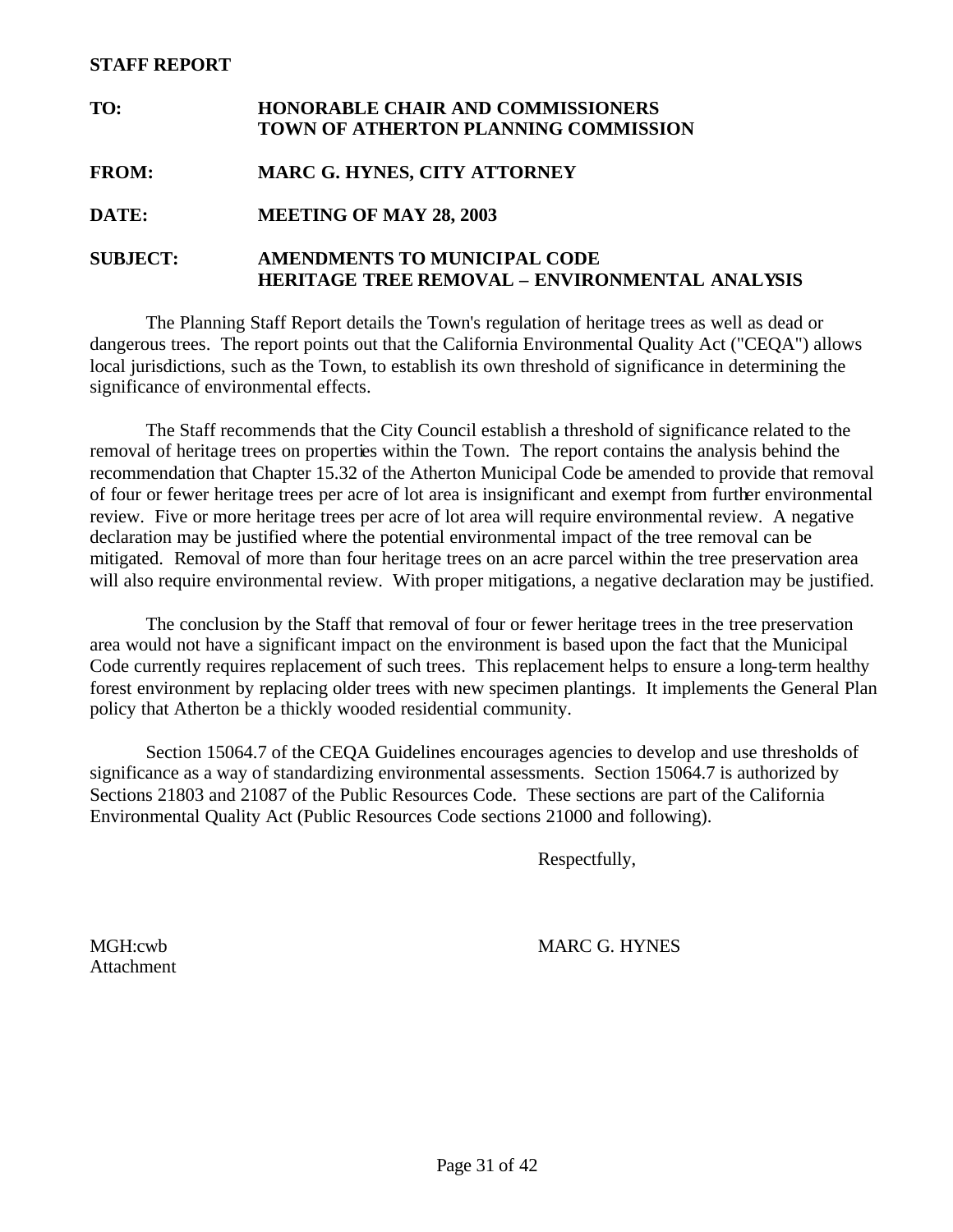

## **CITY COUNCIL STAFF REPORT**

**TO: HONORABLE MAYOR AND CITY COUNCIL**

- **FROM: DUNCAN JONES, PUBLIC WORKS DIRECTOR**
- **DATE: FOR THE MEETING OF JULY 16, 2003**

## **SUBJECT: AWARD OF CONTRACT FOR HOLBROOK-PALMER PARK TENNIS COURT RESTORATION PROJECT, PROJECT NUMBER 03-005**

## **RECOMMENDATION:**

Award the contract for the Holbrook Palmer Park Tennis Court Restoration Project, Project Number 03- 005, to the low bidder to be determined by the July 14 bids, for an amount to be determined by Council based on the bid results.

## **INTRODUCTION:**

The adopted Capital Improvement Program includes funds for designing and constructing new tennis court surfacing and fencing for the Holbrook-Palmer Park Tennis Courts. The need for these replacements was made clear by the cracking and settlement of the pavement surface, and the rusting of the fencing.

## **ANALYSIS**:

The Park Tennis Court Restoration Project is budgeted for construction in FY 2003-04. The design for the project was budgeted in FY 2002-03. Town staff approved the contract for design of the project in early spring. Plans for the tennis court restoration have been coordinated with members of the Atherton Tennis Club and Alan Margot, the tennis pro.

The specifications were modified to incorporate additional language to modify the existing fence should the Council reduce the scope of work of the project by deleting the new fencing. This change required delay of the bids from July 9 to July 14. The bid results will be provided to Council members on July 14 and presented at the Council meeting.

The Parks and Recreation Commission considered this project at their July 2 meeting and discussed alternate funding for the renovation. The Parks and Recreation Commission generally felt that the project should proceed if the bids for restoration of the courts could be accomplished within the original estimate of \$180,000. If costs exceeded that amount, it was suggested that the Tennis Committee and users assist in the funding of these improvements. Suggestions ranged from pledges of funding from tennis players ie: Tennis players would agree to buy a key if courts improved or key holders would commit to buying 5 or 10 year keys to provide up front revenue to defray the cost of the restoration of the courts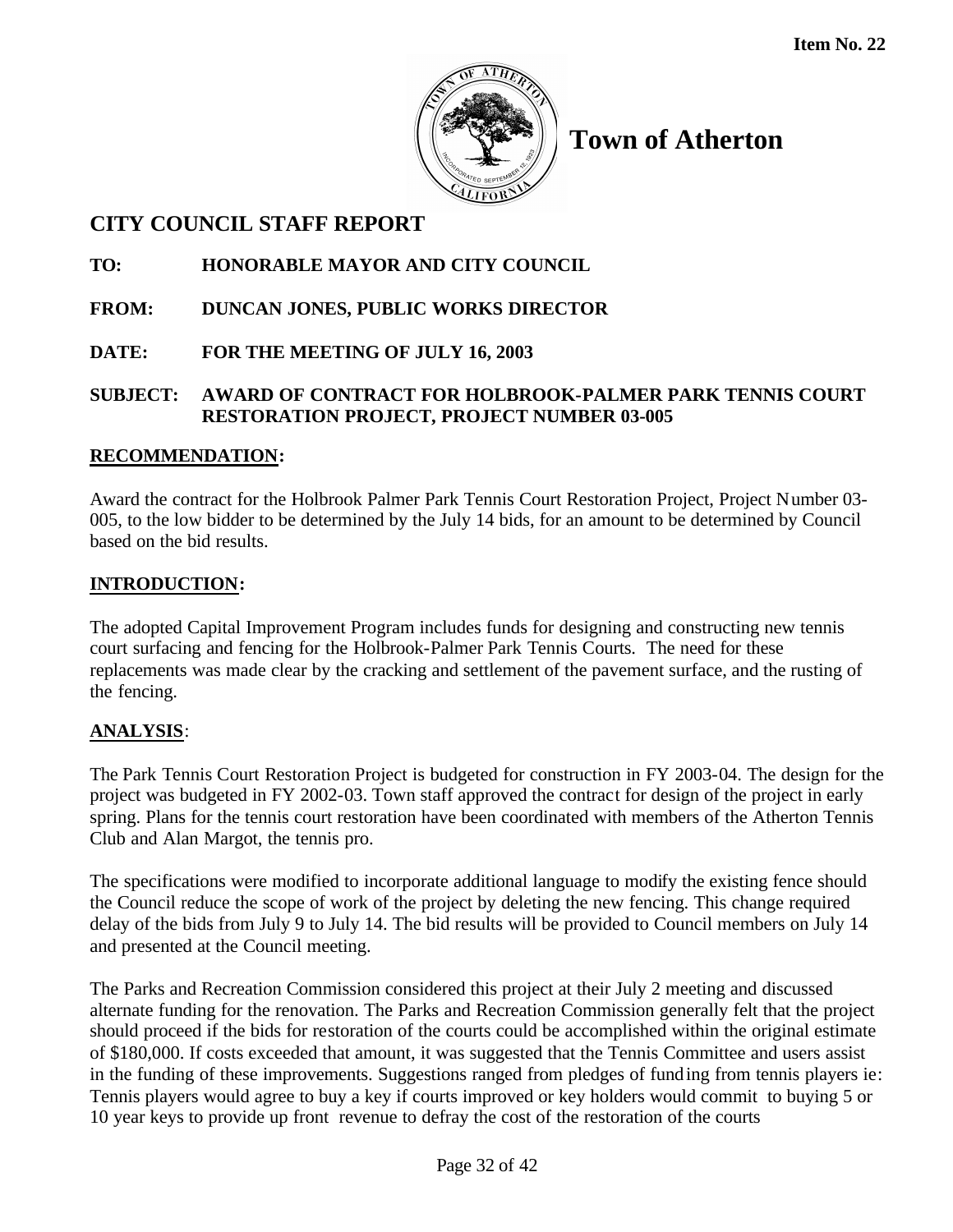The Commission agreed that it would be reasonable to expect that key sales would increase to at least 100 keys annually. At \$150 per key, the courts would generate \$15,000 per year. If the fee were increased to \$250, \$25,000 would be generated. In addition, the tennis professional pays to the Town a portion of his fees, estimated to be \$2,000 per year (but also anticipated to increase with the improved courts).

The tennis courts will be charged for maintenance of approximately \$5,000 per year (reduced substantially from previous years due to the new courts and fences). At the current key rate, this will leave revenue of \$12,000 per year for the Tennis Fund to re-pay the additional \$100,000 cost (or less depending on the bid prices) to replace the fencing, utilities and site furnishings in about 8 years. The next major maintenance on the courts is expected at approximately 10 years, at which time approximately \$30,000 will be required to re-coat the courts. Once the \$100,000 is paid, a reserve will be maintained in the fund for re-coating the courts and for court replacement in the future.

## **FISCAL IMPACT:**

The Engineer's Estimate for the Holbrook-Palmer Tennis Court Restoration Project is \$279,117. In addition, a construction contingency of \$10,000 would bring the total project estimate to \$289,117. The project is tentatively budgeted in FY 2003-04 for \$290,000. The project is scheduled to receive bids on July 14 and present the bid results to the Council at the July 16 meeting.

The bidder will be determined by the lowest responsible bid on the base project, which is the total project including all bid items. The Council may award the base project or reduce the project cost by selecting one of the following alternatives:

- 1) Tennis Courts and New Fence remove utility improvements and site furnishings, except for:
	- a) tennis court nets, posts, center strap and anchor
	- b) fencing and gates
- 2) Tennis Courts only remove utility improvements and site furnishings, except for: a) tennis court nets, posts, center strap and anchor
- 3) Other remove bid items determined by Council at the Council meeting.

The cost reduction will be determined by removing bid items at the price bid by the low bid contractor.

## **CONCLUSION**:

The bids received for the base project or the selected alternative are below the Capital Improvement Program budget, and the contract should be awarded for the amount selected by Council.

Prepared By: Approved:

**Duncan L. Jones, PE** James Robinson Public Works Director City Manager

Attachments: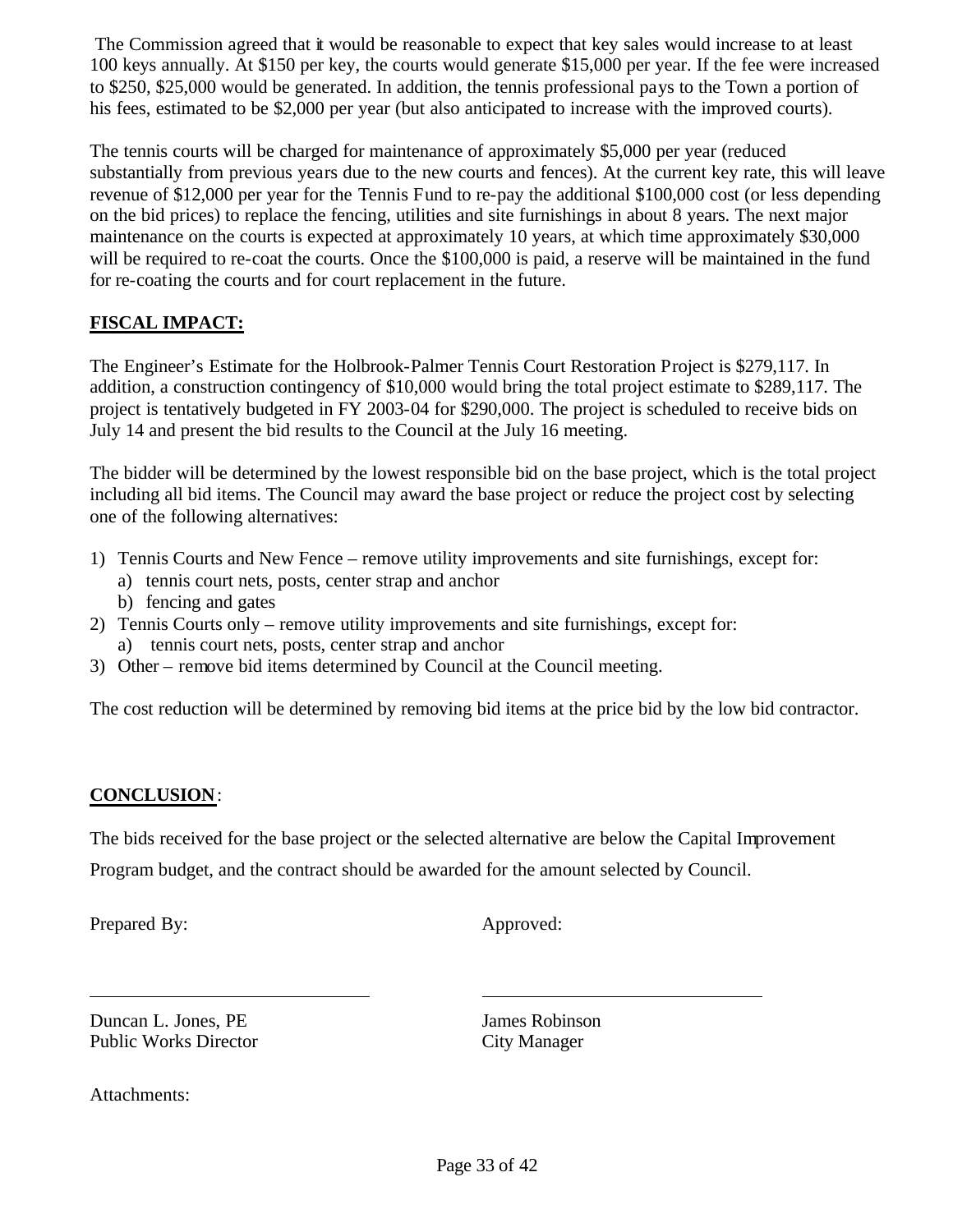

## **CITY COUNCIL STAFF REPORT**

## **TO: HONORABLE MAYOR AND CITY COUNCIL**

- **FROM: DUNCAN JONES, PUBLIC WORKS DIRECTOR**
- **DATE: FOR THE MEETING OF JULY 16, 2003**

## **SUBJECT: AWARD OF CONTRACT FOR ELENA AVENUE - ATHERTON CHANNEL BOX CULVERT REPLACEMENT, PROJECT NUMBER 03-006**

## **RECOMMENDATION:**

Award the contract for the Elena Avenue - Atherton Channel Box Culvert Replacement Project, project number 03-005 to the low bidder to be determined by the July 15 bids, for an amount to be determined based on the bid results. Staff also recommends that the City Council reject all bids received on June 28, 2003.

## **INTRODUCTION:**

The adopted Capital Improvement Program includes funds for designing and constructing enlarged replacements for existing box culverts at the Elena Avenue and Barry Lane street crossings of the Atherton Channel. The need for these replacements was made clear by waters overflowing both street crossings during the last El Nino winter and was confirmed to be very high priority in the Nolte study.

## **ANALYSIS**:

The Elena Avenue Atherton Channel box culvert was budgeted for construction in FY 2002-03. The City Council approved the contract for design at the August 21, 2002 City Council meeting. The project was initially bid on June 28, 2003. Due to a technical error, the project was not advertised in accordance with the California Contracts Code. On advice of the City attorney, the project was re-bid. This change required delay of the bids to July 15. The bid results will be presented at the July 16 Council meeting.

## **FISCAL IMPACT:**

The Engineer's Estimate for the Elena Avenue - Atherton Channel box culvert project is \$157,211.25. In addition, a 10% construction contingency of \$15, 721.13 would bring the total estimate to \$179,932.38. \$200,000 from Parcel Tax funds is budgeted for the project in the FY 2003-04. The project is scheduled to receive bids on July 15 and present the bid results to the Council at the July 16 meeting. The successful bidder will be determined by the lowest responsible bid on the project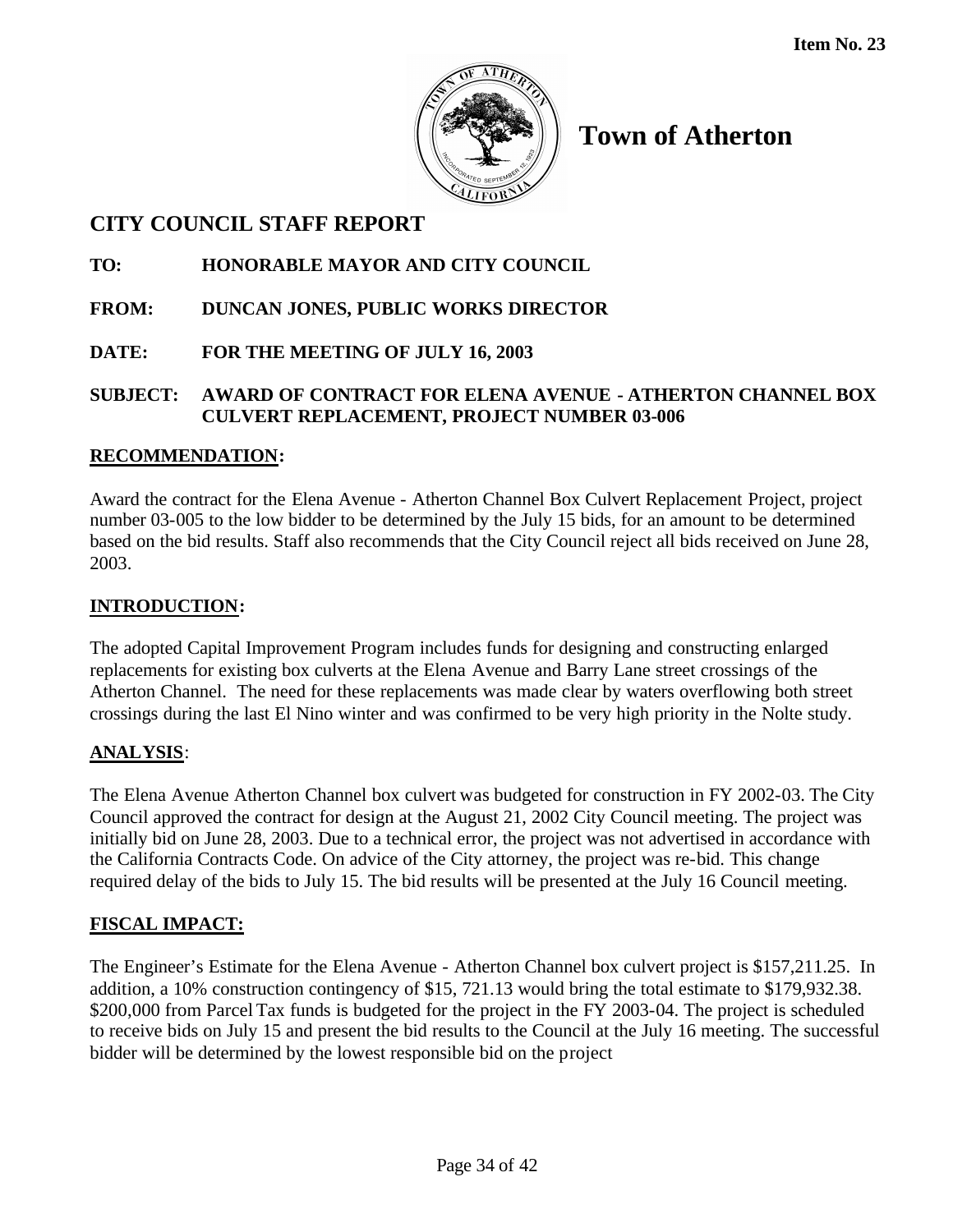#### **CONCLUSION**:

The bids received for the project are below the Capital Improvement Program budget, and the contract should be awarded for the amount of the lowest responsible bid. All bids received on or before June 28, 2003 should be rejected.

Prepared By: Approved:

Duncan L. Jones, PE<br>
Public Works Director<br>
City Manager Public Works Director

Attachments: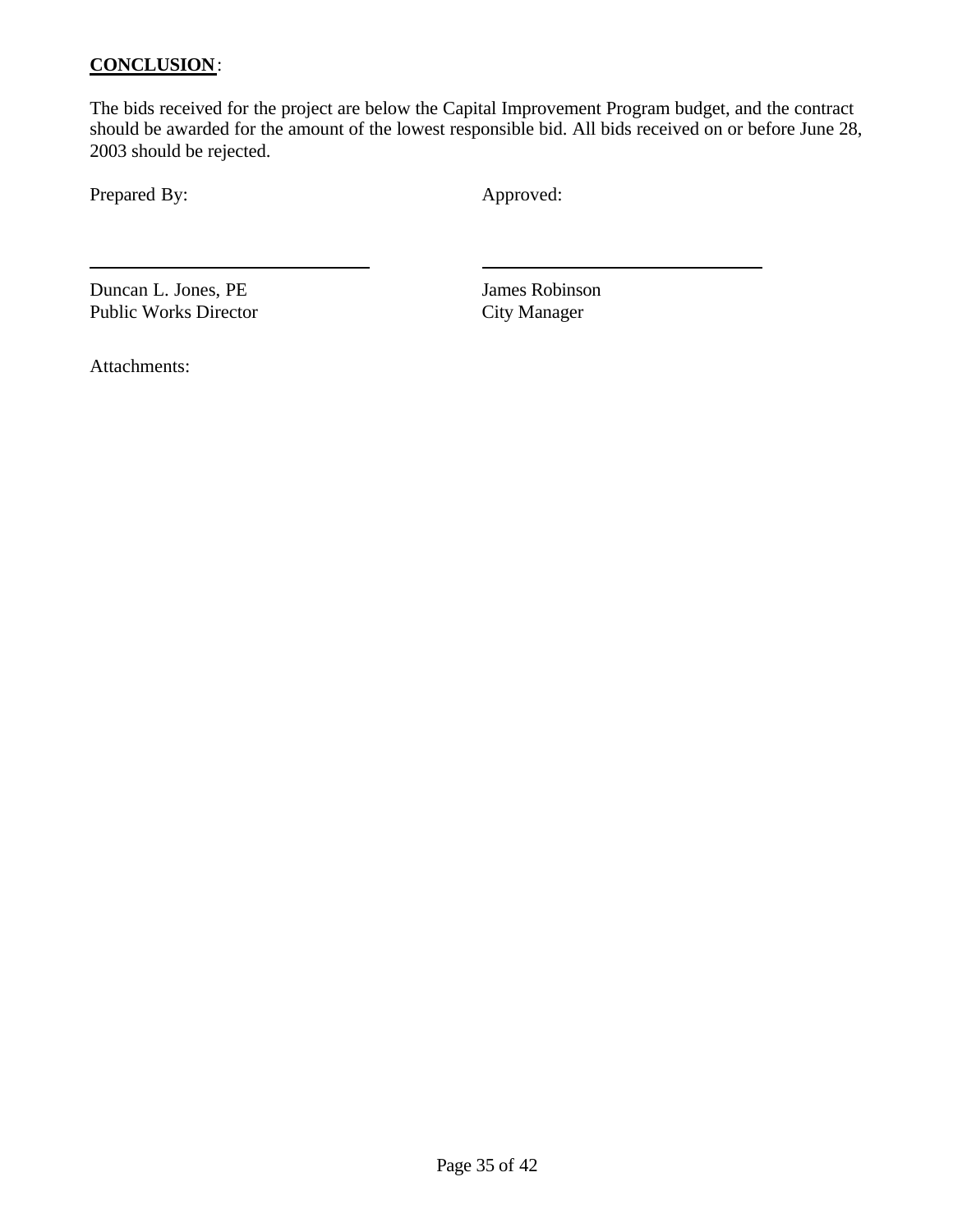

**Town of Atherton**

# **CITY COUNCIL STAFF REPORT**

- **TO: HONORABLE MAYOR AND CITY COUNCIL**
- **FROM: JOHN P JOHNS, FINANCE DIRECTOR**

**DATE: FOR THE MEETING OF JULY 16, 2003**

**SUBJECT: PURCHASING ORDINANCE**

### **RECOMMENDATION:**

That the Council:

- Adopt an Urgency Ordinance eliminating the six-month sunset provision on the change in the dollar threshold from \$250 to \$750 on an urgency basis; and,
- Direct staff to report on the effectiveness of the Finance Department's implementation of its online purchasing and requisitioning system in August of 2004.

### **DISCUSSION:**

In a November 2002, the Finance Department recommended that the City Council modify Municipal Code Section 3.16 et seq. to increase the limit for purchases necessitating the issuance of a purchase order be raised from \$250 to \$750. Staff recommended this action for two reasons:

- Purchases less than \$750 in amount constituted a relatively small fraction of the total dollar value of expenditures for materials, supplies and contractual services. Hence, in the judgment of the Town's external auditors, an increase in the purchasing limit would not adversely affect financial controls.
- Increasing the threshold for purchases would better enable the Finance Department to comply with Section 3.16 within its existing staffing constraints.

In response to staff's recommendation, the City Council determined that rather than implement a permanent change to the Municipal Code, it would be more prudent to revise the Municipal Code for a period of six months and to require staff to report back to Council on the effectiveness of the revised purchasing procedures. (In addition to temporarily raising the dollar threshold from \$250 to \$750 the revisions in the Town's purchasing procedures included implementation of the purchase order module within its integrated financial system).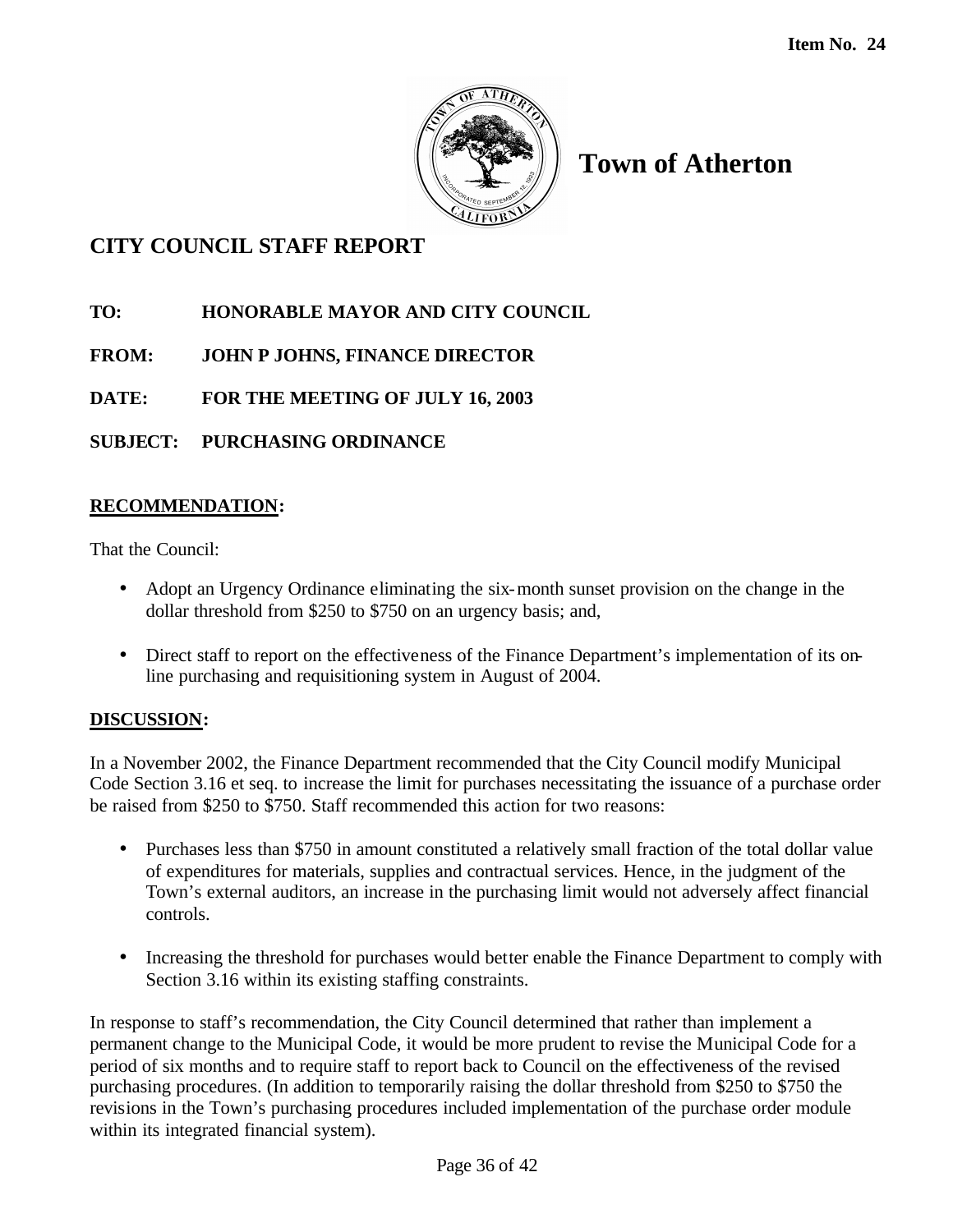To ascertain the impact on the staff's workload and its ability to adhere to the requirements of Municipal Code Section 3.16 from these changes, we performed the following activities:

- Conducted a detailed analysis of transactions occurring in FY 2001-02 in the \$250 to \$750 range with the objective of determining the quantity and dollar volume purchase that would have been issued had the municipal code section requiring the issuance of a purchase order remained at the \$250 threshold.
- Tabulated and summarized purchase orders issued and vendor payments made during the period of January 2002 through June, 2003; and,
- Compared vendor payments made during the six months ended June  $30<sup>th</sup>$ , 2003 with the purchase orders issued during that same time frame.

#### *Examination of FY 2001-02 transactions*

As indicated in our November 20, 2002 staff report, 1,711 transactions with a dollar value of \$750 or less were executed in Fiscal Year 2001-02. The dollar amount of such transactions amounted to approximately \$400,000 or 8 percent of \$4.3 million in payments for non-payroll related expenses during this same time frame.

To obtain a better understanding of the impact on the Finance Department's workload and on the Town's internal control structure that would result from raising the purchase order threshold from \$250 to \$750, staff conducted a detailed examination of these 611 transactions. This examination included determining the vendor to whom the payments had been made as well as understanding the nature of the transaction itself.

Based upon this analysis we determined that approximately one-half of the transactions were for items other than services, supplies or equipment and were therefore not subject to the requirements of the purchasing ordinance. These transactions included refunds and reimbursements, specialized professional services, payments for utilities and payments to other governmental agencies. Hence, the actual volume of payments made to vendors that were less than \$750 in amount and that were subject to the Town's purchasing ordinance amounted to approximately \$200,000.

Based upon this examination we also identified a number of recurring purchases that were made to individual vendors for services and supplies, such as the procurement of maintenance supplies from a local retailer and the procurement of temporary help on an as needed basis. While individually these purchases amounted to \$750 these purchases when combined with other purchases during the fiscal year from the same vendor they exceeded \$750 threshold. Of the \$200,000 in purchases individually amounting to less than \$750, \$86,000 or 43 percent could have been consolidated among 14 individual vendors. According to the Town's purchasing ordinance recurring purchases made from vendors should be consolidated where practical to ensure that such expenditures are subjected to budgetary control and that such purchases are made in accordance with sound business practices.)

Accordingly, Finance Department staff has begun working with staff of each department to consolidate purchases among vendors from which a recurring need is expected to occur in FY 2003-04.

## *Analysis of Vendor Payments and Purchases made during the six months ended June 30th, 2003.*

Page 37 of 42 From the period of January  $1<sup>st</sup>$ , to June  $30<sup>th</sup>$ , 2003, the Town issued \$1,267,347 in payments to 185 individual vendors for contractual services, supplies and equipment. Based upon a stratification of vendor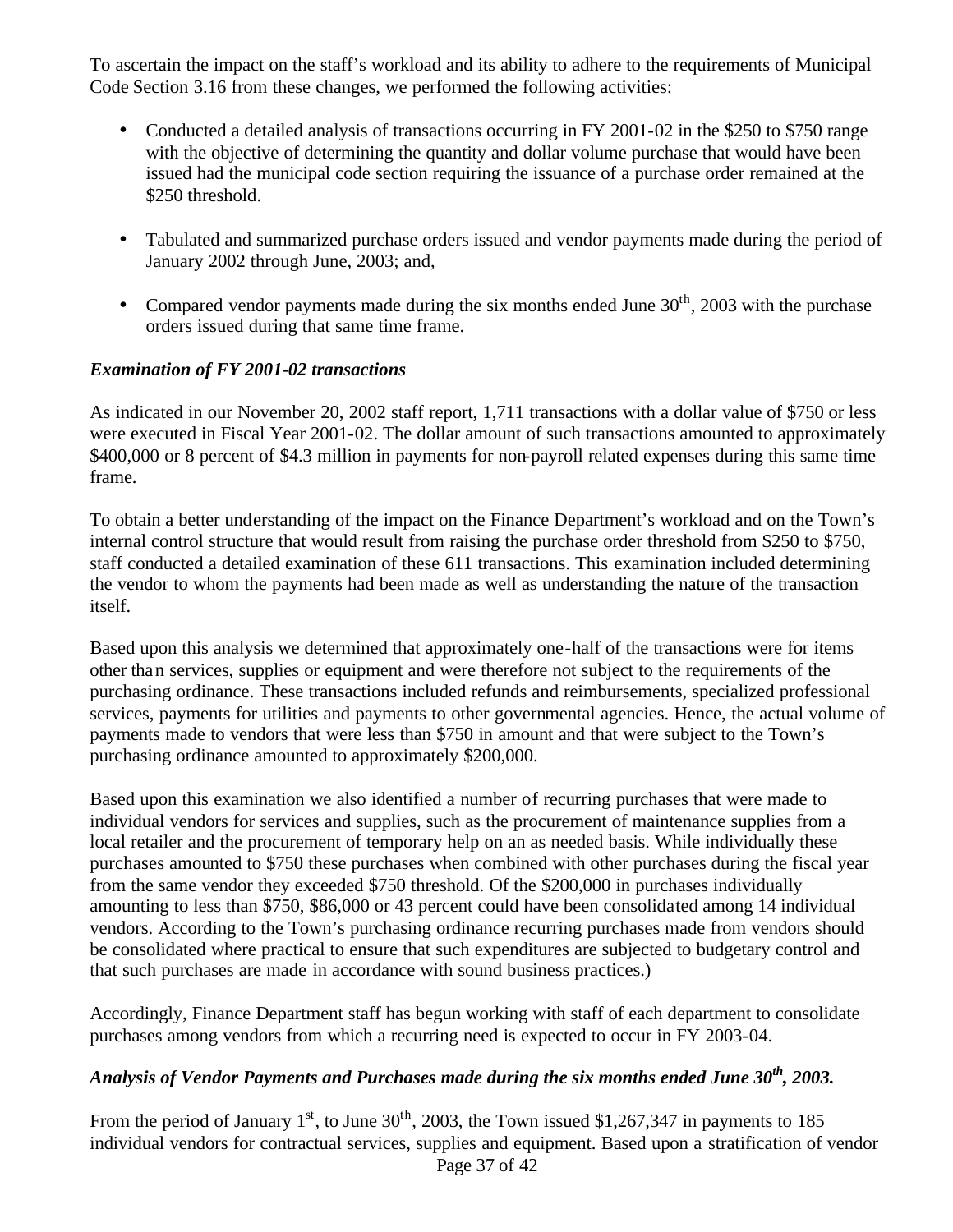payments according to dollar amount, we determined that collectively, purchases from vendors less than \$750 in amount constitute a relatively small fraction of the Town's expenditures for services, supplies and materials. In fact only about \$24,000 or 2 percent of the total \$1.267,347 in payments to vendors totaled \$750 or less.

Nonetheless, as indicated in our examination of individual vendor payments for FY 2001-02, the opportunity continues to exist to consolidate individual purchases amounting to \$750 or less and we have begun working with each department to accomplish this objective.

#### **Comparison of Vendor Payments with Purchase Orders Issued**

In January of 2003, the Finance Department implemented its on-line purchasing and requisitioning system. To determine how effective staff has been in implementing this system, we compared the dollar amount of purchase orders issued with the actual vendor payments made during this same six-month period.

For the six months ended June  $30<sup>th</sup>$ , 2003 the Finance Department issued 65 purchase orders amounting to \$321,351 via its integrated financial system. However as indicated previously, payments to vendors during the six months ended June 30<sup>th</sup>, 2003 amounted to \$1.3 million or approximately \$1 million more than the dollar value of purchase orders issued.

The variance between dollar value of purchase orders issued and vendor payments made during this time frame can be explained by the fact that a significant portion of payments were made to vendors pursuant to obligations that the town incurred prior to the purchasing system having been brought on-line. For example, based upon our review of vendor payment activity during the past six months, we identified \$750,000 in payments for engineering and construction services related to capital projects that had been initiated prior to December  $31<sup>st</sup>$ , 2003. Hence it is difficult to evaluate at this time how the implementation of the Town's on-line purchasing and requisitioning system has been in attaining increased compliance with the Town's purchasing ordinance.

Although we believe that comparing vendor payments with purchase orders issued for services and supplies is a valid method for evaluating the degree of compliance with the town's purchasing ordinance, we believe that such a comparison should be made for an entire fiscal year.

Staff has consulted with the City Attorney on the procedures necessary to eliminate the sunset provision on the change to Section 3.16 of the municipal code. According to the City Attorney, a finding of urgency must be made in order for the elimination of the sunset provision to be effective immediately. The fact that the Council will not meet in August to approve a second reading of the ordinance requires adoption on July 16 as an urgency measure.

During the months of July, August and September, the Finance Department's efforts will be directed towards the following priorities:

- Producing the financial statements for the year ended June  $30<sup>th</sup>$ , 2003 and assisting the auditors in their examination of the Town's financial records;
- Monitoring developments in the State of California budget deliberations; and,
- Assisting departments in forecasting their requirements for materials, supplies and equipment and encumbering such funds where necessary.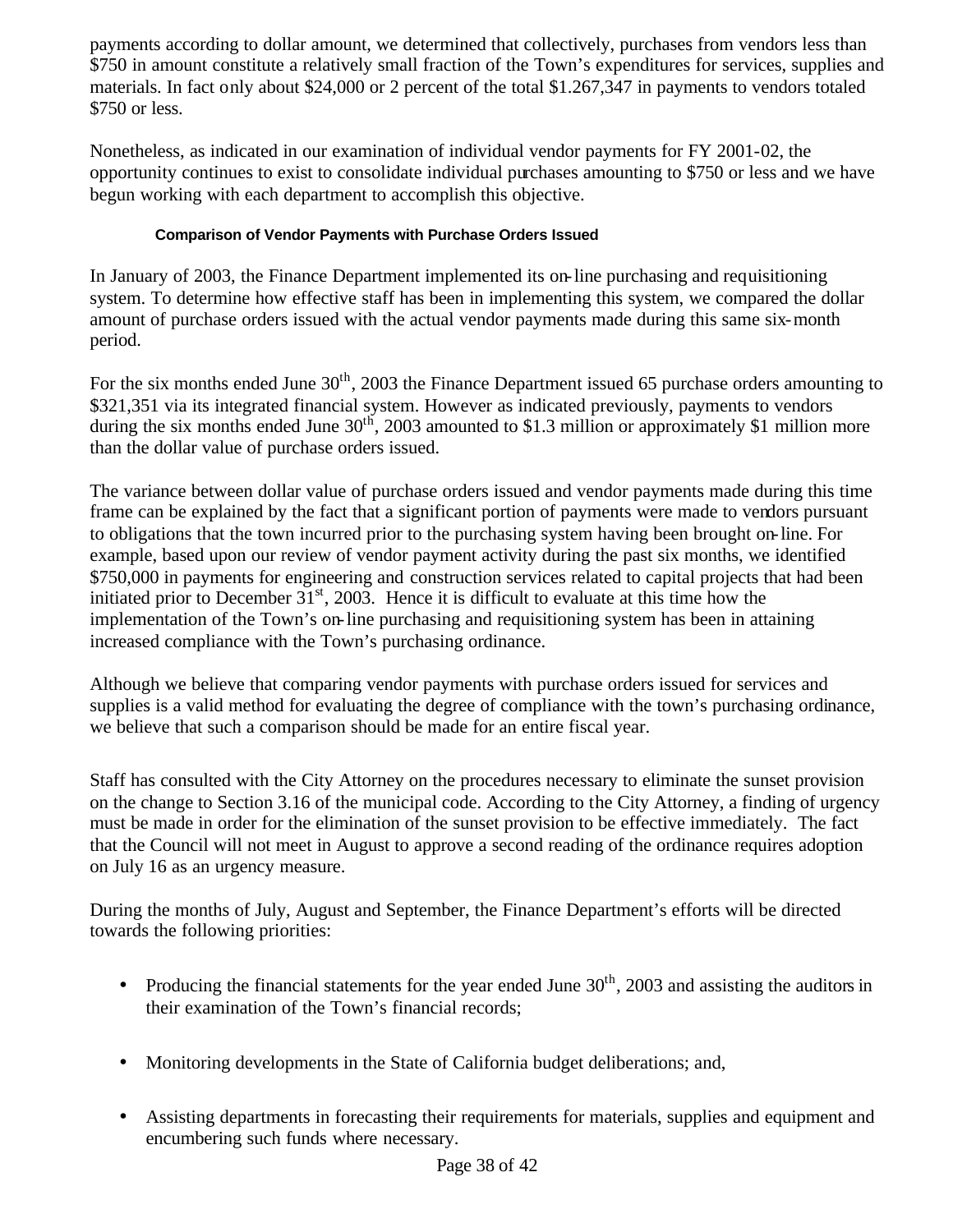In light of the priorities listed above, staff believes that it would constitute a less than effective use of staff's time to revert to the practice of requiring purchase orders for single item purchases that are less than \$750 and greater than \$250 in amount. We therefore recommend that the Council approve a finding of urgency in rescinding the six-month sunset provision.

#### **CONCLUSION:**

Single item purchases less than \$750 in amount constitute a relatively small fraction of the town's expenditures for services, supplies and equipment. Accordingly, we believe that the threshold for issuing purchase orders can be increased from \$250 to \$750 without negatively impacting budgetary and financial controls and we recommend that the City Council make such a change on a permanent basis.

The Town's purchasing ordinance calls for consolidating recurring purchases from individual vendors where practical to conform to sound business practices and to maintain effective budgetary controls. Based upon our examination of individual payments amounting to \$750 or less we have identified an opportunity to consolidate such purchases among vendors and have begun to work with each department to accomplish this objective in FY 2003-04.

Since the purchasing module was implemented in the middle of the fiscal year and since a large majority of payments made during the second half of the fiscal year for obligations incurred during the first half of the fiscal year, it is difficult to ascertain how effective the Finance Department has been in attaining improved compliance with the Town's purchasing ordinance as a result of implementing its on-line requisitioning and purchasing system. In staff's judgment such an evaluation can and should be accomplished at the end of Fiscal Year 2003-04 when the on-line purchasing system has been in place for an entire fiscal year.

\_\_\_\_\_\_\_\_\_\_\_\_\_\_\_\_\_\_\_\_\_\_\_\_ \_\_\_\_\_\_\_\_\_\_\_\_\_\_\_\_\_\_\_\_\_\_\_\_\_

Prepared by: Approved by:

Finance Director City Manager

John P. Johns, CPA James H. Robinson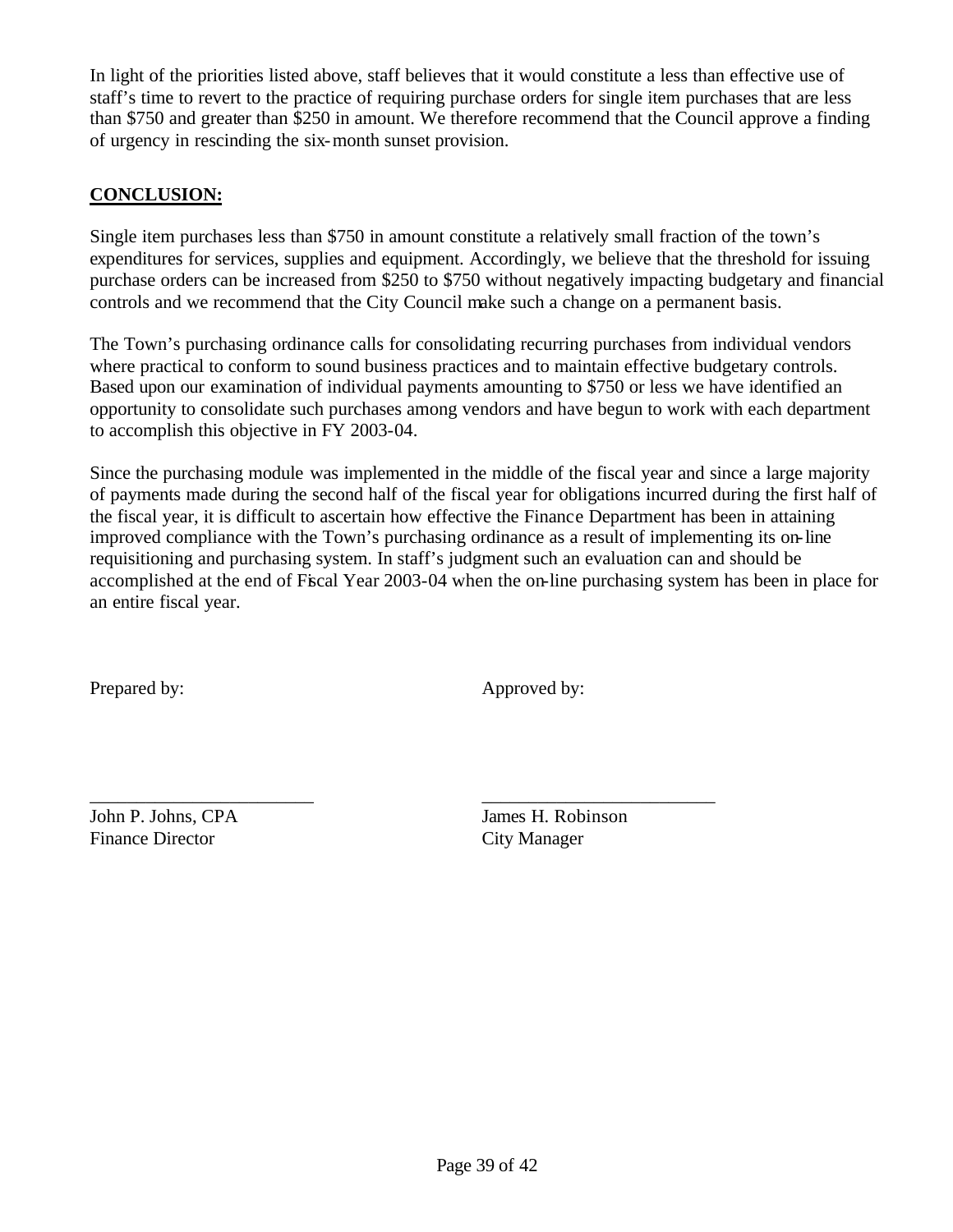#### **ORDINANCE NO. \_\_\_\_\_\_**

\_\_\_\_\_\_\_\_\_\_\_\_\_\_\_\_\_\_\_\_\_\_\_\_\_\_\_\_\_\_\_\_\_\_\_\_\_\_\_\_\_\_\_\_\_\_\_\_\_\_\_\_\_\_\_\_\_\_\_\_\_\_\_\_\_\_\_\_\_\_\_\_\_\_\_

#### **AN URGENCY ORDINANCE OF THE CITY COUNCIL OF THE TOWN OF ATHERTON AMENDING ORDINANCE NO. 538 TO CONTINUE IN EFFECT EXISTING PROCEDURES FOR INFORMAL COMPETITIVE BID AND SMALL PURCHASES UNDER CHAPTER 3.16 OF THE ATHERTON MUNICIPAL CODE**

WHEREAS, by Ordinance No. 538 adopted December 18, 2002, and effective on January 17, 2003, the City Council amended Chapter 3.16 of the Atherton Municipal Code to require that procurement of supplies, services, and equipment over \$750.00 be made only by purchase order or by written contract approved by the City Manager and that any purchase of supplies, services, or equipment up to \$750.00 can be obtained by soliciting a single vendor of choice. Requisitions, purchase orders are not required; and

WHEREAS, the foregoing amendments were to be automatically repealed on the  $181<sup>st</sup>$  day following the effective date, January 17, 2003, of Ordinance No. 538 unless the City Counc il shall take further action; and

WHEREAS, the City Council desires to continue the amendments in effect by removing the repealer language as set forth in Ordinance No. 538; and

WHEREAS, in order to ensure the consistent operation of the Town's Finance Department and execution of its duties under existing purchasing regulations the City Council finds and determines that the public welfare requires adoption of this ordinance as an urgency measure;

NOW, THEREFORE, the City Council of the Town of Atherton does ordain as follows:

**SECTION 1:** Amendment of Code. Section 5 of Ordinance No. 538 is hereby amended by deleting therefrom the second sentence which reads:

> "This ordinance shall automatically be repealed and shall be of no further force and effect on and after the  $181<sup>st</sup>$  day following its effective date unless the City Council shall take further action."

**SECTION 2:** The City Council hereby declares that it would have passed this Ordinance word by word, sentence by sentence, paragraph by paragraph, and section by section, and does hereby declare that any provisions of this Ordinance are severable and, if for any reason any word, sentence, paragraph or section of this Ordinance shall be held invalid, such decision shall not affect the validity of the remaining parts of this Ordinance.

**SECTION 3:** This Ordinance shall be posted in at least three public places according to law and shall take effect immediately as an urgency measure based upon the findings set forth in the above recitals which are incorporated here by reference.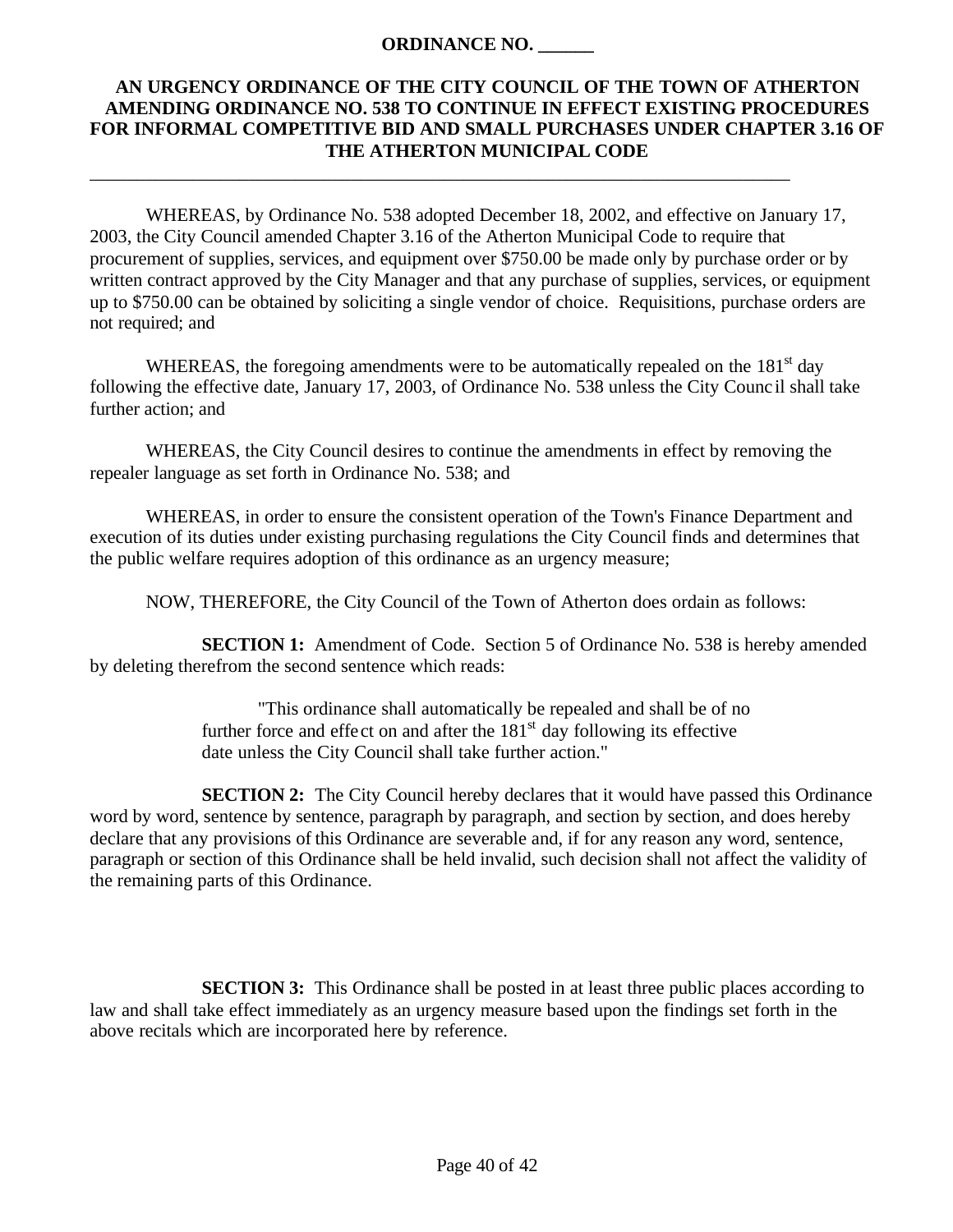| * * * * * * * * * * * * * |  |
|---------------------------|--|
|---------------------------|--|

Introduced at a regular meeting of the City Council of the Town of Atherton on July 16, 2003.

Passed and adopted as an Ordinance of the Town of Atherton at a regular meeting thereof held on the  $\frac{1}{\sqrt{2\pi}}$  day of  $\frac{1}{\sqrt{2\pi}}$ , 2003, by the following vote:

| AYES:           | <b>COUNCILMEMBERS</b> |
|-----------------|-----------------------|
| NOES:           | COUNCILMEMBERS        |
|                 |                       |
| <b>ABSTAIN:</b> | <b>COUNCILMEMBERS</b> |
| <b>ABSENT:</b>  | <b>COUNCILMEMBERS</b> |

James R. Janz, Mayor Town of Atherton

\_\_\_\_\_\_\_\_\_\_\_\_\_\_\_\_\_\_\_\_\_

ATTEST:

Sharon Barker, City Clerk

\_\_\_\_\_\_\_\_\_\_\_\_\_\_\_\_\_\_\_\_\_\_\_\_\_\_\_\_\_\_

APPROVED AS TO FORM:

\_\_\_\_\_\_\_\_\_\_\_\_\_\_\_\_\_\_\_\_\_\_\_ Marc G. Hynes, City Attorney